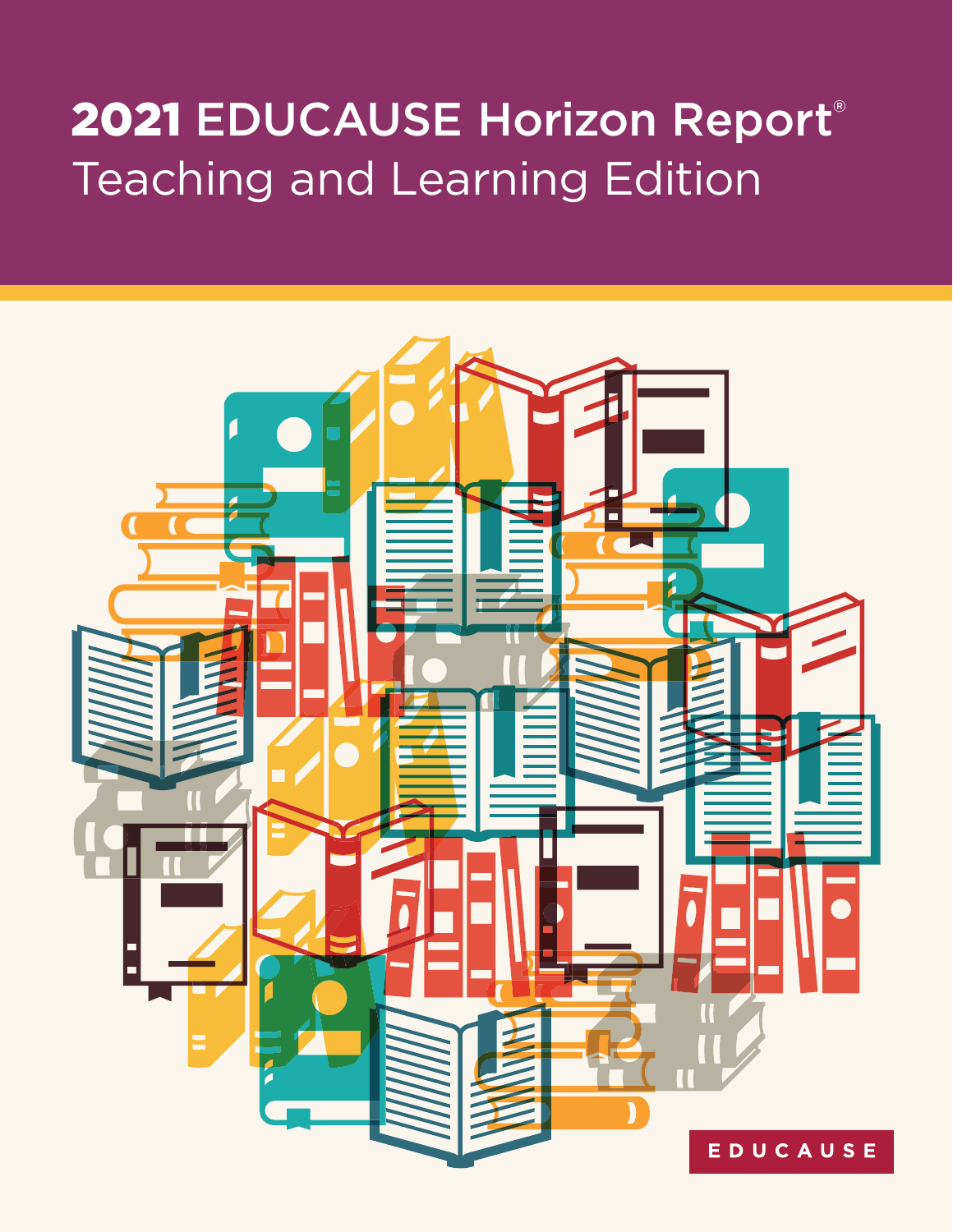## 2021 **EDUCAUSE Horizon Report®** Teaching and Learning Edition

**Thank You to Our Teaching and Learning Horizon Report Sponsor** Microsoft

Kathe Pelletier, Malcolm Brown, D. Christopher Brooks, Mark McCormack, Jamie Reeves, and Nichole Arbino, with Aras Bozkurt, Steven Crawford, Laura Czerniewicz, Rob Gibson, Katie Linder, Jon Mason, and Victoria Mondelli, *2021 EDUCAUSE Horizon Report, Teaching and Learning Edition* (Boulder, CO: EDUCAUSE, 2021).

© 2021 EDUCAUSE

This report is licensed under the [Creative Commons Attribution-](https://creativecommons.org/licenses/by-nc-nd/4.0/)[NonCommercial-NoDerivatives 4.0 International License.](https://creativecommons.org/licenses/by-nc-nd/4.0/)

ISBN: 978-1-933046-08-2

EDUCAUSE Horizon Report is a registered trademark of EDUCAUSE.

#### Learn More

Read additional materials on the 2021 Horizon Project research hub, <https://www.educause.edu/horizon-report-teaching-and-learning-2021>

## EDUCAUSE

EDUCAUSE is a higher education technology association and the largest community of IT leaders and professionals committed to advancing higher education. Technology, IT roles and responsibilities, and higher education are dynamically changing. Formed in 1998, EDUCAUSE supports those who lead, manage, and use information technology to anticipate and adapt to these changes, advancing strategic IT decision-making at every level within higher education. EDUCAUSE is a global nonprofit organization whose members include US and international higher education institutions, corporations, not-for-profit organizations, and K–12 institutions. With a community of more than 100,000 individuals at member organizations located around the world, EDUCAUSE encourages diversity in perspective, opinion, and representation. For more information, please visit [educause.edu](https://www.educause.edu/).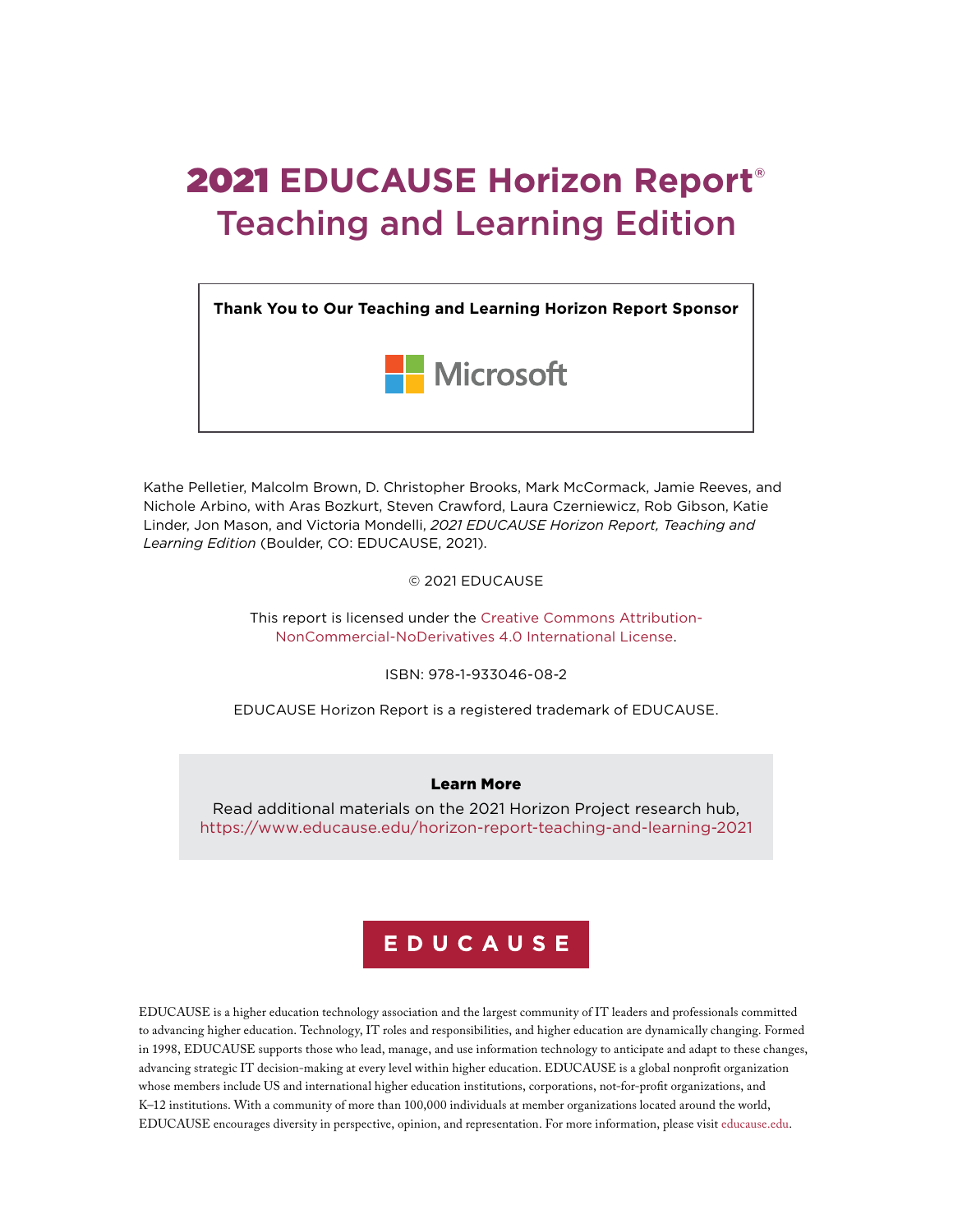## **Contents**

| Key Technologies & Practices  12     |
|--------------------------------------|
|                                      |
|                                      |
|                                      |
| Implications: What Do We Do Now?  36 |
|                                      |
|                                      |
|                                      |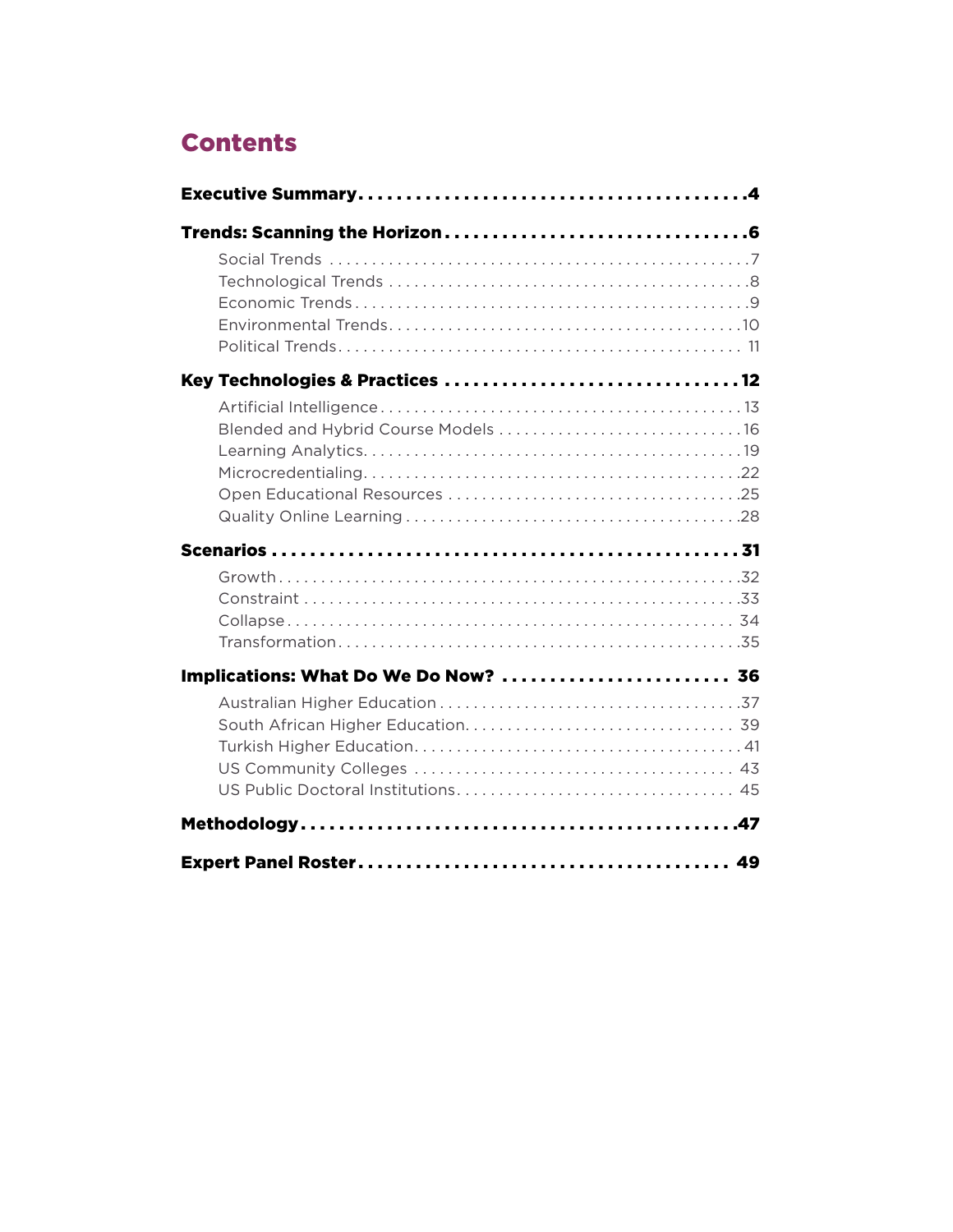<span id="page-3-0"></span>The COVID-19 pandemic has transformed the higher<br>education landscape. Though it remains to be seen<br>whether those transformations have taken root and education landscape. Though it remains to be seen whether those transformations have taken root and will persist into the future, it isn't hard to imagine that higher education may never be the same in some important ways (good or bad). Indeed, the potential lasting effects of the pandemic loomed large in our Horizon panelists' discussions and nominations this year as they identified the trends, technologies, and practices shaping the future of teaching and learning. This report summarizes the results of those discussions and nominations and serves as one vantage point on where our post-pandemic future may be headed. This project was grounded in a modified Delphi methodology that seeks to elevate the collective perspectives and knowledge of a diverse group of experts, and the panelists' activities were facilitated using tools adapted from the Institute for the Future.

## **Trends**

As a first activity, we asked the Horizon panelists to provide input on the macro trends they believe are going to shape the future of postsecondary teaching and learning and to provide observable evidence for those trends. To ensure an expansive view of the larger trends serving as context for institutions of higher education, panelists provided input across five trend categories: social, technological, economic, environmental, and political. After several rounds of voting, the panelists selected the following trends as the most important:

#### <span id="page-3-1"></span>Social

- Remote Work/Learning
- Widening of the Digital Divide
- Mental Health Issues

#### **Technological**

- Widespread Adoption of Hybrid Learning Models
- Increased Use of Learning Technologies
- Online Faculty Development

#### Economic

- Decreasing Higher Education Funding
- Demand for New/Different Workforce Skills
- Uncertainty in Economic Models

#### Environmental

- Climate Change
- Reduction in Work Travel
- Sustainable Development

#### Political

- Increase in Online Globalization
- Rise of Nationalism
- Public Funding for Higher Education

## Key Technologies and Practices

Horizon panelists were asked to describe those key technologies and practices they believe will have a significant impact on the future of postsecondary teaching and learning, with a focus on those that are new or for which there appear to be substantial new developments. After several rounds of voting, the following six items rose to the top of a list that initially consisted of 141 technologies and practices:

- Artificial Intelligence (AI)
- Blended and Hybrid Course Models
- Learning Analytics
- Microcredentialing
- Open Educational Resources (OER)
- Quality Online Learning

Having identified the most important technologies and practices, panelists were then asked to reflect on the impacts those technologies and practices would likely have at an institution. We asked panelists to consider those impacts along several dimensions that are of growing importance in higher education: equity and inclusion, learning outcomes, risks, learner and instructor receptiveness, cost, and (new this year) importance for more flexible approaches to teaching and learning. We also asked panelists to consider whether new literacies might be required by these six technologies and practices.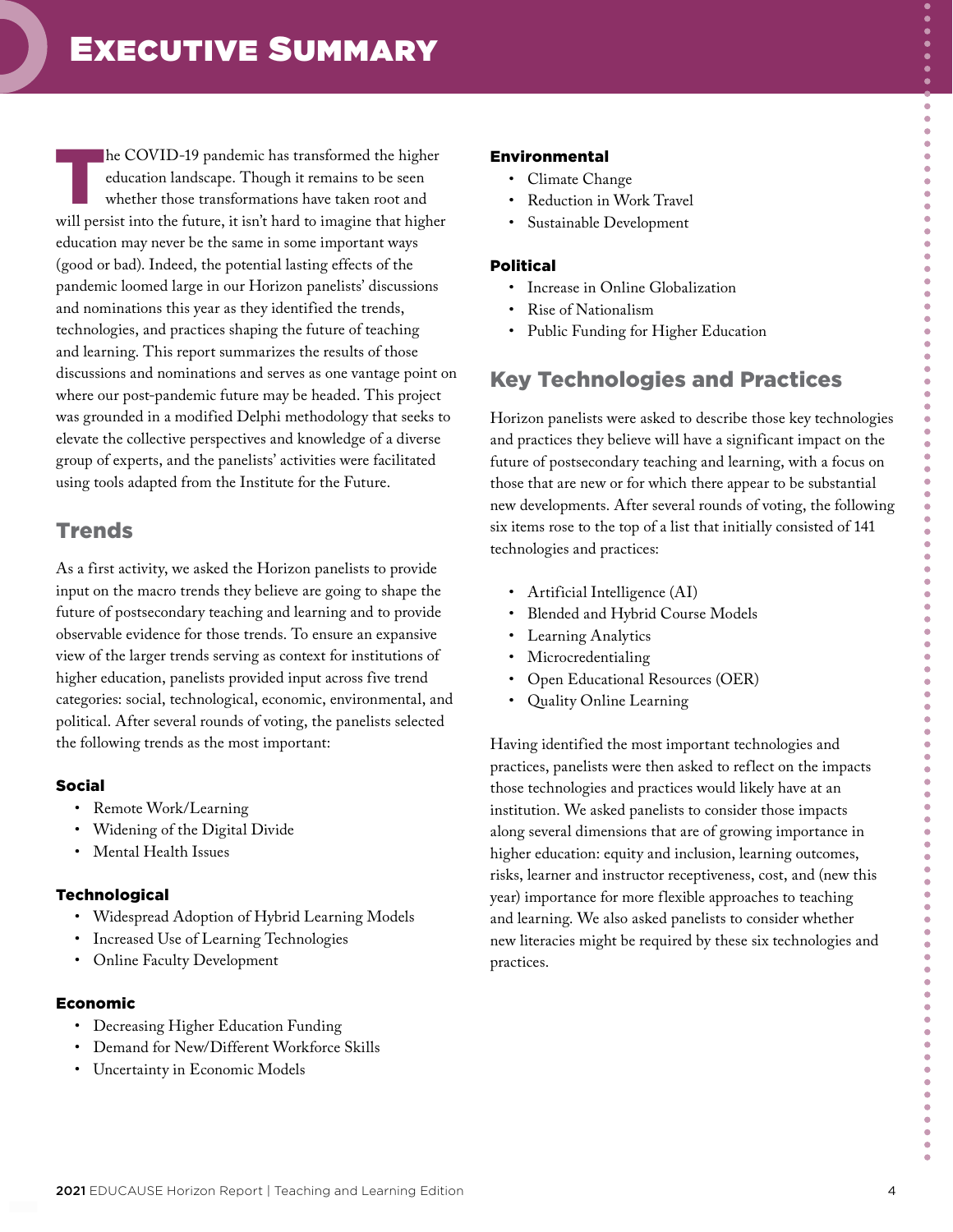Three of the six technologies and practices identified this year (learning analytics, OER, and AI) are returning entries from previous years' reports, suggesting some continuity in postpandemic higher education even in the midst of so much change and disruption. Microcredentialing makes its first appearance in the *Horizon Report* this year, perhaps due to the flexible and just-in-time forms of education they might enable postpandemic. The topics of blended and hybrid course models and quality online learning are new to the *Horizon Report* this year as well, though both are consistent with our focus in the 2020 report on instructional design. These inclusions also illustrate the continued importance of thoughtful design and flexible course models for higher education in the future.

### Scenarios

Scanning the trends and technologies and practices sections, we can begin to gather and arrange the information we have into logical patterns that can help us envision a number of scenarios for the future for which we could start to prepare today. In this report we paint brief but evocative portraits of four possible future scenarios for postsecondary teaching and learning:

- Growth: The acceptance of and enthusiasm for online and hybrid courses have been routinized and monetized, and alternative microcredentialing and lifelong learning programs have provided institutions with expanded revenue streams. Demand for faculty development programs has increased, as has faculty commitment to designing richer and more robust learning experiences for their students.
- **Constraint:** Higher education emerges from the COVID-19 pandemic leaner and with fewer resources with which to operate. For some institutions, "doing more with less" means doing more for fewer students and reifying traditional models of education and funding. For other institutions, it means strengthening a commitment to sustainability, diversity, equity, and inclusion and embracing alternative and innovative models for educating more students more efficiently.
- **Collapse:** State funding for public higher education institutions has dried up, and institutions dependent on tuition-based operating budgets have been unable to survive declining student enrollments. Academic research is far less collaborative and community-based, far more reliant on corporate funding and political and economic agendas. Remote teaching and learning has slid comfortably into mediocrity, driven by values of efficiency and lacking critical infrastructure and faculty development resources.
- **Transformation:** Higher education embraces an "anyone anywhere" model of education, opening up greater access for more people to pursue degrees and credentials through learning technology and design and debt forgiveness and free tuition programs. Student mental health improves as institutions implement more humanized and relational forms of learning, and postsecondary education enrollment rates balloon to historically high levels around the world.

## Implications Essays

In light of the trends and future scenarios presented throughout this report, what can we say about the implications for institutions now and about what institutions can begin to do today to start preparing for these possible futures? For this section of the report, we asked five Horizon panelists to reflect on the report's findings and offer their thoughts on the most important implications for their own higher education context. Representing institutions from Australia, South Africa, Turkey, and the United States, the five perspectives represented in these essays illustrate that even across such different geographic and cultural contexts there is a striking degree of similarity across international higher education. Issues such as collaboration and flexibility, addressing the inequalities exposed by the pandemic, open learning ecologies and new pedagogical blends, and issues of funding are ones that cross national boundaries and bridge institutional types.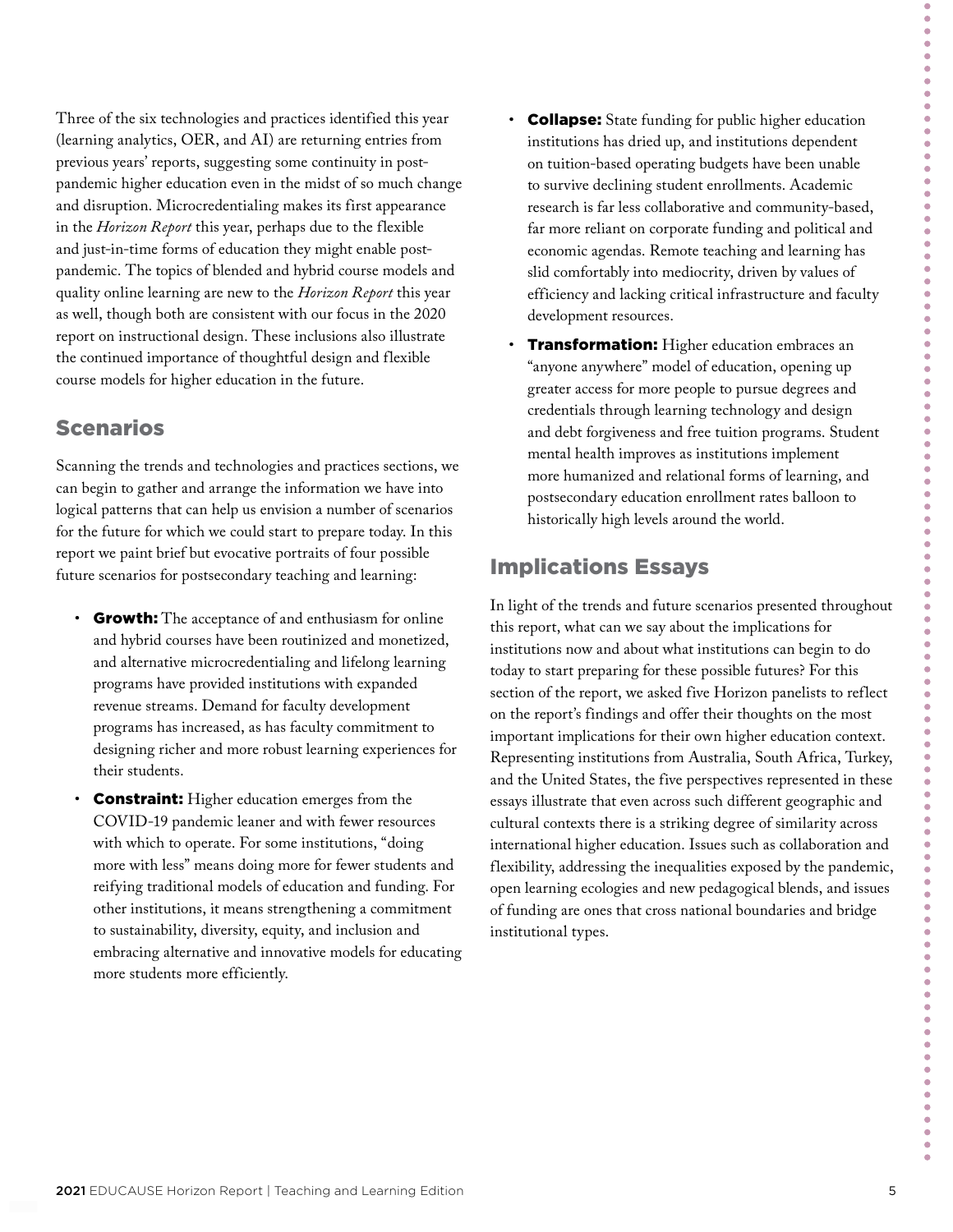<span id="page-5-0"></span>I n seeking to map out the possible futures for teaching and learning in higher education, we must begin by understanding the larger trends taking shape in the world outside the walls of the institution. Education, after all, always takes place in a particular time, made up by particular people, located in particular communities and spaces, and subject to a variety of trends or forces. Where higher education is today, and where it is going on the road ahead, is in many ways bound to and dependent on those particularities.

To ensure the discussions provide an expansive view of the global landscape, we asked panelists to identify trends across five categories: social, technological, economic, environmental, and political. (We replaced last year's "higher education" category with "environmental" to be consistent with the Institute for the Future framework we've adapted for this report.)

For this year's Teaching and Learning *Horizon Report*, the COVID-19 pandemic loomed large in our expert panelists' discussions on the larger trends shaping higher education. Indeed, it is nearly impossible to overstate the effects the pandemic has had and will continue to have on every facet of our lives, including education. No matter the topic of discussion—our social lives, our dependencies on technology, or the economic outlook of our future—the pandemic's tendrils have wrapped around all of it. It is rather remarkable, then, that many of the trends identified for last year's *Horizon Report* (developed prior to the onset of the pandemic) are also the trends this year's panelists believed to be the most important. Mental health. The digital divide. Funding for higher education. These trends were important before the pandemic, and they remain important today and likely will be tomorrow.

What has changed since last year's report, though, are the ways in which panelists discussed these trends and reflected on their implications. Mental health issues and the digital divide have only been exacerbated by the pandemic. Concerns over funding now also include the perceived value (and cost) of the online education now being offered at most institutions relative to in-person education. It all feels so different this year, and yet much is the same.

Parallels aside, a good number of the trends in this year's report are in fact new. All of the trends in the "technological" category are new this year, perhaps not surprisingly, given the widespread migration of education to remote or online modes of delivery.

The summary of trends in this section is grounded in the discussions and inputs provided by our expert panelists, in keeping with the tradition of our expert-grounded Delphi methodology. Each of the trends was identified and voted on by our panelists without influence from the EDUCAUSE *Horizon Report* staff, aside from our work in organizing and synthesizing the panelists' inputs for presentation here.

Each of the trends encompasses far more complexity and variability across types of institutions and regions of the world than can be adequately captured in such a brief summary. Indeed, the expert panelists—54% of whom represent communities outside the United States, including Australia, China, Egypt, France, Taiwan, and the United Kingdom—routinely reflected on the ways in which trends affect institutions differently across global settings. Where possible, we've tried to account for that variability, though the reader will certainly bring additional experiences and contexts that would further broaden those considerations.

## [Social](#page-3-1)

[Remote Work/Learning](#page-6-1)

[Widening of the Digital](#page-6-2)  Divide

[Mental Health Issues](#page-6-3)

## **[Technological](#page-7-0)**

[Widespread Adoption of](#page-7-1)  Hybrid Learning Models

[Increased Use of Learning](#page-7-2)  **Technologies** 

[Online Faculty](#page-7-3)  Development

## [Economic](#page-8-0)

[Decreasing Higher](#page-8-1)  Education Funding

[Demand for New/Different](#page-8-2)  Workforce Skills

[Uncertainty in Economic](#page-8-3)  Models

## [Environmental](#page-9-0)

[Climate Change](#page-9-1)

[Reduction in Work Travel](#page-9-2)

[Sustainable Development](#page-9-3)

## [Political](#page-10-0)

[Increase in Online](#page-10-1)  Globalization

[Rise of Nationalism](#page-10-2)

[Public Funding for Higher](#page-10-3)  Education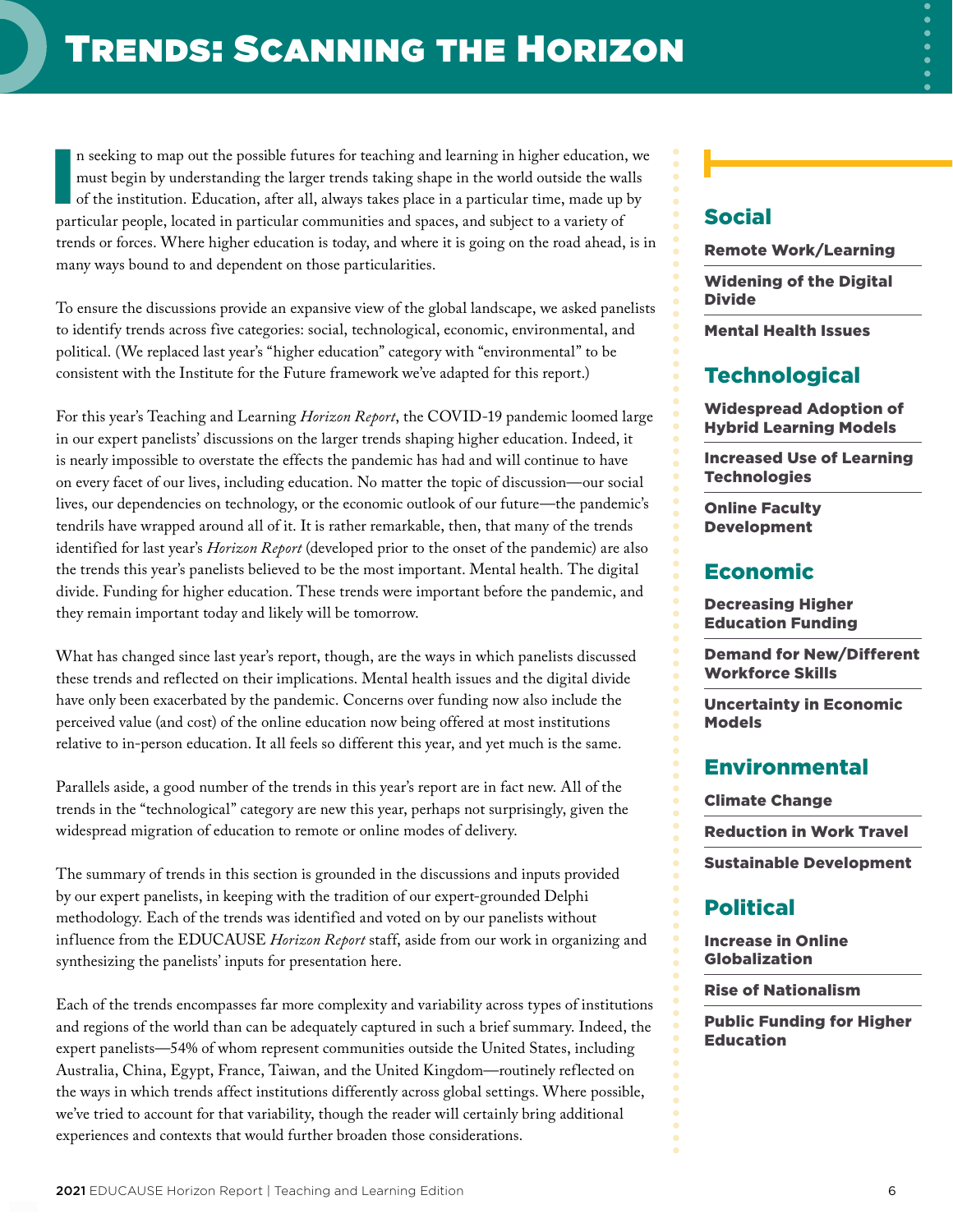## <span id="page-6-0"></span>SOCIAL TRENDS

igher education takes place within particular social contexts, and learning experiences are shaped and colored by the particular individuals interacting and building relationships through those experiences. Teaching and learning is a fundamentally social practice, one that is better understood by mapping the important social trends developing within and around it.

## <span id="page-6-1"></span>Remote Work/Learning

**Impacts:** Over the course of 2020, many facets of social life have become remote in nature, from high school graduations to weddings to business meetings, and some of these might remain remote long after the pandemic subsides. Remote modes of higher education will live on in some form or another in a post-pandemic future, and we may never return to pre-pandemic baseline levels of deployment. Faculty and instructional staff will need to continue to discover innovations supported by technology and pedagogical design to provide instruction that is socially and emotionally supportive and flexible enough to adapt to a wide range of student needs. Students will need to develop new skills and literacies to be better equipped for remote learning and to better thrive in more isolated and independent virtual environments.

**Evidence:** Over the course of just one week in 2020, the [Microsoft Teams app](https://www.theverge.com/2020/4/9/21214314/microsoft-teams-usage-coronavirus-pandemic-work-habit-change) saw its number of users increase from 32 million to 44 million, with users in China *doubling* even after coronavirus restrictions were lifted. In a recent [EDUCAUSE](https://er.educause.edu/blogs/2021/1/educause-quickpoll-results-post-pandemic-plans-for-remote-work) [QuickPoll](https://er.educause.edu/blogs/2021/1/educause-quickpoll-results-post-pandemic-plans-for-remote-work), two-thirds of CIOs reported that their institution would continue to allow (or even require) remote work postpandemic.

## <span id="page-6-2"></span>Widening of the Digital Divide

**Impacts:** The COVID-19 pandemic has laid bare the digital inequities that exist between students sharing the same courses. To the extent that higher education in the future will continue to rely on remote technologies and digital networks for course delivery and learning experiences, the gap will only widen between those with every digital advantage and those who struggle to gain access to even the basic devices and network necessities. These gaps will become evident among students not only over the course of their postsecondary education attainment but, in many cases, long before they enter college. With the divide beginning to emerge earlier in K–12 experiences and becoming even more pronounced as a result of the pandemic, many students will begin their postsecondary education already far behind some of their peers.

**Evidence:** [A symposium](https://muse.edu.umontpellier.fr/2020/09/29/symposium2020/) was held in September 2020 in France to discuss the impacts of the pandemic, concluding that "digital technology and a reflection on its uses are becoming a necessity in the learning ecosystem." [The pandemic revealed](https://laist.com/2020/04/20/coronavirus-digital-divide-map-los-angeles-distance-learning.php?fbclid=IwAR0IRXg3Ow9R0Wmg6wT_P4WhdoSC1Yq0o6sYrFUq0lZc3cuJNcZAyKO7l4Y) a digital divide in the Los Angeles school system: it was estimated that one in four households lack essential network access.

### <span id="page-6-3"></span>Mental Health Issues

**Impacts:** Already a perennial concern on campuses, mental health issues have been exacerbated by recent disruptions and changes to our social, political, and educational landscapes and have presented institutions with additional challenges in ensuring the safety and well-being of not only students but also faculty and staff. In many cases, students, faculty, and staff have experienced extended periods of time isolated from family, friends, and colleagues, and worsening economic and political conditions across many local communities have contributed to heightened feelings of worry and stress. Institutions exploring longer-term transformations to their business and/or educational models particularly changes involving remote or virtual experiences—will also need to explore transformations to their student and employee support models to address the mental health challenges of their communities.

**Evidence:** As a response to the personal pressures caused by the pandemic, [discussions](https://www.veletsianos.com/2020/10/05/radical-flexibility-and-relationality-as-responses-to-education-in-times-of-crisis/) have emerged among higher education and teaching and learning leaders focused on flexibility and the social dimensions of education. In a [survey](https://www.chronicle.com/article/covid-19-has-worsened-the-student-mental-health-crisis-can-resilience-training-fix-it/?cid2=gen_login_refresh&cid=gen_sign_in) conducted earlier in the COVID-19 pandemic, a full 80% of college students reported that the pandemic had negatively impacted their mental health, and a fifth reported that their mental health had significantly worsened.

## Further Reading

*Inside Higher Ed* "[Bridging the Digital Divide:](https://www.insidehighered.com/quicktakes/2021/02/03/inside-higher-ed-report-digital-divide) [Lessons from COVID-19"](https://www.insidehighered.com/quicktakes/2021/02/03/inside-higher-ed-report-digital-divide)

#### EDUCAUSE

"[Cultivating a Disciplined, Creative](https://er.educause.edu/articles/2020/10/cultivating-a-disciplined-creative-mind-and-humane-instincts)  [Mind and Humane Instincts"](https://er.educause.edu/articles/2020/10/cultivating-a-disciplined-creative-mind-and-humane-instincts)

#### *Chronicle of Higher Education*

"[Did the Pandemic Worsen the Campus](https://www.chronicle.com/article/did-the-pandemic-worsen-the-campus-mental-health-crisis-maybe-not-data-show) [Mental-Health Crisis? Maybe Not, Data Show"](https://www.chronicle.com/article/did-the-pandemic-worsen-the-campus-mental-health-crisis-maybe-not-data-show)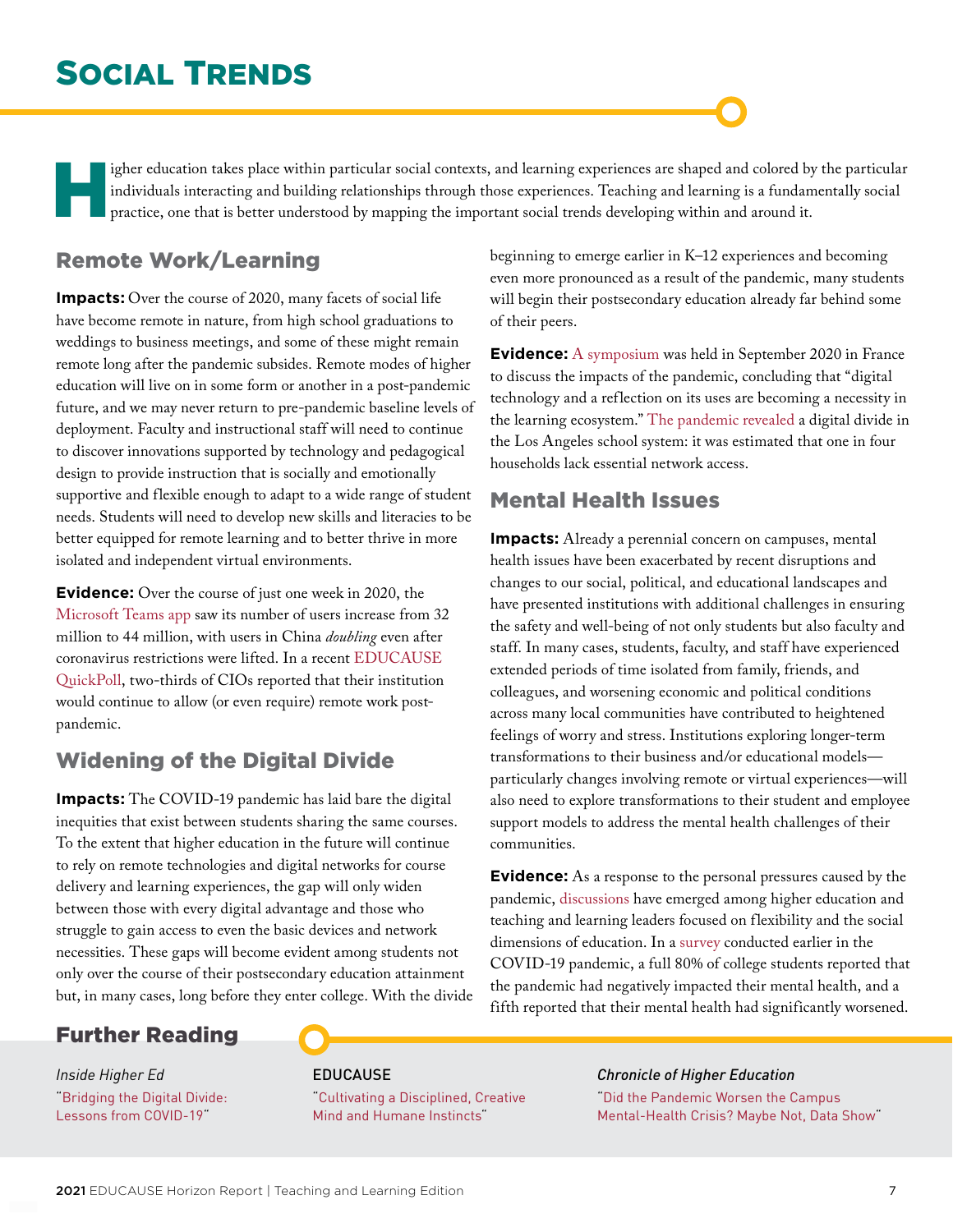<span id="page-7-0"></span>The past year's disruptions and rapid changes, which forced so much of teaching and learning to be done remotely, have made digital technologies even more vital to higher education. What those technologies are, how they are deployed across the institution, and the ways in which they themselves continue to evolve may very well be one of the defining stories of higher education in the years ahead.

### <span id="page-7-1"></span>Widespread Adoption of Hybrid Learning Models

**Impacts:** Institutions' adoption of blended or hybrid models for course delivery has accelerated dramatically over the past year. Faculty and student discovery and attachment to new ways of engaging with one another through the learning experience seem likely to leave an indelible mark on the postsecondary classroom and fundamentally transform traditional approaches to higher education. In particular, learning models that enable flexible movement between remote and in-person experiences will help institutions minimize disruption and ensure continuity of course delivery through future crises.

**Evidence:** Since the onset of the COVID-19 pandemic, the [majority of institutions](https://er.educause.edu/blogs/2020/9/educause-quickpoll-results-fall-readiness-for-teaching-and-learning) have been supporting hybrid teaching and learning options for both on-campus and online education. San Diego State University is [equipping nearly 200](https://campustechnology.com/articles/2021/01/21/san-diego-state-u-upgrades-microphones-for-hybrid-learning.aspx)  [of its classrooms](https://campustechnology.com/articles/2021/01/21/san-diego-state-u-upgrades-microphones-for-hybrid-learning.aspx) with microphones to better support hybrid approaches to learning.

### <span id="page-7-2"></span>Increased Use of Learning **Technologies**

**Impacts:** As the adoption of blended or hybrid learning models has accelerated, so too has the adoption of new learning technologies and tools that support and even shape the implementation of those models. Institutions and instructors previously resistant or indifferent to tools such as videoconferencing, team-based platforms, and virtual classrooms have come to rely on those tools as essential ingredients in their work. Learning technology stands to become even more widely adopted on the road ahead, and the discovery of new needs and uses for these and other courserelated tools will lead to ongoing innovations and entirely new learning technologies.

**Evidence:** Ed-tech start-up Engageli [launched its new](https://www.insidehighered.com/news/2020/10/15/ed-tech-veterans-launch-zoom-challenger-engageli) [videoconferencing platform](https://www.insidehighered.com/news/2020/10/15/ed-tech-veterans-launch-zoom-challenger-engageli), designed specifically for higher education use and for supporting hybrid synchronous and asynchronous learning experiences. In a fall 2020 survey, [83%](https://er.educause.edu/blogs/2020/9/educause-quickpoll-results-fall-readiness-for-teaching-and-learning)  [of higher education IT leaders](https://er.educause.edu/blogs/2020/9/educause-quickpoll-results-fall-readiness-for-teaching-and-learning) reported "improving the use of instructional tools" as a top priority for their institution in planning for the 2020–21 academic year.

## <span id="page-7-3"></span>Online Faculty Development

**Impacts:** Faculty buy-in, training, and support are essential for the adoption and effective use of technologies and other tools in the classroom. As institutions have deployed solutions for remote and online instruction, faculty have been called on to embrace new ways of working and learn new tools of the trade. Ongoing investments in faculty development, including remote capabilities for instructional design and technology support, will be needed to ensure faculty skills and literacy keep pace with ongoing technology advancements. New solutions for online learning and new models for student-centered course design will be effective only to the extent that faculty understand why and how to use them.

**Evidence:** The National Institute on Scientific Teaching and Macmillan Learning have teamed up to offer an [online short](https://www.nisthub.org/)  [course](https://www.nisthub.org/) on scientific teaching. Many campuses (such as [Union](https://www.union.edu/information-technology-services/2020-summer-faculty-development-institute) [College](https://www.union.edu/information-technology-services/2020-summer-faculty-development-institute), [Georgia Southwestern State University,](https://www.gsw.edu/academics/academic-affairs/online-faculty-development) and [Oregon](https://ecampus.oregonstate.edu/faculty/development/teaching-workshops.htm) [State\)](https://ecampus.oregonstate.edu/faculty/development/teaching-workshops.htm) are transitioning their online offerings to faculty or bolstering what they already offered.

## Further Reading

#### Phil on EdTech

"[COVID-19 Planning for Spring 2021: What We](https://philonedtech.com/covid-19-planning-for-spring-2021-what-we-learned) [Learned about Hybrid Flexible Courses in Fall 2020"](https://philonedtech.com/covid-19-planning-for-spring-2021-what-we-learned)

#### EDUCAUSE

["Learning from a Crisis:](https://er.educause.edu/articles/2020/10/learning-from-a-crisis-human-machine)  [Human + Machine](https://er.educause.edu/articles/2020/10/learning-from-a-crisis-human-machine)"

#### EDUCAUSE

["The Landscape of](https://er.educause.edu/articles/2020/10/the-landscape-of-merging-modalities) [Merging Modalities"](https://er.educause.edu/articles/2020/10/the-landscape-of-merging-modalities)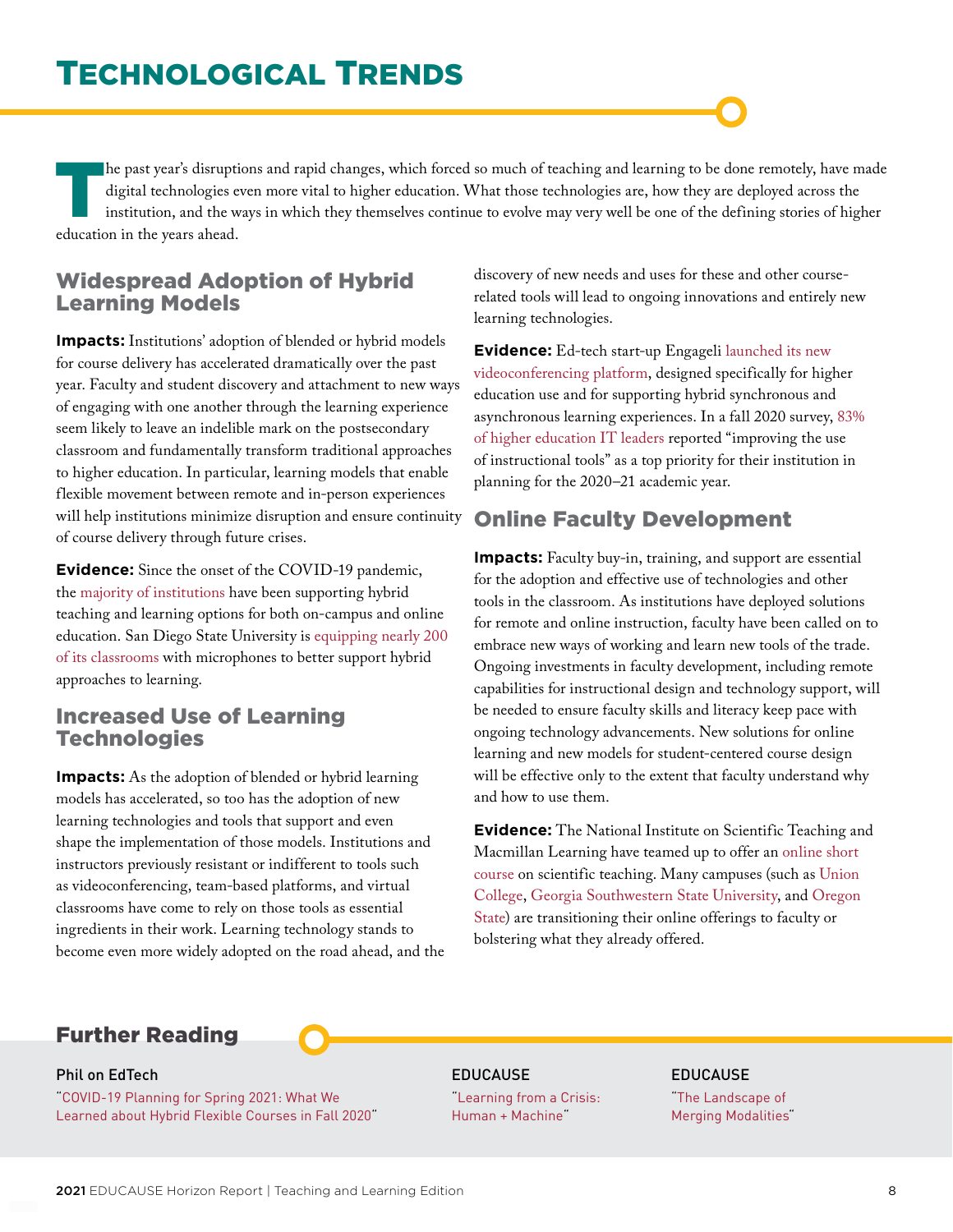<span id="page-8-0"></span>The global economy is in turmoil, and it remains to be seen when and how we will recover from the COVID-19 financial cataclysm. In the meantime, leaders of higher education institutions, many already fiscally challenged, w cataclysm. In the meantime, leaders of higher education institutions, many already fiscally challenged, will need to adapt to new financial realities and adopt new ways of thinking about and planning their institutional business.

### <span id="page-8-1"></span>Decreasing Higher Education Funding

**Impacts:** The pandemic has exacerbated higher education's already troubling financial crisis and has brought to center stage the public debate on the value of higher education generally and on the value of certain models of higher education specifically. Students and parents are questioning the value of remote or online modes of education relative to its cost, particularly compared to in-person learning, and enrollments and revenue across institutions will continue to decline as long as the adoption of new learning approaches is not accompanied by compelling evidence of its efficacy. Institutions that can adapt and demonstrate value in educating their students while controlling tuition will grow and thrive.

**Evidence:** A group of provosts representing research universities in British Columbia penned an [open letter](https://vancouversun.com/opinion/an-open-letter-to-new-and-continuing-university-students-in-british-columbia) to their students, addressing student concerns around the quality of online learning. In a recent [EDUCAUSE QuickPoll,](https://er.educause.edu/blogs/2020/10/educause-quickpoll-results-it-budgets-2020-21) two-thirds of respondents reported budget cuts to their IT units for the 2020–21 academic year.

### <span id="page-8-2"></span>Demand for New/Different Workforce Skills

**Impacts:** The sudden shift to online service and course delivery across most institutions, and the potential of longerterm investments in these modes of delivery, have and will continue to create new demands for skills and staff in areas such as instructional technology and design for supporting faculty and students. Persistent experiences of disruption and crisis among the staff, along with renewed emphasis on well-being in the workplace, will raise awareness of and demand for transformative and human-centered styles of leadership and team management.

**Evidence:** McKinsey [released](https://www.mckinsey.com/featured-insights/future-of-work/what-800-executives-envision-for-the-postpandemic-workforce) a publication on what hundreds of executives envision for the post-pandemic workforce. Similarly, an article in *Forbes* described how colleges and universities [must reinvent themselves.](https://www.forbes.com/sites/glennllopis/2020/10/17/post-pandemic-how-must-colleges-and-universities-reinvent-themselves/) An [article from Harvard](https://hbswk.hbs.edu/item/how-much-will-remote-work-continue-after-the-pandemic)  [Business School](https://hbswk.hbs.edu/item/how-much-will-remote-work-continue-after-the-pandemic) suggested that "at least 16 percent of employees will remain at-home workers long after COVID-19 recedes."

## <span id="page-8-3"></span>Uncertainty in Economic Models

**Impacts:** Local and national economies around the world have been devastated by the pandemic, resulting in astronomical rates of unemployment and widening inequities between socioeconomic classes. Policy makers and economists are at odds over if, when, and how we will recover, and institutions of higher education, as with most industries and organizations that make up the global economy, also face an uncertain future. Many institutions have implemented hiring freezes, layoffs, and/or budget cuts, and they will be called on to adopt more flexible and data-driven approaches to planning that can accommodate any number of possible future economic realities.

**Evidence:** Economists are rethinking old economic theories and searching for new ways to understand our present moment, as stated in an *[Economist](https://www.economist.com/briefing/2020/07/25/the-covid-19-pandemic-is-forcing-a-rethink-in-macroeconomics)* article: "What is clear is that the old economic paradigm is looking tired. One way or another, change is coming." [Foreign investments](https://www.forbes.com/sites/sarahhansen/2021/01/24/china-passes-us-as-no-1-destination-for-foreign-investment-as-coronavirus-upends-global-economy/?sh=5b09c6171252) in the US economy dropped 49% in 2020, and China emerged as the largest recipient of foreign investments for the first time ever.

## Further Reading

#### EDUCAUSE

"[The 60-Year Curriculum: A](https://er.educause.edu/articles/2020/10/the-60-year-curriculum-a-strategic-response-to-a-crisis) [Strategic Response to a Crisis"](https://er.educause.edu/articles/2020/10/the-60-year-curriculum-a-strategic-response-to-a-crisis)

#### Reuters

["IMF Lifts Global Growth Forecast for 2021,](https://www.reuters.com/article/us-imf-outlook/imf-lifts-global-growth-forecast-for-2021-still-sees-exceptional-uncertainty-idUSKBN29V1GX) [Still Sees 'Exceptional Uncertainty'"](https://www.reuters.com/article/us-imf-outlook/imf-lifts-global-growth-forecast-for-2021-still-sees-exceptional-uncertainty-idUSKBN29V1GX)

#### *EdSurge*

["2020 Showed That Colleges Don't Have Revenue](https://www.edsurge.com/news/2020-12-30-2020-showed-that-colleges-don-t-have-revenue-problems-they-have-funding-shortfalls)  [Problems. They Have Funding Shortfalls"](https://www.edsurge.com/news/2020-12-30-2020-showed-that-colleges-don-t-have-revenue-problems-they-have-funding-shortfalls)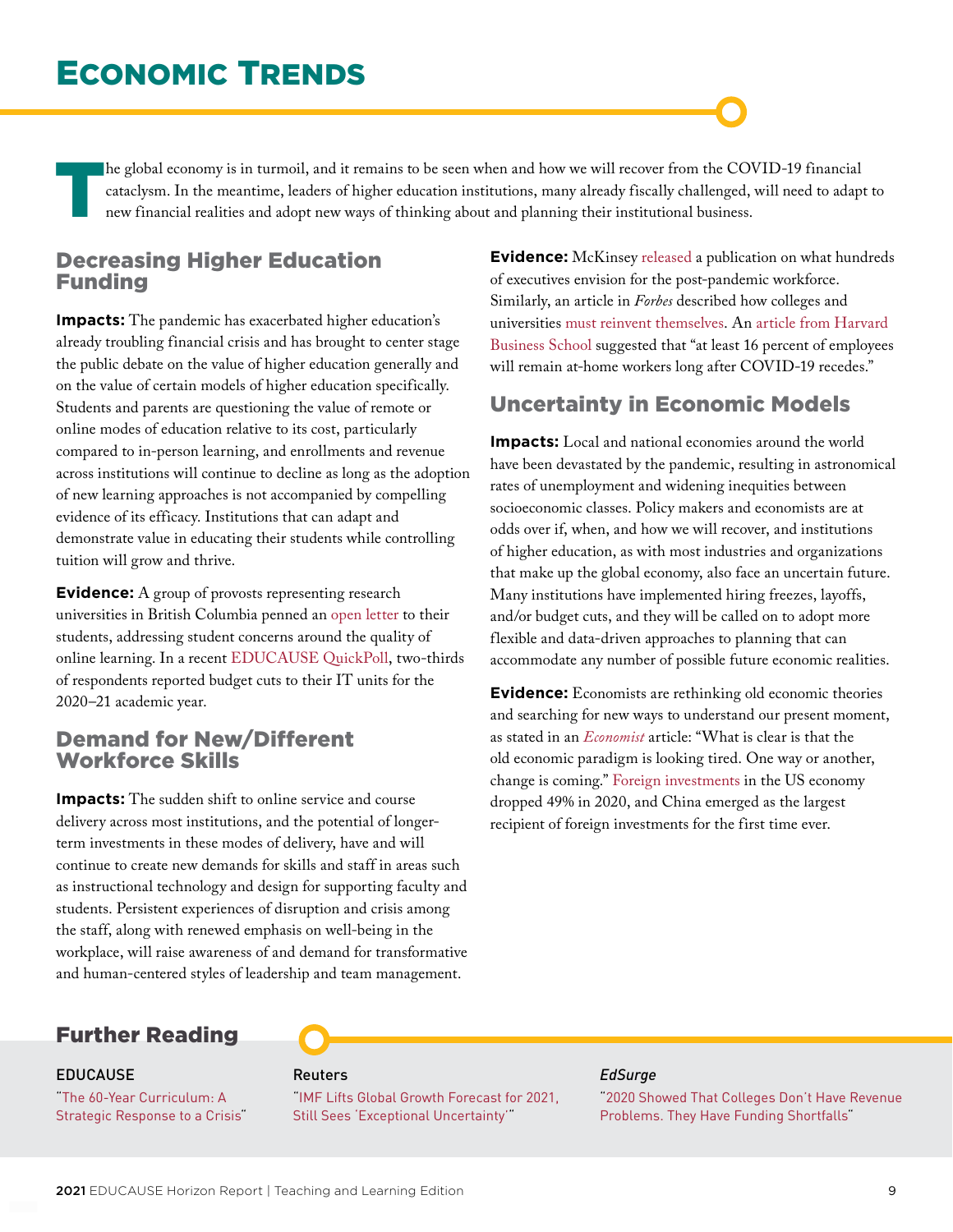<span id="page-9-0"></span>I nstitutions of higher education draw on finite local and global materials and resources to fuel their operations, and their facilities leave sizable imprints on the environments around them. The need to adopt sustainable practices across the board, far too often overlooked in the planning and doing of higher education, will be inescapable in a future more concerned with climate stability and environmental sustainability.

## <span id="page-9-1"></span>Climate Change

**Impacts:** The global effects of climate change are worsening and becoming a more present and urgent issue for building a sustainable future. Institutions of higher education are already living through these effects—experiencing flooding in coastal regions and bracing against severe weather events, droughts, and wildfires in other areas—and having to adapt their facilities, operations, and business and instructional models accordingly. These new realities also present opportunities, however, as institutions develop new research programs, curricula, and practices educating and equipping new generations of climate leaders.

**Evidence:** A record 312 institutions participated in the Sierra Club's [2020 "Cool Schools" rankings,](https://www.sierraclub.org/sierra/cool-schools-2020/top-20-coolest-schools-2020) focused on celebrating sustainability goals and efforts to achieve carbon neutrality. The [International Universities Climate Alliance \(IUCA\)](https://www.insidehighered.com/news/2020/04/03/universities-form-global-network-climate-change) was launched in April 2020 with the goal of promoting climate change research at dozens of institutions across the world.

## <span id="page-9-2"></span>Reduction in Work Travel

**Impacts:** Institutions have likely left much smaller carbon footprints behind them since the spring of 2020, with many students, faculty, and staff working remotely from home and no longer commuting to physical campus locations and with many institutions eliminating or drastically reducing work-related travel for staff and faculty. Institutions making long-term plans for remote operations and/or reduced travel are unlikely to return to pre-pandemic levels of resource consumption and environmental waste.

**Evidence:** According to [one study](https://www.icao.int/sustainability/Documents/Covid-19/ICAO_coronavirus_Econ_Impact.pdf) by the International Civil Aviation Organization (ICAO), in 2020 the global airline industry experienced a 50% reduction in passenger seats offered, an overall reduction of 2.7 million passengers, and a loss of \$370 billion in industry revenues. Panelists for [EDUCAUSE's 2021](https://er.educause.edu/articles/2020/11/top-it-issues-2021-emerging-from-the-pandemic)  [IT Issues report](https://er.educause.edu/articles/2020/11/top-it-issues-2021-emerging-from-the-pandemic) highlighted remote work as one factor driving transformation at institutions. As one panelist put it, "We're starting to realize that, yes, we can have remote workers and we do not need all the office space, that we are able to continue doing business and actually doing business a little better."

## <span id="page-9-3"></span>Sustainable Development

**Impacts:** Environmental and community activists are calling attention to the global opportunity that may now be before us to build a post-pandemic world rededicated to sustainable development goals (SDGs). Realities of environmental waste and social inequity have been brought to light through our collective crisis, and there may be a stronger will now than in recent years to pursue aggressive new policies and sustainable practices to address these issues. Institutions will be critical partners in this pursuit of a more sustainable future, through both curricula and operations that raise awareness of and support the importance of sustainability.

**Evidence:** The United Nations Department of Economic and Social Affairs released a [policy brief](https://www.un.org/en/desa/sdgs-still-offer-best-option-reduce-worst-impacts-covid-19-and-recover-better) declaring that SDGs "still offer the best option to reduce [the] worst impacts of COVID-19 and to recover better." They highlight the importance of [SDG #4](https://sdgs.un.org/goals/goal4) specifically (inclusive and equitable quality education and lifelong learning opportunities for all), noting that COVID-related school closures have kept 90% of all students out of school and that remote learning remains out of reach for at least 500 million students.

## Further Reading

*New York Times* ["At Elite French Universities, Students](https://www.nytimes.com/2021/01/30/world/europe/france-elite-universities-environment.html) [Demand Environmental Action](https://www.nytimes.com/2021/01/30/world/europe/france-elite-universities-environment.html)"

*Times Higher Education* ["Top Universities for Climate](https://www.timeshighereducation.com/student/best-universities/top-universities-climate-action) [Action"](https://www.timeshighereducation.com/student/best-universities/top-universities-climate-action)

#### *Forbes*

["Business Travel Demand Won't Bounce Back in 2021, and](https://www.forbes.com/sites/danielreed/2020/10/07/down-70-from-last-year-business-travel-demand-wont-bounce-back-in-2021-and-maybe-not-for-years/)  [Maybe Not for Years. That Will Be Devastating for Airlines."](https://www.forbes.com/sites/danielreed/2020/10/07/down-70-from-last-year-business-travel-demand-wont-bounce-back-in-2021-and-maybe-not-for-years/)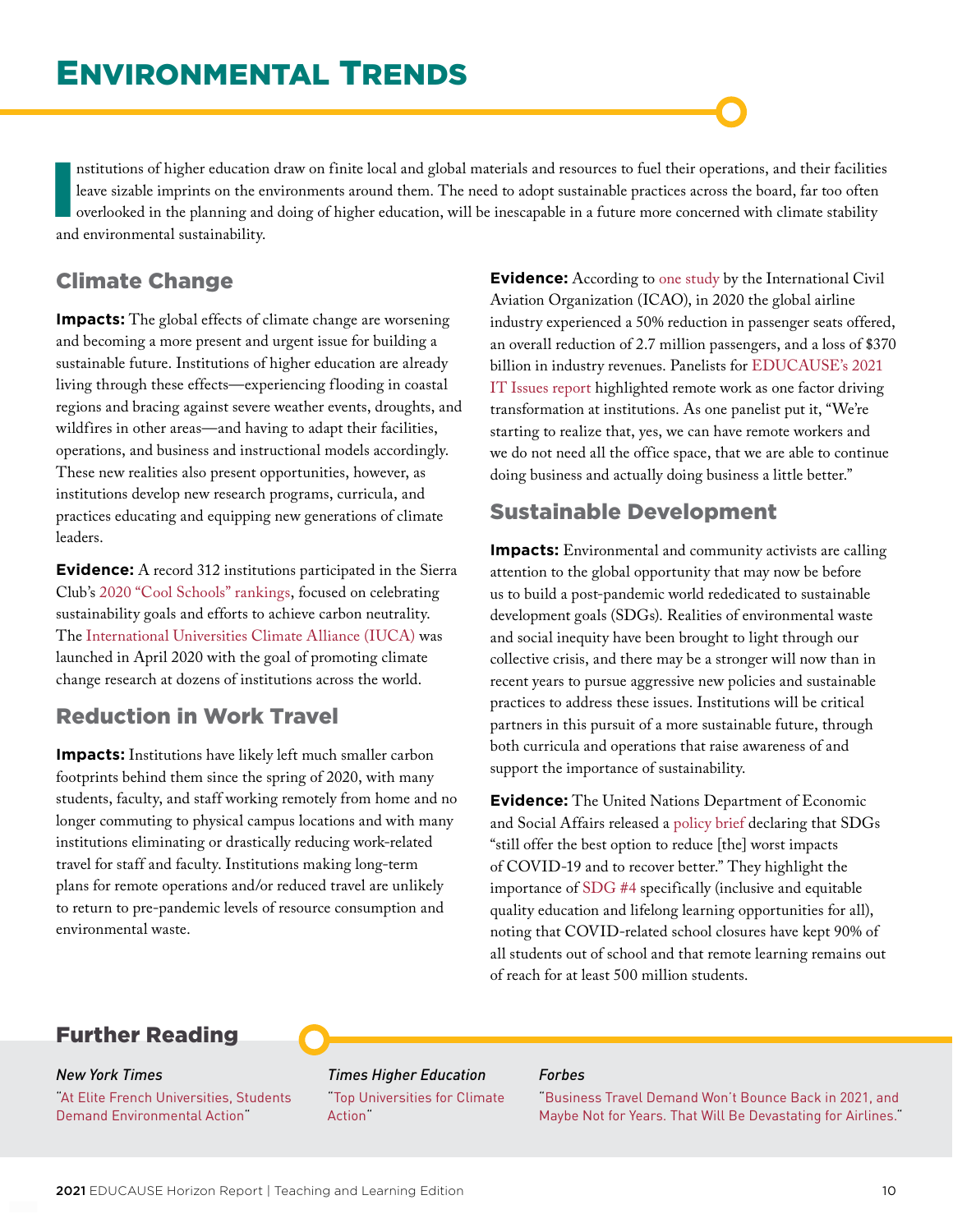<span id="page-10-0"></span>igher education, for better and for worse, is always entangled in and concerned with the political climate and events of the present moment. In addition to determining overall higher education funding, politics is interwov present moment. In addition to determining overall higher education funding, politics is interwoven with higher education as an object of research and study and as subject matter for courses. Because of this long-standing entanglement, political trends are both resources for higher education as well as forces shaping its contours.

## <span id="page-10-1"></span>Increase in Online Globalization

**Impacts:** Though global industries and collective human experiences dependent on physical gatherings have appreciably declined since the spring of 2020, new online platforms and opportunities for connection and relationship have emerged and promise to transform the global community in lasting ways. Investments and greater confidence in online learning will enable institutional collaboration on a more global scale and will contribute to new opportunities for global education.

**Evidence:** Already witnessing massive growth, the [online](https://www.guide2research.com/research/online-education-statistics#TOC1)  [educations market is expected](https://www.guide2research.com/research/online-education-statistics#TOC1) to reach \$336B by 2026, with a compound annual growth rate of 9%. Despite the US higher education sector's efforts to attract international students, [new](https://financesonline.com/trends-in-higher-education/)  [enrollment rates fell](https://financesonline.com/trends-in-higher-education/) by 5.5% at the graduate level, 6.3% at the undergraduate level, and 9.7% at the non-degree level.

## <span id="page-10-2"></span>Rise of Nationalism

**Impacts:** Global politics is becoming more fractured as nations have made an inward turn—what some have called "deglobalization"—withdrawing from international organizations and agreements, building stronger barriers to immigration, and escalating conflicts (trade, military, or otherwise). Institutions of higher education, built on the foundations of the open and free exchange of ideas and international collaboration, will be challenged to maintain those traditions despite these fortified national boundaries. They will be called on to establish policies and practices that reflect the nature of national relationships and agreements and to evaluate their approaches to educating and preparing students as global citizens.

**Evidence:** A [Pew Research Center](https://www.pewresearch.org/internet/2020/02/21/concerns-about-democracy-in-the-digital-age/) survey of technology leaders found that half of them believe technology usage "will mostly weaken core aspects of democracy and democratic representation." In a [recent dialogue](https://www.researchgate.net/publication/343236828_The_Educational_Implications_of_Populism_Emotions_and_Digital_Hate_Speech_A_Dialogue_with_Scholars_from_Canada_Chile_Spain_the_UK_and_the_US), international scholars discussed the role of digital media in socializing and shaping students' political views and feelings, and the potential role for postsecondary institutions in developing students' critical thinking skills and dismantling hate speech and antidemocratic opinions that have emerged through digital media.

## <span id="page-10-3"></span>Public Funding for Higher Education

**Impacts:** Institutions dependent on state and federal funding to support their students and operations must continuously adapt their resources and capabilities according to the shifting sands of political favor. Federal pandemic funds have been a life preserver for some institutions and wholly insufficient for others, and changes in political power and priorities over the next several years may have important implications for whether and to what extent institutions continue to be valued as critical for economic and community growth.

**Evidence:** In Australia, the [parliament has passed laws](https://www.smh.com.au/politics/federal/university-fees-are-changing-how-will-it-affect-you-20201009-p563ib.html) that will dramatically increase the cost of some university degrees while cutting the cost of others. In the United States, in the fall of 2019, [nearly 250,000 fewer students were enrolled](https://www.npr.org/2019/12/16/787909495/fewer-students-are-going-to-college-heres-why-that-matters) in higher education than in the fall of 2018, and enrollments are down 11% over the past decade. Enrollment at community colleges is down about 100,000 from the fall of 2018.

## Further Reading

Center for Studies in Higher Education, UC Berkeley "[Neo-Nationalism and Universities in Europe"](https://cshe.berkeley.edu/publications/neo-nationalism-and-universities-europe-marijk-van-der-wende-cshe-720-june-2020)

*Harvard Business Review* ["Will COVID-19 Have a Lasting](https://hbr.org/2020/05/will-covid-19-have-a-lasting-impact-on-globalization) [Impact on Globalization?](https://hbr.org/2020/05/will-covid-19-have-a-lasting-impact-on-globalization)"

#### Ithaka S+R

["Reimagining State Higher](https://sr.ithaka.org/publications/reimagining-state-higher-education-funding/) [Education Funding](https://sr.ithaka.org/publications/reimagining-state-higher-education-funding/)"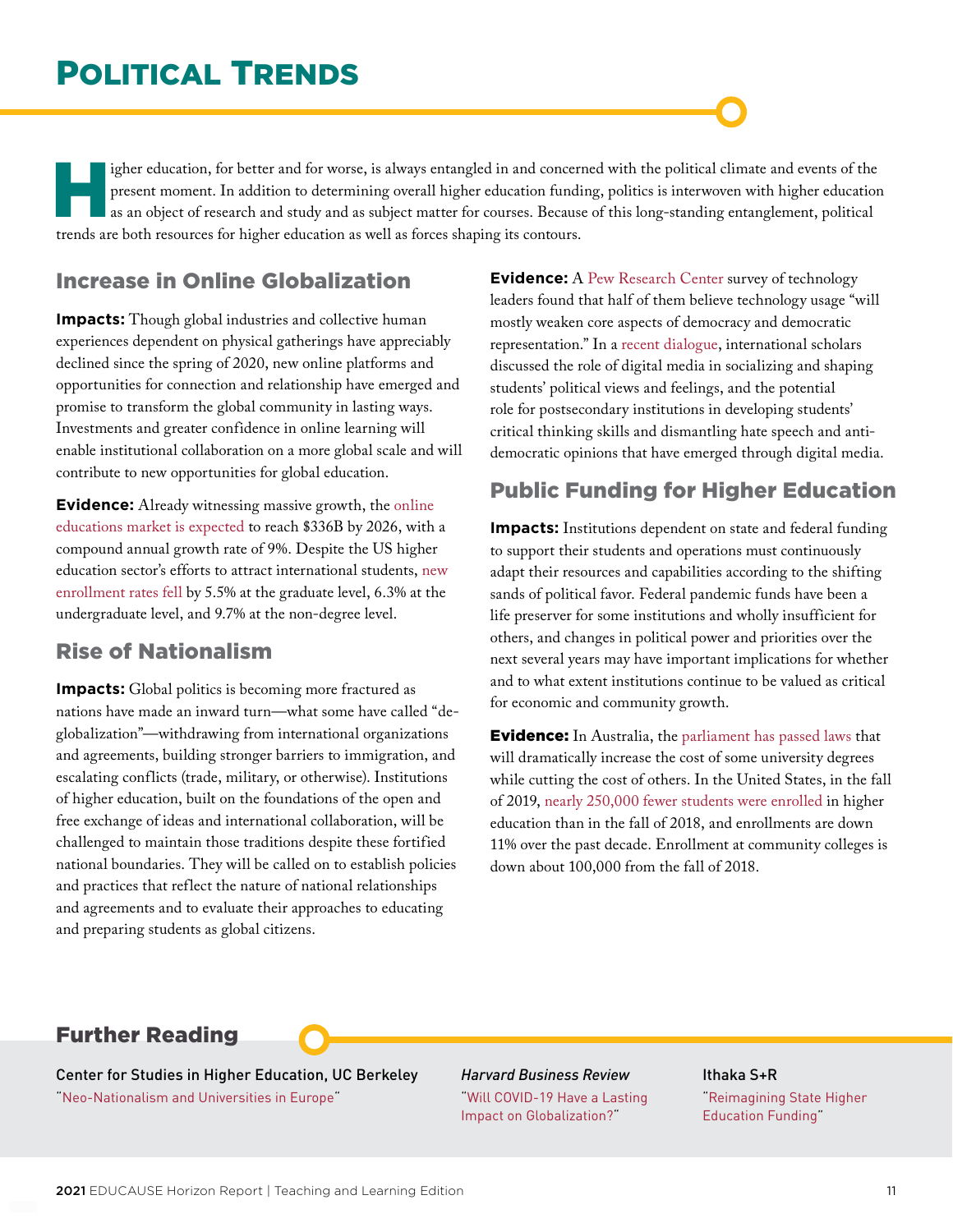<span id="page-11-0"></span>ast year the *Horizon Report* renamed this section to include the concept of practices as a counterbalance to a single-dimensional focus on technologies. This year we have adjusted the name further, concept of practices as a counterbalance to a single-dimensional replacing "emerging" with "key." In terms of its importance for moving teaching and learning forward, the newness of a technology or practice is less relevant than its being key for future planning.

This shift allows these categories to come, go, and return across the reports more organically, reflecting the most current issues. As we have witnessed over the past 18 months, shifting circumstances and new developments can renew (or reduce) a category's relevance. This year, the categories of AI, open educational resources, and analytics return; new are those of blended and hybrid models, quality in online learning, and microcredentials. It is clear that the pandemic experience has led us to place continuing emphasis on the first three, and, for the same reason, the appearance of the other three comes as no surprise.

To compose these essays, the authors (including Rob Gibson of Emporia State University and Katie Linder at Kansas State University) used both the panel's results and the projects submitted by the community in the annual call for exemplar projects. For 2021, the teaching and learning *Horizon Report* received a record number of submissions (255) from its call for exemplar projects, and taken together they paint a fairly comprehensive picture of current directions for each of the six technologies and practices.

The quantitative distribution of the exemplar projects clustered into three groups with respect to category. The two largest were quality online learning (29% of the total) and OER (26%). The middle cluster included microcredentialing (17%), learning analytics (11%), and blended/hybrid (10%). AI was alone in its own set (7%). The top four are by no means new, so the combination of past work and the pandemic context explains why the preponderance of submissions were in those categories. It also suggests that AI is just getting under way in teaching and learning, no doubt with much more to come. In terms of the geographical distribution of the projects, 33% were non-US. This year the countries contributing projects aside from the United States included Australia, Austria, China, Egypt, France, Germany, Japan, the Netherlands, New Zealand, Pakistan, South Africa, Sweden, and the UK.

## [Artificial Intelligence](#page-12-0) [Blended and Hybrid Course Models](#page-15-0) [Learning Analytics](#page-18-0) [Microcredentialing](#page-21-0) [Open Educational Resources](#page-24-0) [Quality Online Learning](#page-27-0)

For 2021 we continue to provide a dimensional analysis for these key technologies and practices. As in 2020, we asked our panelists to assess the challenges and benefits institutions might encounter if they go forward with any of these six. For this year, given the demanding presence of the pandemic, we have added a dimension to this analysis by asking our panelists to assess the continued importance of the tech or practice as we begin to emerge from the pandemic. We asked panelists to evaluate each technology or practice across several dimensions, using a fivepoint scale  $(0 = none, 4 = highest)$ . The dimensions for 2021 are:

- How useful will it be in addressing issues of equity and inclusion?
- What is its potential to have a significant and positive impact on learning outcomes?
- What is its risk of failure?
- How receptive will faculty be to adopting it?
- What level of institutional funding will be needed to adopt it?
- How important do you think it will be for institutions seeking to establish more flexible approaches to teaching and learning as we begin to emerge from the pandemic?

We also asked panelists to indicate whether each of these technologies and practices would require new kinds of literacies on the part of learners and instructors.

In this way, we asked the panelists not simply to identify what might be impactful but to anticipate just what that impact might be. These results are presented in the charts that accompany the discussions of the technologies and practices.

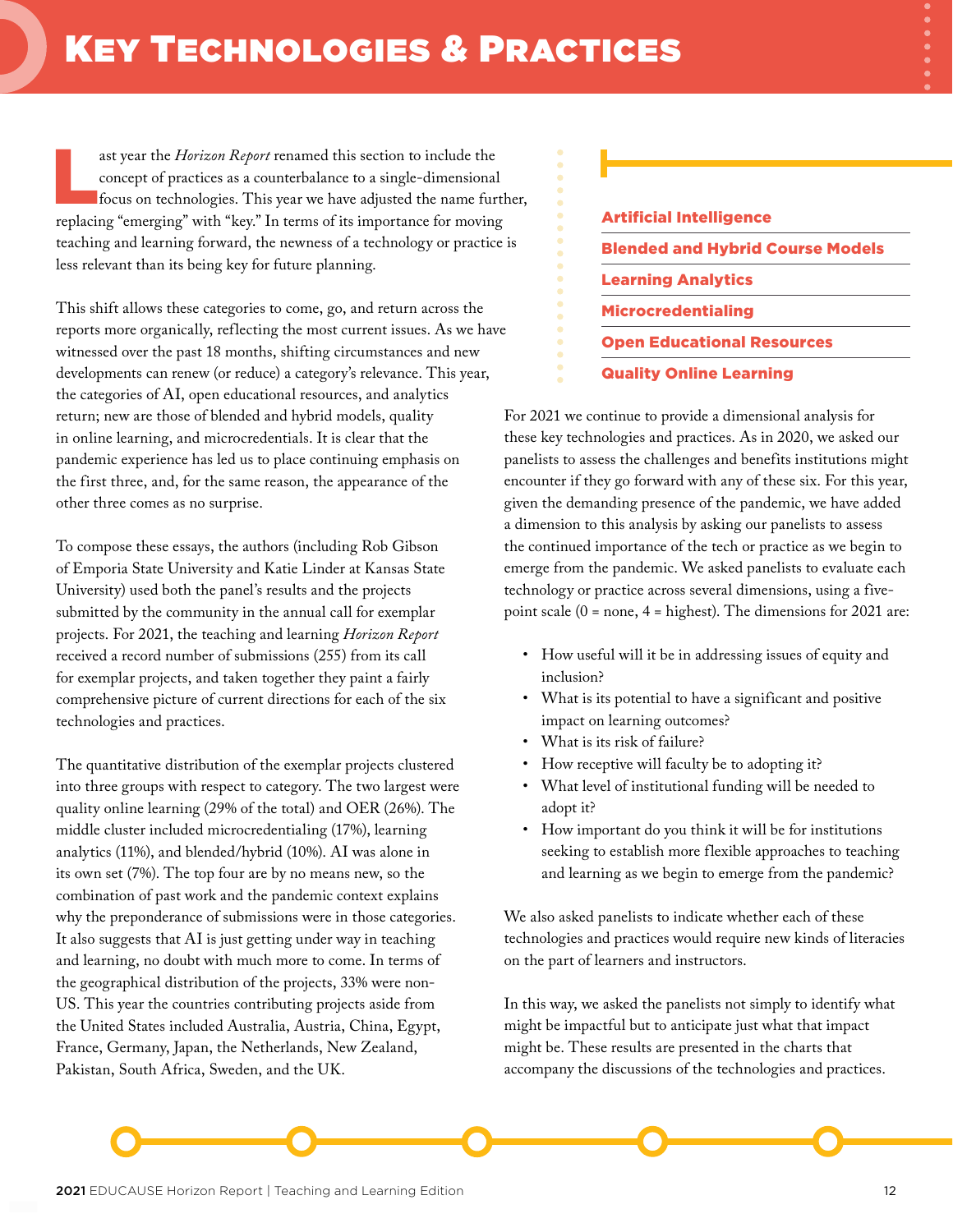<span id="page-12-0"></span>o little surprise, AI returns in 2021 as a key technology. As its use is just getting under way in teaching and learning, it is likely to return. In 2017, an EDUCAUS 7 Things publication defined AI as "computer systems tha under way in teaching and learning, it is likely to return. In 2017, an [EDUCAUSE](https://library.educause.edu/resources/2017/4/7-things-you-should-know-about-artificial-intelligence-in-teaching-and-learning)  [7 Things publication](https://library.educause.edu/resources/2017/4/7-things-you-should-know-about-artificial-intelligence-in-teaching-and-learning) defined AI as "computer systems that undertake tasks usually thought to require human cognitive processes and decision-making capabilities," and that definition still seems apt. While the pandemic has brought entire industries to a near halt, artificial intelligence appears to have been able to sustain its progress at a near breakneck pace, and the danger of another ["AI winter"](https://en.wikipedia.org/wiki/AI_winter) seems remote. According to the [2021 AI Index](https://hai.stanford.edu/research/ai-index-2021), progress in natural language processing has been so swift that "technical advances have started to outpace the benchmarks to test for them." Outside higher education, examples of the feats of AI continue to pile up—for example, an [international team developed an AI](https://www.scientificamerican.com/article/ai-system-can-sniff-out-disease-as-well-as-dogs-do/) [system](https://www.scientificamerican.com/article/ai-system-can-sniff-out-disease-as-well-as-dogs-do/) that can detect prostate cancer from odor as accurately as dogs. AI has advanced to "self-supervised learning," an advance on deep learning in which a computer system can learn from raw or non-labeled data. This means that AI systems could learn simply by watching videos. In addition, AI is "industrializing," quickly leaving the research lab, in search of industrial applications. The 2021 AI index noted that in 2019 "65% of graduating North American PhDs in AI went into industry," compared to 44% in 2010.

## **Overview**

AI is appearing throughout higher education teaching and learning, in domains such as learning management systems, proctoring, grading/assessment, student information systems, office productivity, library services, admissions, disability support, and mobile apps to name a few. In some [recent discussions](https://knowledgeillusion.blog/2019/04/30/ai-and-education-the-reality-and-the-potential/) on AI and higher education, two key points of relevancy have emerged. The first is that AI can be used to address standing or current challenges in teaching, learning, and learner success. The second is the opportunity to thoroughly rethink the curriculum and associated academic programs in a way that will better serve "[Generation AI](https://transmitter.ieee.org/artificial-intelligence-will-affect-next-generation/)."

As illustrated by the responses from the *Horizon Report* call for exemplar projects, most of the current use of AI in higher education appears to be focused on applications relevant to the first point. For example, bots are the heart of several projects submitted. At [Durham](https://www.dur.ac.uk/study/askus/holly/)  [University](https://www.dur.ac.uk/study/askus/holly/) in the UK, staff are using Holly, an AI "student engagement platform," to promote student success through the admissions process. The [University of British](https://eml.ubc.ca/projects/language-chatsim/)  [Columbia](https://eml.ubc.ca/projects/language-chatsim/) has a project under way called Language Chatsim. Knowing that immersion is an effective way to learn a language, Language Chatsim allows a student "to practice speaking with an avatar in a virtual environment." The avatar is connected with a chatbot that can deliver natural responses to the student. A bot at the [University of Illinois Chicago](https://it.uic.edu/news-stories/introducing-socrates-support-chatbot-available-on-blackboard/) called Socrates and an off-the-shelf bot deployed at [Abraham Baldwin Agricultural College](https://www.abac.edu/ask-thunder/) further illustrate the use of bot technology in higher education.

## Artificial Intelligence in Practice

#### [AI Campus](https://ki-campus.org/?locale=en)

Funded by the German Federal Ministry of Education and Research, AI Campus is a digital learning platform specifically geared toward the development of AI skills and competencies. The learning environment is focused on learners and is aimed at developing learning opportunities that specifically address the needs of individual sectors or specialist areas. Institutions such as Goethe University are using the platform to support micro-degrees for topics related to AI.

#### [Ethical and Legal](https://wasp-hs.org/projects/ethical-and-legal-challenges-in-relationship-to-ai-driven-practices-in-higher-education/)  [Challenges in Relationship](https://wasp-hs.org/projects/ethical-and-legal-challenges-in-relationship-to-ai-driven-practices-in-higher-education/)  [to AI-Driven Practices in](https://wasp-hs.org/projects/ethical-and-legal-challenges-in-relationship-to-ai-driven-practices-in-higher-education/) [Higher Education](https://wasp-hs.org/projects/ethical-and-legal-challenges-in-relationship-to-ai-driven-practices-in-higher-education/)

This project seeks to study the ethical and legal challenges related to the emergence of AI-driven practices in higher education, focusing mainly on predictive analytics. Among the goals are the generation of knowledge about how to engage with ethics and legal challenges of AI in higher education from the ground up and the design of the Swedish Observatory for Responsible AI in Education to nurture the emergence and growth of just, caring data-driven practice. The principal investigators are faculty at Stockholm University.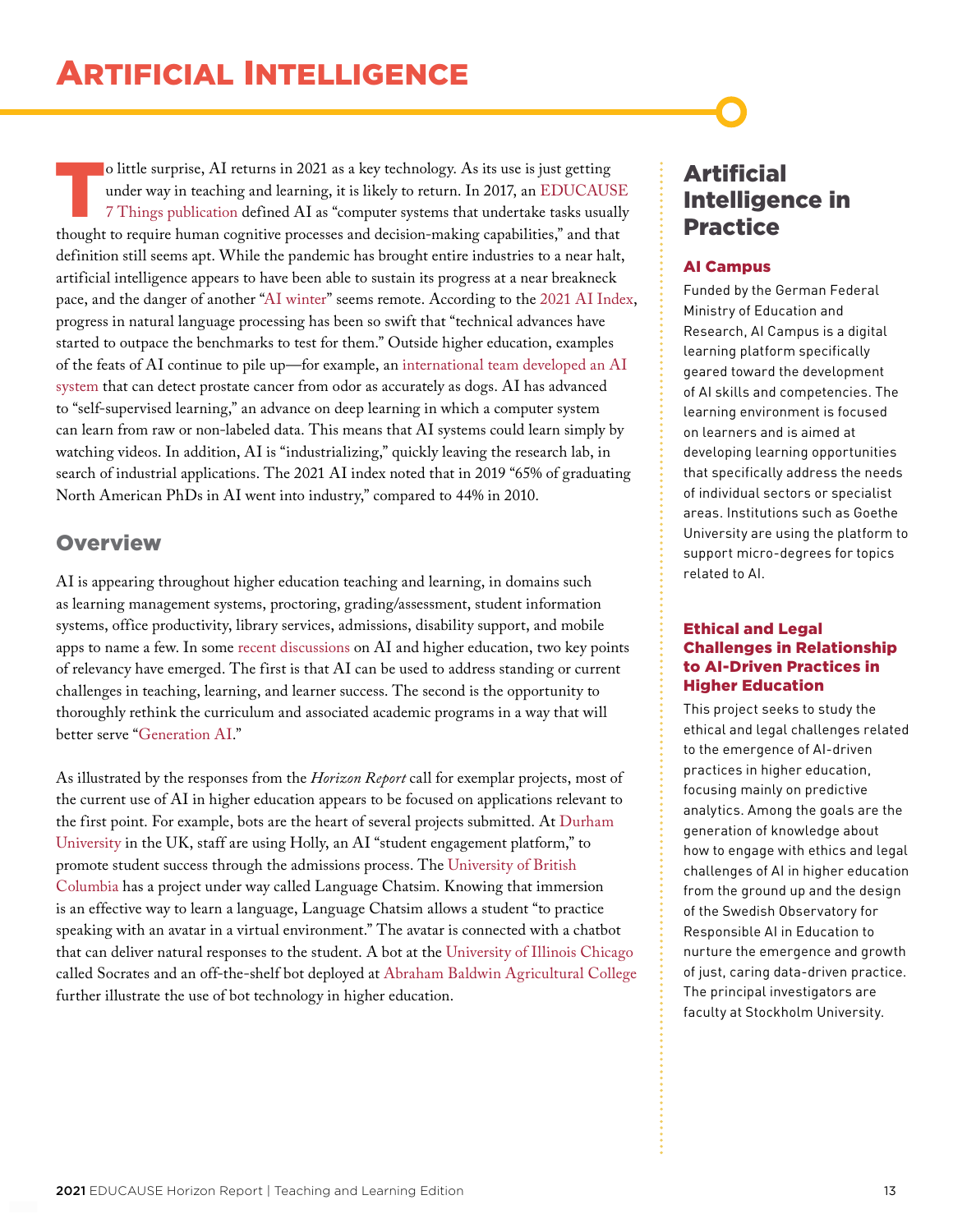Another type of application might be called "AI comes to learning analytics." The University of Iowa's [Digital Learning Scorecard](https://teach.uiowa.edu/digital-learning-scorecard) uses machine learning to "identify students who are struggling academically." [Penn State's](https://tlt.psu.edu/spectrum/) Spectrum uses natural language processing to analyze transcripts of course sessions, enabling it to "reflect back to teachers different patterns and data points across an entire semester." The New Zealand [Mind Lab](https://ojs.aut.ac.nz/pjtel/article/view/4) is using AI to develop sentiment analysis tools to investigate the attitudes and emotions of students when they are interacting on social media about their course experience. These analyses "have provided a better understanding of students' online sentiment relating to the activities and assessments of the programme."

As for the second point of relevancy—rethinking the nature and structure in a world in which AI is well on its way to becoming commonplace—it would appear that higher education is just getting started. The [FLoRA project](https://floralearn.org/) is an international research collaboration involving institutions from the UK, Germany, the Netherlands, and Australia. The project seeks to address the importance of metacognitive skills (or "self-regulated learning" or SRL). Researchers are employing machine learning to better understand student SRL processes and to "facilitate student's SRL by providing personalized scaffolds." WeLearn, a project originating at the [Center for Research and Interdisciplinarity](https://projects.cri-paris.org/projects/Jq2tzEMD/summary) in Paris, enables semantic-localized knowledge sharing through the implementation of AI algorithms using a browser plugin. Learning resources are semiautomatically indexed and visualized on a "map of concepts"; they can then be connected according to relevant complementarity and proximity criteria. Knowledge holders can be matched and interact if interested in doing so, thus creating a multitude of knowledge communities. At the [University of Stockholm,](https://wasp-hs.org/projects/ethical-and-legal-challenges-in-relationship-to-ai-driven-practices-in-higher-education/) a project is under way that "concerns the study of ethical and legal challenges related to the emergence of AI-driven practices in higher education, focusing mainly on Predictive Analytics." Among its many goals is the ambition to "generate knowledge of how to engage with ethics and legal challenges of AI in HE from the ground up" and to design "the Swedish Observatory for Responsible AI in Education."

#### [Facilitating Self-Regulated](https://floralearn.org/) [Learning with Personalized](https://floralearn.org/) [Scaffolds](https://floralearn.org/)

Self-regulated learning (SRL), sometimes called metacognition, is the ability to monitor and productively adapt one's learning process. The FLoRA project, a collaboration of institutions from the UK, Germany, the Netherlands, and Australia, is a research effort that seeks to develop machine learning techniques to gain better measurement and understanding of SRL processes and to develop personalized scaffolds to encourage students' metacognitive skills.

#### [Natural Language](https://themindlab.ac.nz/) [Processing for Analysis of](https://themindlab.ac.nz/) [Student Online Sentiment](https://themindlab.ac.nz/)

Using sentiment analysis tools, researchers in New Zealand are analyzing social media posts by a cohort of students with the goal of addressing the question: How does a natural language processing tool help analyze student online sentiment in a postgraduate program? By visualizing the sentiment scores from the analysis, researchers have been able to better understand students' online sentiment relating to the activities and assessment. This research is centered at the Mind Lab, a New Zealand–based private training establishment.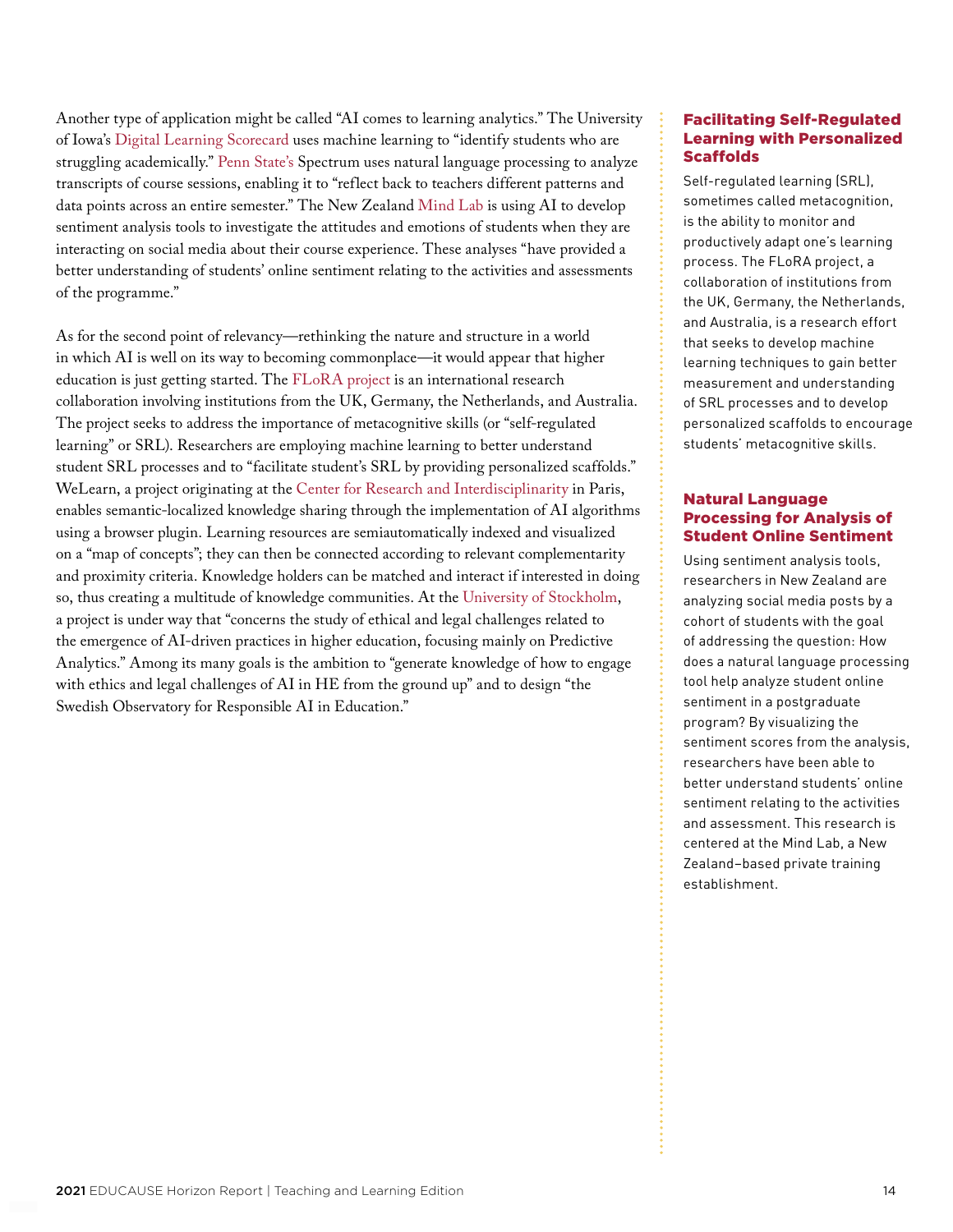

## Relevance for Teaching and Learning

As it has been since its conception, AI remains controversial. Perhaps the most highprofile debate has been about the use of AI within proctoring and examination products, which has spurred a flurry of passionate dialogue. An [educational technologist](https://www.theverge.com/2020/10/22/21526792/proctorio-online-test-proctoring-lawsuit-universities-students-coronavirus) who voiced concerns about student privacy regarding the use of one such system was abruptly met with litigation by a purveyor. [Some universities have been sued](https://edscoop.com/northwestern-university-biometrics-privacy/) for their use of AI systems that collect biometric data to track and monitor progress and academic integrity without students' consent. Another immediate issue confronting higher education with respect to AI is academic integrity. Already one site, available at US \$10 per month, offers an application that uses the "power of paraphrasing" to avoid plagiarism detection so that the student is left with time "to focus on more important things." Higher education may find it necessary to fight fire with fire, using AI systems to combat the use of other AI systems in ways that violate academic integrity standards.

The arrival of AI in higher education has opened a Pandora's box. Going forward, higher education will need to be a careful and ethical user of AI. Familiar are the problems of bias in AI technology and of the ethics of data capture and usage. A report on a poll conducted by Gallup and Northeastern University, appropriately titled "[Optimism and Anxiety,](https://www.northeastern.edu/visualization/allprojects/optimism-and-anxiety-views-on-the-impact-of-artificial-intelligence-and-higher-educations-response/)" states that 75% of Americans believe that AI will eliminate more jobs than it creates. Higher education has a role to play in working with students and communities to navigate the dislocations that the move to AI is bringing with it. This is why the second point of relevancy, the reimagining of higher education's teaching mission, is of the utmost importance: the overall, long-term relevancy of higher education may depend on it.

#### [Spectrum](https://tlt.psu.edu/spectrum/)

This project at Penn State University applies natural language processing to the transcripts of a course's sessions. Using visualizations, the application is designed to support reflective teaching practices by making the results of the analysis available to instructors. Instructors can use Spectrum to analyze the content and context of every sentence spoken in a class session, identify relationships between topics covered in a course, and explore how those topics interleave.

#### [WeLearn](https://projects.cri-paris.org/projects/Jq2tzEMD/summary)

Aiming to identify and empower communities of knowledge, WeLearn is an open, web-based plugin that enables semantic-localized knowledge sharing and concept mapping through the implementation of AI algorithms. The project uses articles from Wikipedia and academic journals as part of the basis for its concept maps. WeLearn is a project of the [Center for Research and](https://www.cri-paris.org/en)  [Interdisciplinarity](https://www.cri-paris.org/en) in Paris.

## Further Reading

Commonwealth Scientific and Industrial Research Organisation (Australian National Science Agency) [Artificial Intelligence Roadmap](https://data61.csiro.au/en/Our-Research/Our-Work/AI-Roadmap)

Human-Centered AI Institute, Stanford University [The AI Index 2021 Annual Report](https://hai.stanford.edu/research/ai-index-2021)

*Wall Street Journal* ["Colleges Mine Data on](https://www.wsj.com/articles/the-data-colleges-collect-on-applicants-11548507602) [Their Applicants"](https://www.wsj.com/articles/the-data-colleges-collect-on-applicants-11548507602)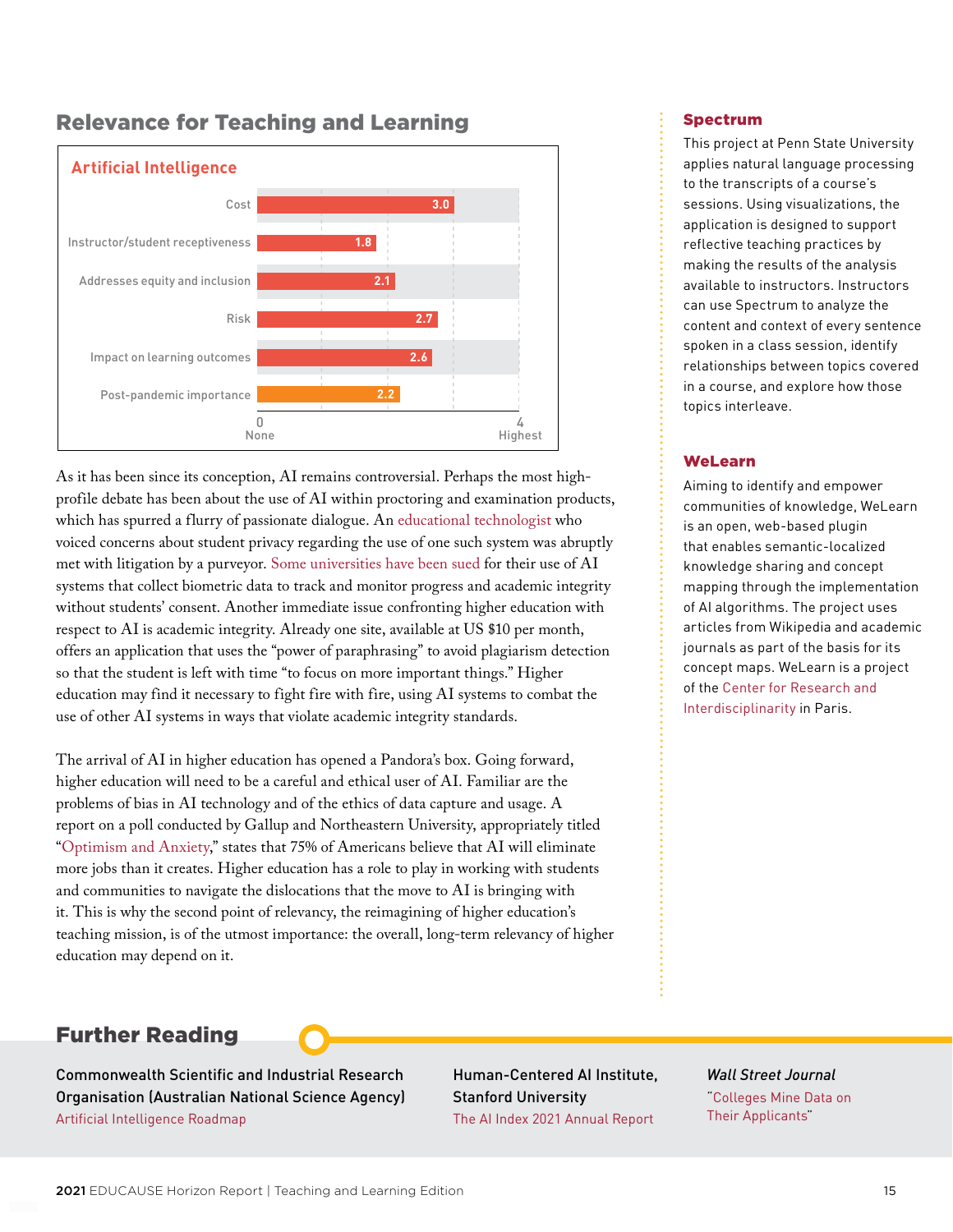## <span id="page-15-0"></span>BLENDED AND HYBRID COURSE MODELS

p until now higher education has, for the most part, been evolving its way forward sometimes enthusiastically, sometimes hesitantly—in its adoption of online and blended course models. But the pandemic delivered a seismic jolt that greatly accelerated this evolution, forcing higher education to become inventive and create an array of new course models to cope with a truly unique situation. Especially challenging was the fact that often the hybrid models crafted over the summer of 2020 had to be modified almost on the fly, according to the ebbs and flows of the pandemic. The result is that higher education now uses a wide and diverse spectrum of course models—so diverse, in fact, that the terminology can be confusing. Entire articles have sought to [sort out](https://er.educause.edu/articles/2020/9/bichronous-online-learning-blending-asynchronous-and-synchronous-online-learning) the terms used for these [new course models.](https://er.educause.edu/articles/2020/10/the-landscape-of-merging-modalities) Indeed, some institutions have appended the term "flex" to their institutional name or initials in order to [designate their own set](https://www.chronicle.com/article/colleges-say-hybrid-courses-will-make-the-fall-a-success-but-will-students-get-the-worst-of-both-worlds) of new course models. Whatever names one might use for these course models, it is clear that higher education has diversified quickly and that these models are here to stay.

### **Overview**

In this year's annual call for exemplar projects, nearly two-thirds of the responses for the blended/hybrid practice concerned faculty development or the refitting of classrooms. This makes sense: in the sudden necessity for hybrid models, courses needed redesign, faculty required new expertise, and classrooms, especially for the 2020–21 academic year, needed to be able to support the new hybrid models.

Given that nearly all faculty have needed support to navigate the pandemic transitions, individualized support has not always been practical. In light of that, many institutions have developed frameworks and used them as the basis for workshops, often delivered in virtual environments. [Wichita State University's website](https://www.wichita.edu/services/mrc/OIR/Design/Hybrid/index.php) offers faculty five choices of hybrid models. Because technology interruptions and issues have become more common during the pandemic, [Penn State University](https://techtutors.psu.edu/tech-ta-forms/) launched a Tech TA program, whose purpose is to provide faculty with real-time support so that the instructor can "focus on the learning experience of their students." These Tech TAs provide pre-course assistance and then attend the class meetings remotely to assist with technology issues. The Tech TA program has been implemented across all 23 of Penn State's campuses.

With respect to classrooms, projects at [Bentley University](https://www.bentley.edu/atc/hybrid-classroom-project) and the [University of Florida](https://citt.ufl.edu/resources/teaching-in-a-classroom-with-hyflex/) aimed to install technology across a large number of classrooms in order to support 2020– 21 hybrid courses. Bentley's AV vendor called that project "the largest single-project… integration that we know of for a university in the Eastern US," while the team at UF installed technology upgrades in more than 220 classrooms in a 14-week period. A team at the University of Massachusetts Amherst standardized improvements by [developing a](https://www.umass.edu/chancellor/flexible-learning)  ["hybrid learning tech package"](https://www.umass.edu/chancellor/flexible-learning) that was deployed at the UMass Amherst and Mount Ida campuses. Leaders at Northeastern University have [invested millions of dollars](https://www.chronicle.com/article/colleges-say-hybrid-courses-will-make-the-fall-a-success-but-will-students-get-the-worst-of-both-worlds) to install technology in 200 classrooms and see the investment not just as a temporary fix but as the way to lay the basis to continue to use hybrid models after the pandemic.

## Blended and Hybrid Course Models in Practice

#### [Digital Dream Play](http://eml.ubc.ca/projects/digital-dream-play/)

In this project at the University of British Columbia, students, faculty, and staff staged a play virtually, August Strindberg's *A Dream Play*. Using off-the-shelf technology, they worked to allow distanced actors to merge with one another through virtual environments, enhanced by in-the-theatre lighting and sound operated from a student team in Tokyo and San Francisco.

#### [Adaptability, Connection,](https://colab.plymouthcreate.net/ACE/)  [and Equity \(ACE\)](https://colab.plymouthcreate.net/ACE/) [Framework](https://colab.plymouthcreate.net/ACE/)

Plymouth State University has developed a framework to guide decision-making and professional development planning. ACE elevates three characteristics that are clear, context sensitive, values driven, and mission aligned, and Plymouth uses them to plan assignment-, course-, and institution-level responses to crises (such as COVID-19). ACE is openly licensed, as is a fourweek workshop to help faculty reconsider course design for the COVID and post-COVID eras.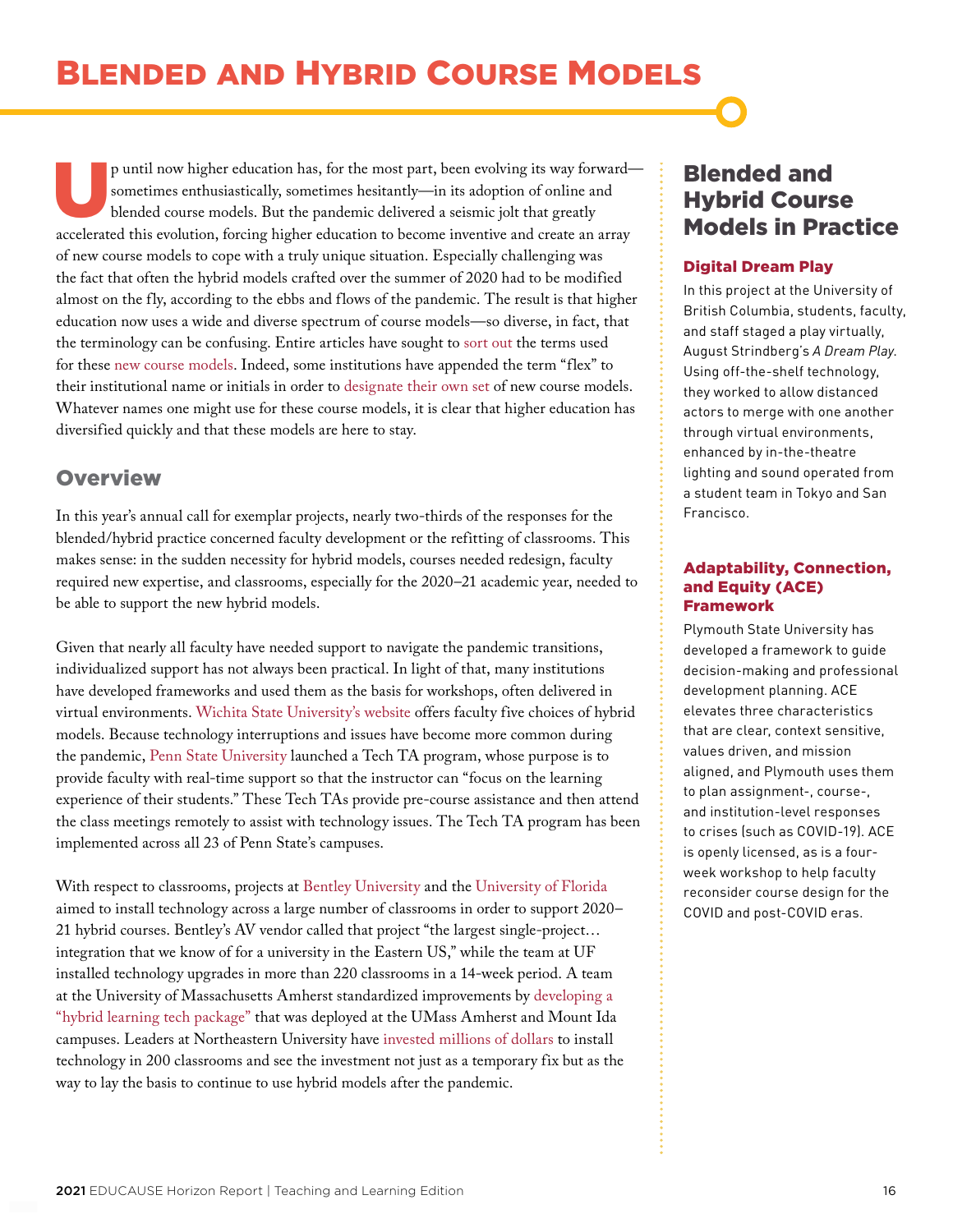Some institutions have chosen to include learners in their course redesign processes. At [Fort Lewis College,](https://nam11.safelinks.protection.outlook.com/?url=https%3A%2F%2Fwww.dropbox.com%2Fs%2Fjisofbwfwa5tbj9%2FFLC%2520HyFlex%2520DE%2520Initiative%2520%2528live%2520link%2529.pdf%3Fdl%3D0&data=04%7C01%7C%7C2b06ef0152694acbb40508d8f855ff93%7Cdd4b037fe626495db0170cc0f7dddb37%7C0%7C0%7C637532395541081991%7CUnknown%7CTWFpbGZsb3d8eyJWIjoiMC4wLjAwMDAiLCJQIjoiV2luMzIiLCJBTiI6Ik1haWwiLCJXVCI6Mn0%3D%7C1000&sdata=%2B9A%2Fe6L0O9wXXBWQa9QVDHaUl4c%2F6vnBXI1Y7r44mDE%3D&reserved=0) "student voices are a foundational component" of their hybrid designs, supporting their goal to "meet the needs of students and faculty." Student work teams are at the center of the 3-Cl instructional model ("pre-class, in-class, and after-class"), developed at [Shanghai Normal University.](https://ajet.org.au/index.php/AJET/article/view/6330) In this approach, students are "invited to participate in curriculum implementation and decision making."

Technology, as always, has offered ways to meet the challenges of a fast-paced move into the online dimensions of hybrid learning. Hudson Valley Community College has exploited XR to develop a set of [virtual field simulations](https://hvcc0-my.sharepoint.com/:w:/g/personal/e_yanoff_hvcc_edu/ETrQDjcC46hKnX0DmCtzuCoBByR_gNan_1jaDwTQ65_Eiw?rtime=ftKrkHjw2Eg) for students in their early childhood development curriculum. They have also constructed ways utilizing Blackboard tools and Zoom to conduct [foreign language courses](https://www.hvcc.edu/dept-academic/business-liberalarts/english-foreign-languages-english-second-language/index.html). The [University of Illinois at Chicago](https://today.uic.edu/acadly-enterprise-pilot-program) has worked with a vendor to support hybrid courses, integrating that application with their LMS. The enhancements include an extended gallery view in Zoom and additional breakout rooms.

This expansion of blended and hybrid models has also cast a spotlight on the importance of what could be called "learner development," in parallel to the long-emphasized "faculty development" practices done at nearly every institution. Instructors and learners alike have experienced deep dislocations, necessitating recalibration in many dimensions. Santa Clara University developed [a course for students](https://www.scu.edu/news-and-events/press-releases/2020/october-2020/new-course-helps-scu-students-with-the-transition-to-fully-remote-learning.html) called LEVL Up (Learning and Engaging in Virtual Learning), which "encourages students to adapt to the reality that their learning and most extracurricular activities will be online, while providing resources to ensure virtual student success." It is also interesting to note that in the midst of all the innovation, some traditional practices are still highly relevant. In late spring 2020 a [survey](https://www.everylearnereverywhere.org/resources/suddenly-online-national-undergraduate-survey/) was conducted by Every Learner Everywhere, Digital Promise, and Tyton Partners to measure and gauge the student experience of the sudden shift to remote learning. The survey analysis, published in July 2020, reported that student satisfaction increased as larger numbers of traditional practices were incorporated into the course, such as frequent formative assessments, breakout groups during live course meetings, and check-in messages to individual students.

The pandemic context has further required higher education to consider new elements to be addressed in these new hybrid models. Humanizing one's online teaching has [long been](https://www.edsurge.com/news/2016-04-27-how-to-keep-the-human-element-in-online-classes)  [a point of consideration](https://www.edsurge.com/news/2016-04-27-how-to-keep-the-human-element-in-online-classes), and the pandemic has added a deeper dimension to this, calling attention to the mental and social health of its instructors and learners. The [EDUCAUSE](https://www.educause.edu/ecar/research-publications/student-technology-report-supporting-the-whole-student/2020/accessibility-and-accommodations)  [2020 Student Technology Report](https://www.educause.edu/ecar/research-publications/student-technology-report-supporting-the-whole-student/2020/accessibility-and-accommodations) determined that the "most commonly reported type of disability is a mental health disorder, which half of students who reported a disability told us they have." Jisc has published a [code of practice](https://www.jisc.ac.uk/guides/code-of-practice-for-wellbeing-and-mental-health-analytics) for well-being and mental health analytics.

#### [c3Design](https://cte.virginia.edu/programs-grants/c3design)

The University of Virginia created c3Design, an interactive online learning environment designed to guide instructors through the iterative, dynamic, and scholarly process of backward-integrated course design. As instructors progress in the design process, c3Design collects their design decisions using interactive forms, and interactive schedule and syllabus builders are available to construct the syllabus. Instructors can also evaluate their design using an award-winning rubric and share their courses with other instructors.

#### [Scaling HyFlex for the](https://nam11.safelinks.protection.outlook.com/?url=https%3A%2F%2Fwww.dropbox.com%2Fs%2Fjisofbwfwa5tbj9%2FFLC%2520HyFlex%2520DE%2520Initiative%2520%2528live%2520link%2529.pdf%3Fdl%3D0&data=04%7C01%7C%7C2b06ef0152694acbb40508d8f855ff93%7Cdd4b037fe626495db0170cc0f7dddb37%7C0%7C0%7C637532395541081991%7CUnknown%7CTWFpbGZsb3d8eyJWIjoiMC4wLjAwMDAiLCJQIjoiV2luMzIiLCJBTiI6Ik1haWwiLCJXVCI6Mn0%3D%7C1000&sdata=%2B9A%2Fe6L0O9wXXBWQa9QVDHaUl4c%2F6vnBXI1Y7r44mDE%3D&reserved=0) [Post-COVID Campus](https://nam11.safelinks.protection.outlook.com/?url=https%3A%2F%2Fwww.dropbox.com%2Fs%2Fjisofbwfwa5tbj9%2FFLC%2520HyFlex%2520DE%2520Initiative%2520%2528live%2520link%2529.pdf%3Fdl%3D0&data=04%7C01%7C%7C2b06ef0152694acbb40508d8f855ff93%7Cdd4b037fe626495db0170cc0f7dddb37%7C0%7C0%7C637532395541081991%7CUnknown%7CTWFpbGZsb3d8eyJWIjoiMC4wLjAwMDAiLCJQIjoiV2luMzIiLCJBTiI6Ik1haWwiLCJXVCI6Mn0%3D%7C1000&sdata=%2B9A%2Fe6L0O9wXXBWQa9QVDHaUl4c%2F6vnBXI1Y7r44mDE%3D&reserved=0)

Is HyFlex something that the institution can and will adopt permanently? Using Beattie's [four](https://openscholarspress.org/hyflex/hyflex_values)  [values](https://openscholarspress.org/hyflex/hyflex_values) for HyFlex course design, Fort Lewis College responded affirmatively to this question, identifying HyFlex not just as a means to navigate the pandemic but also as a mainstream, postpandemic course model. Their steps included a structured pilot, a new approach to classroom technology, and the solicitation of student input.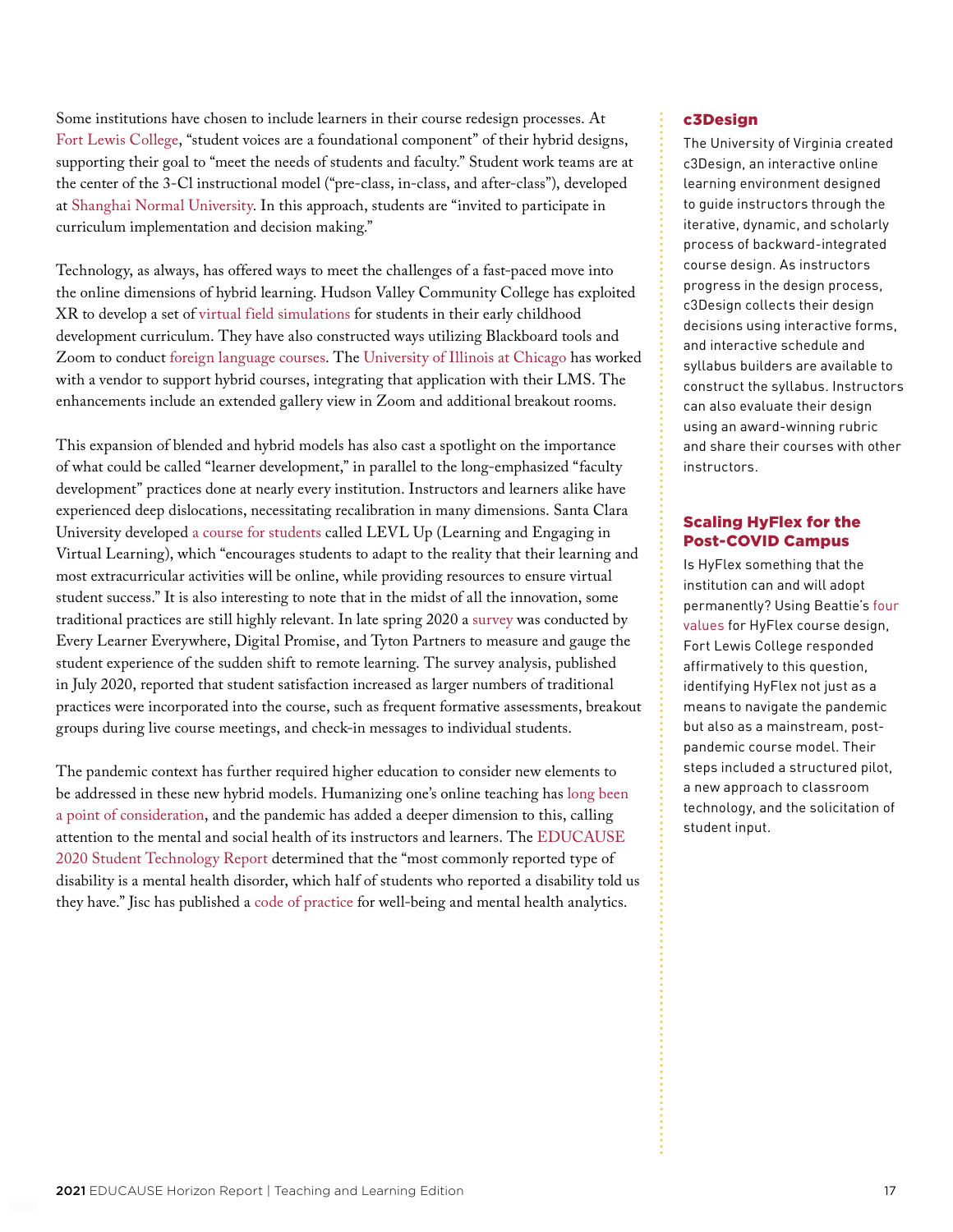



Looking to the future, one "cost" of the pandemic is lost learning, especially in the [K–12 sector.](https://www.the74million.org/article/lost-learning-lost-students-covid-slide-not-as-steep-as-predicted-nwea-study-finds-but-1-in-4-kids-was-missing-from-fall-exams/) International higher education will have its own lost learning challenges with its current students but also with today's K–12 students as they begin to arrive at postsecondary institutions in the near future. A researcher at Johns Hopkins University [has called for](https://robertslavinsblog.wordpress.com/2020/11/09/an-open-letter-to-president-elect-biden-a-tutoring-marshall-plan-to-heal-our-students/) a "tutoring Marshall plan to heal our students." It is clear that hybrid course models will be important to address the education of these students, allowing for more flexibility in course design and hence enhancing institutional capacity to address the learning needs of an even more diverse student body.

Once the health risk has been reduced through vaccinations, the question for institutions is whether to retain these hybrid models, abandon them and return to more traditional models, or inhabit some kind of middle ground. Some may see the recent foray into hybrid learning as the future, leading to fully online higher education careers for students. Against that there is the [consistent finding](https://www.educause.edu/ecar/research-publications/student-technology-report-supporting-the-whole-student/2020/technology-use-and-environmental-preferences) across the EDUCAUSE student studies: "Students continue to want face-to-face classes more than any other learning environment, with a majority preferring either completely or mostly face-to-face." The opportunity for international higher education is to find the right balance point to best serve its teaching and learning mission.

#### [The Case Method Goes](https://www.hbs.edu/news/articles/Pages/creating-hybrid-classrooms.aspx)  **[Hybrid](https://www.hbs.edu/news/articles/Pages/creating-hybrid-classrooms.aspx)**

The goal of this project was to maintain the integrity of the casebased classroom experience and case method pedagogy while also providing an equitable learning environment for in-class and remote students. Using a designthinking approach, the project team met 80 times in 6 weeks to solidify a design that met all of the requirements. The result was a hybrid classroom in which remote students could read the chalkboards, see their fellow classmates individually, watch the professor, raise their hand, and easily participate.

#### [A Gamified Design](https://docs.google.com/presentation/d/1FjS5HqvqhI5s7_yKWk3Udhsn_B4oZDLfhE_Bo4a2hJA/edit#slide=id.p)  [Framework for Flipped](https://docs.google.com/presentation/d/1FjS5HqvqhI5s7_yKWk3Udhsn_B4oZDLfhE_Bo4a2hJA/edit#slide=id.p)  [and Self-Regulated](https://docs.google.com/presentation/d/1FjS5HqvqhI5s7_yKWk3Udhsn_B4oZDLfhE_Bo4a2hJA/edit#slide=id.p)  [Learning](https://docs.google.com/presentation/d/1FjS5HqvqhI5s7_yKWk3Udhsn_B4oZDLfhE_Bo4a2hJA/edit#slide=id.p)

To support student success in blended and flipped courses, North Carolina State University created a design framework with flipped and self-regulated learning cycles based on cognitive, metacognitive, and motivational theories. This framework was applied in redesigning four large undergraduate courses in the fields of business, biochemistry, computer science, and math, which have been implemented since fall 2019 and were easily translated into "bichronous" (asynchronous + synchronous) courses during the pandemic.

## Further Reading

*Chronicle of Higher Education* ["What I Learned in the Pandemic](https://community.chronicle.com/news/2476-what-i-learned-in-the-pandemic?cid=VTEVPMSED1)"

#### Jisc

["Over 27,000 Students Share How Colleges and](https://www.jisc.ac.uk/news/over-27000-students-share-how-colleges-and-universities-could-improve-digital-learning-08-mar-2021)  [Universities Could Improve Digital Learning](https://www.jisc.ac.uk/news/over-27000-students-share-how-colleges-and-universities-could-improve-digital-learning-08-mar-2021)"

#### *Chronicle of Higher Education*

["The Pandemic May Have](https://www.chronicle.com/article/the-pandemic-may-have-permanently-altered-campuses-heres-how) [Permanently Altered Campuses"](https://www.chronicle.com/article/the-pandemic-may-have-permanently-altered-campuses-heres-how)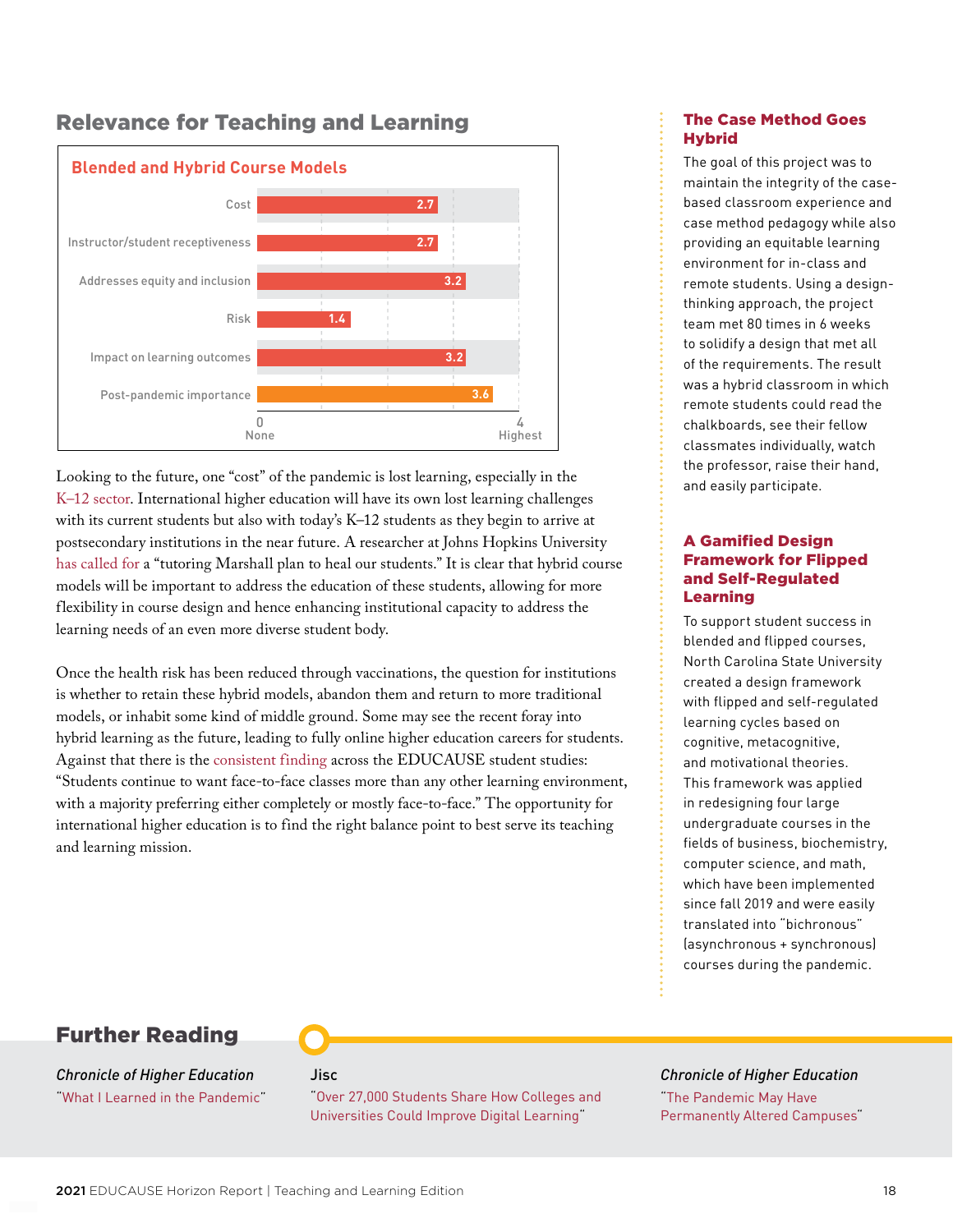<span id="page-18-0"></span>earning analytics is a subset of the larger field of data analytics and has emerged from the abundance of data now available relating to the teaching and learning enterprise within higher education institutions. Through the analysis of this interrelated data, one goal is to make better, evidence-informed decisions about how best to serve an increasingly diverse population of learners in higher education settings. Learning analytics is necessarily complex, as the datasets included are often large and can come from a range of sources including the learning management system, student information system, and cocurricular data sources such as card swipes and other records of student behavior. However, analyses of course- and department-level data are more common when making decisions regarding curriculum and course planning. Higher education institutions continue to evolve internal systems in order to effectively collect, house, and utilize the data that is currently available.

## **Overview**

Many different areas and roles within institutions of higher education might use learning analytics. Since academic support and student success initiatives have grown over time, a range of people are involved in helping learners both in and outside the classroom. In addition to instructors, it is common for academic advisors, department chairs, offices of access or disability services, the library, and other areas of academic support to use learning analytics to better understand and interpret the needs and challenges of learner populations. This has allowed institutional responses to student needs to become more "just in time" through programs such as the commonly used early-alert systems that can tell instructors and advisors when students are not performing well on early assessments, not accessing the learning management system on a regular basis, or having low engagement or performance across a set of courses in the same term.

However, with the broad expansion of data available, concerns arise about who has access to this data and for what purposes. [A 2019 report](https://www.aace.org/review/global-guidelines-ethics-in-learning-analytics/) from the International Council for Open and Distance Education (ICDE) includes consideration for a range of ethical issues related to the use of learning analytics including transparency, data ownership and control, accessibility of data, validity and reliability of data, institutional responsibility and obligation to act, communications, cultural values, inclusion, consent, and student agency and responsibility. Instructor data, for example—which can show the level of an instructor's engagement in the learning management system, the timeliness of grade postings, and other quality indicators for effective teaching—has raised concerns about how it might be used for evaluative purposes without an instructor's explicit consent.

## Learning Analytics in Practice

#### [Connecting Libraries and](https://library.educause.edu/resources/2020/12/connecting-libraries-and-learning-analytics-for-student-success)  [Learning Analytics for](https://library.educause.edu/resources/2020/12/connecting-libraries-and-learning-analytics-for-student-success)  [Student Success](https://library.educause.edu/resources/2020/12/connecting-libraries-and-learning-analytics-for-student-success)

Learning analytics programs benefit from comprehensive data from diverse campus sources, and this project sought to enable libraries to contribute their data to institutional learning analytics programs. Led by Megan Oakleaf at Syracuse University, the principal product of this project was the development of a library profile for an open interoperability standard (Caliper) for library learner data. This enables libraries to control the collection and use of library data in alignment with their values, ethics, and standards, as well as library and institutional policies and practices.

#### [Learning Analytics](https://learninganalytics.education.wisc.edu/)  [Master's Program](https://learninganalytics.education.wisc.edu/)

The University of Wisconsin– Madison is empowering graduates to impact teaching, learning, and policy by harnessing educational data into dynamic analyses that will help guide decisions and improvements in education. With a focus on both quantitative and qualitative courses, the curriculum equips students with the foundational knowledge and skills necessary to successfully navigate the educational data mining landscape.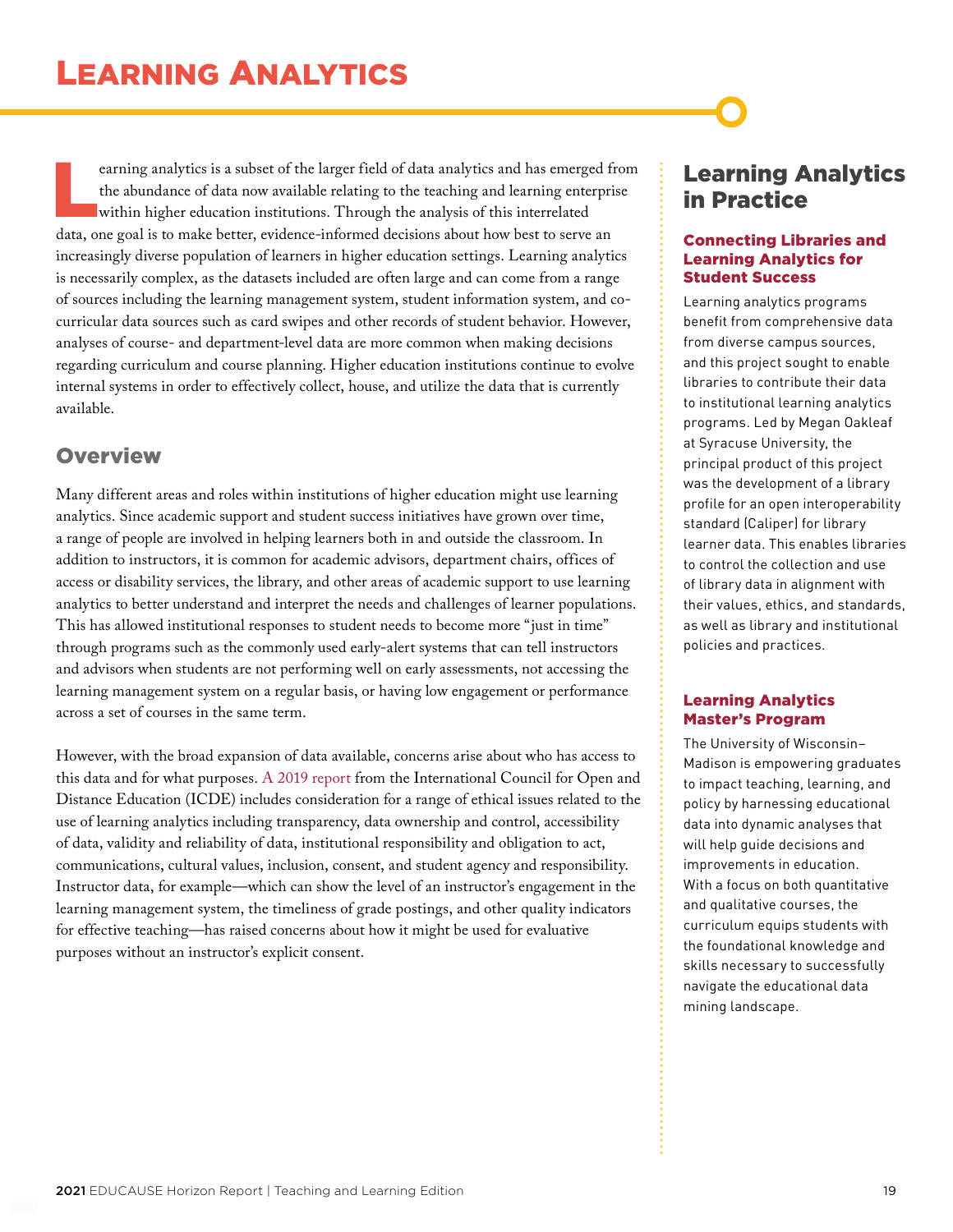Moreover, questions of how much student data should be shared with individual learners and whether that data should be offered in comparative views for motivational purposes continue to be debated. The increasing use of learning analytics "dashboards," such as the [My Learning Analytics dashboard from the University of Michigan,](https://its.umich.edu/academics-research/teaching-learning/my-learning-analytics) can offer the ability for instructors and students to view data about teaching and learning through visualizations that offer the possibility of seeing and interpreting patterns. Importantly, however, this kind of data interpretation may require more training than is offered to the typical instructor, advisor, or student who is viewing the data in order to take effective action based on what the data is reporting. The [Center for the Analytics of Learning and Teaching](https://www.chhs.colostate.edu/alt) (C-ALT) at Colorado State University has dedicated specific resources to the interpretation and use of learning analytics data in order to "move theory into practice" by helping instructors and students interpret learning analytics for direct applications. [One recent C-ALT project](https://chhs.source.colostate.edu/center-for-the-analytics-of-learning-and-teaching-faculty-win-distinction-in-research-applied-science-category-award/) focused on student study behaviors and offered a personalized visualization to each student to help them better understand their study habits and patterns.

## Relevance for Teaching and Learning

It is quickly becoming apparent that higher education institutions may have more learning analytics data than they can effectively use without strategic planning and purpose. Institutions are establishing increasingly complex data governance structures to help with the challenges of more complex data infrastructure needs. Developing a "data strategy," such as [the one proposed by Stony Brook University,](https://www.stonybrook.edu/commcms/irpe/about/_files/Data%20Strategy.pdf) can help bring campus stakeholders together around a common set of data purposes and a mission. The ultimate goal is to drive "[data innovation"](https://eab.com/insights/blogs/operations/data-democratization-higher-ed/) in which the users of data can interpret it and take evidence-based positive action, leading to more institutional agility, optimization, and data-informed practices.

More recently, institutions have been asking how learning analytics can be leveraged for increasing equity and access for learners. Indeed, [a recent study](https://universitybusiness.com/equity-learning-analytics-college-access-outcomes/) found that while 80% of higher education respondents say they are using student data, only 40% are leveraging student data to explicitly address performance gaps. With an abundance of data now available, institutions of higher education must choose where to focus the attention on that data. The [Learning Analytics Strategy Toolkit](https://solve.everylearnereverywhere.org/kit/8S6kbfaTtXefIQmP4iqq) from Tyton Partners responds directly to these needs by providing strategies for implementation and self-assessment of learning analytics, with equity as a central guiding principle.

Learning analytics also has an important role to play in strategic enrollment management initiatives. With higher education [enrollments down over 10% in the last decade](https://www.npr.org/2019/12/16/787909495/fewer-students-are-going-to-college-heres-why-that-matters), institutions will need to think carefully about how they are supporting students throughout the enrollment, retention, and graduation path. Learning analytics data can be directly tied to retention and persistence efforts to keep students engaged, enrolled, and graduating.

#### [My Learning Analytics](https://its.umich.edu/academics-research/teaching-learning/my-learning-analytics) [\(MyLA\)](https://its.umich.edu/academics-research/teaching-learning/my-learning-analytics)

MyLA is the University of Michigan's student-facing dashboard that provides students with information about their engagement with course materials, resources, assignments, and grades. MyLA has an active research agenda, centered around student development of self-regulated learning skills. MyLA draws on learner activity data stored in the [Unizin Data Platform](https://resources.unizin.org/display/UDP). The MyLA software is now in use or being piloted at six Unizin institutions and at least one non-Unizin institution.

#### [Nationwide Framework for](https://versnellingsplan.nl/english/zones/learning-analytics/)  [Responsible Use of Study](https://versnellingsplan.nl/english/zones/learning-analytics/) [Data](https://versnellingsplan.nl/english/zones/learning-analytics/)

The use of student data is not yet widespread in the Netherlands, partly due to the fact that students and educational institutions are struggling with ethical and privacy questions. Ten universities in the Netherlands are developing a nationwide framework to address these concerns. The framework will address the ethical and privacy questions regarding the use of student data, producing the privacy regulations and shared ethical principles that apply to the use of student data in the Netherlands.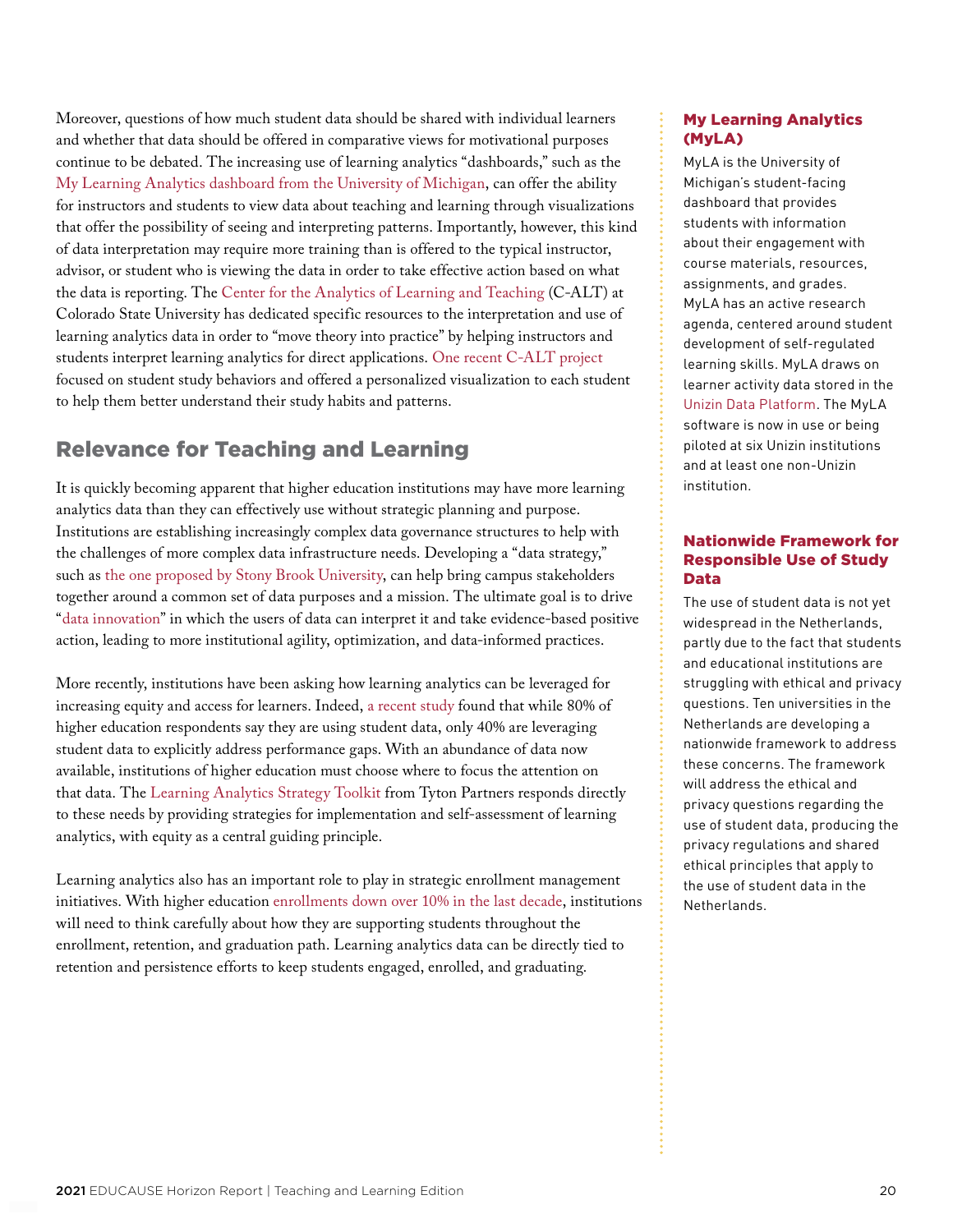

A look at the future of learning analytics reveals a wide range of uses for data, and institutions will need to continue to evolve in their infrastructures for capturing, analyzing, and implementing data protocols in order to remain relevant and aware of best practices in this area. Institutions will also need to work carefully with vendors utilizing data and learning analytics in their products to ensure that institutional strategic goals will be met and ethical standards will be observed. Finally, it is possible that stakeholders across the institution will require additional data awareness and analysis training to ensure they are utilizing learning analytics to its full potential. This may have broader impacts for staff and faculty development as learning analytics is integrated into training and standard operating procedures for teaching and advising roles.

#### [Student Relationship](https://sres.io/)  [Engagement System](https://sres.io/) [\(SRES\)](https://sres.io/)

Based at the University of Sydney, SRES is a learning analytics platform designed to make the large class feel small. It gives instructors the ability to tailor messages and web pages where rich data, feedback, and support can be exchanged live between students and instructors. Almost 1.8 million "personalization events" have been delivered by SRES since 2016, reaching more than 100,000 unique students. SRES is in use at four other Australian universities and is openly available.

#### [U-Behavior](https://chhs.source.colostate.edu/center-for-the-analytics-of-learning-and-teaching-faculty-win-distinction-in-research-applied-science-category-award/)

Developed at Colorado State University, U-Behavior is a teaching and learning method that instructs students to selfregulate their learning using science-of-learning strategies. The U-Behavior method is unique in that it integrates instruction (teaching students about beneficial learning strategies), provides direct feedback in the form of individualized behavior visualizations (e.g., visualform learning analytics), and encourages ongoing reflection on behaviors.

## Further Reading

Association for the Advancement of Computing in Education ["Global Guidelines: Ethics in Learning Analytics"](https://www.aace.org/review/global-guidelines-ethics-in-learning-analytics/) Every Learner Everywhere [Learning Analytics Strategy Toolkit](https://solve.everylearnereverywhere.org/kit/8S6kbfaTtXefIQmP4iqq)

#### *University Business*

["4 Ways Learning Analytics Lead](https://universitybusiness.com/equity-learning-analytics-college-access-outcomes/)  [to Equity in Higher Ed](https://universitybusiness.com/equity-learning-analytics-college-access-outcomes/)"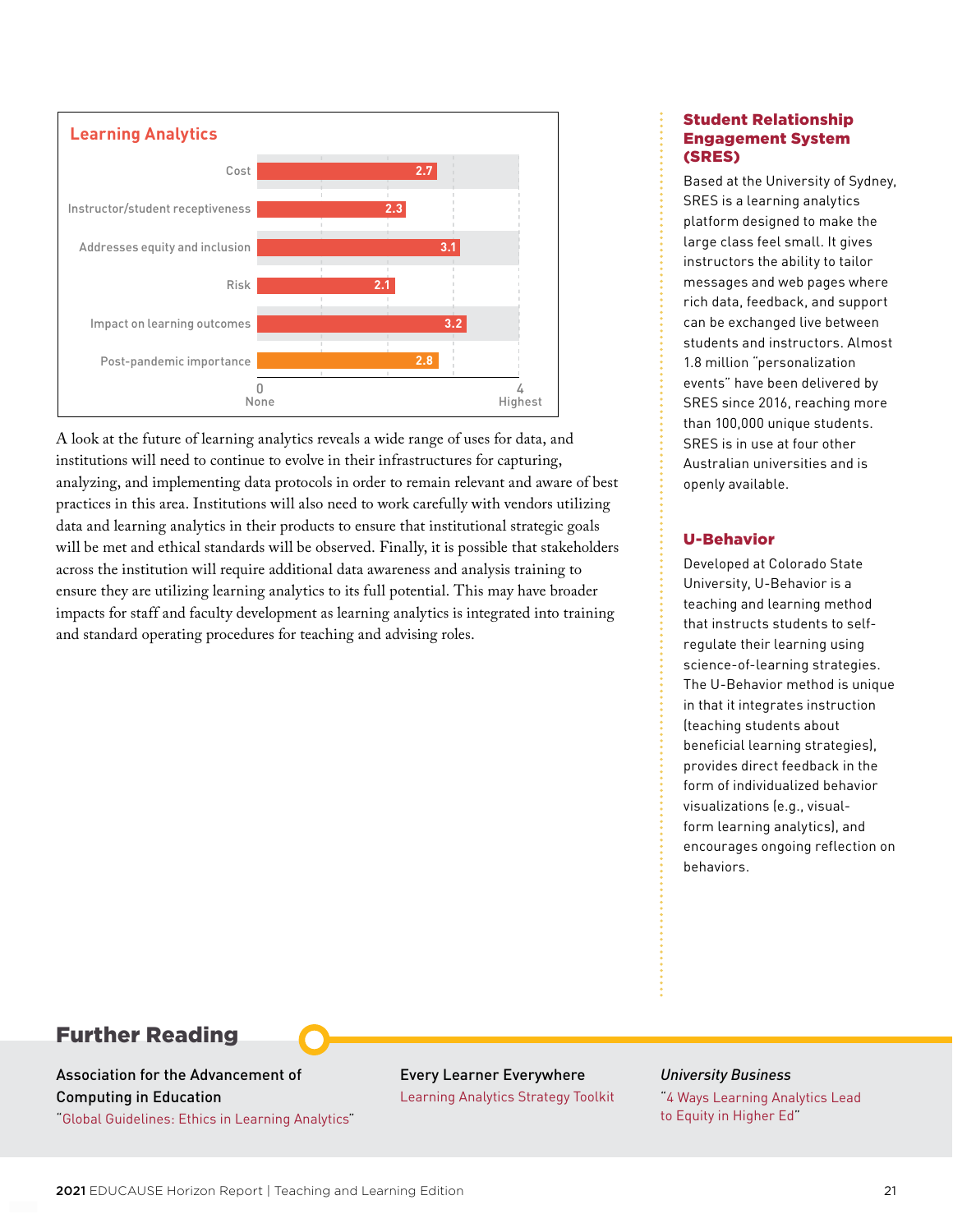<span id="page-21-0"></span>icrocredentials are quickly becoming a mainstay of the higher education landscape. Defined by the State University of New York (SUNY) as programs of study that "verify, validate, and attest that specific skills and/or comp landscape. [Defined by the State University of New York](https://system.suny.edu/academic-affairs/microcredentials/) (SUNY) as programs have been achieved," microcredentials "differ from traditional degrees and certificates in that they are generally offered in shorter or more flexible timespans and tend to be more narrowly focused." Credential Engine recently released a report showing [the growth of](https://credentialengine.org/counting-credentials-2021/) [microcredentials and alternative credentials](https://credentialengine.org/counting-credentials-2021/) within university settings, on massive open online course (MOOC) platforms, and via nonacademic providers. Currently, [more](https://eddesignlab.org/wp-content/uploads/2020/08/EDL_MicropathwaysExplained.pdf) [than 700,000 microcredentials are on offer](https://eddesignlab.org/wp-content/uploads/2020/08/EDL_MicropathwaysExplained.pdf) from a range of sources. The flexibility of microcredentials—which can be offered online, in person, or in hybrid models combining inperson and online instruction—may also be a contributing factor to this growing trend.

## **Overview**

A range of options make up the field of microcredentials. In a recent report, [HolonIQ](https://www.holoniq.com/notes/micro-and-alternative-credentials.-size-shape-and-scenarios-part-1)  [defined six areas on the microcredential spectrum](https://www.holoniq.com/notes/micro-and-alternative-credentials.-size-shape-and-scenarios-part-1): (1) short courses and badges, (2) bootcamps, (3) professional certificates and licenses, (4) non–university-issued nondegree certificates, (5) university-issued nondegree certificates, and (6) degree programs or accredited programs. The spectrum also notes the time investment for each area, starting with 1–10 hours for a short course or badge, all the way up to 1,500–5,000 hours for a degree or accredited program.

As workforce needs continue to evolve due to changes in technology infrastructure and the resulting upskilling and re-skilling of the workforce, microcredentials will have a key role to play. In 2019, more than \$2.5 trillion was spent on postsecondary education and workforce training, with \$10 billion spent on microcredentialing programs. It is significant to note that the investment in this area was substantial even before the economic downturn caused by the COVID-19 pandemic, with explosive growth happening in 2020 and continuing into 2021 and beyond; current predictions state that [the market will double in the next 3–5 years](https://www.holoniq.com/notes/micro-and-alternative-credentials.-size-shape-and-scenarios-part-1). The ability of microcredentials to be "bundled" in ways that create personalized and unique learning structures creates an infinite number of possibilities for professional development pathways, particularly for adult learners who are already in the workforce.

## Microcredentialing in Practice

#### [Curriculum Organization,](https://www.dropbox.com/s/nrm4297yw3eau5h/UW-Madison%20CORE%20Project%20Overview.pdf?dl=0)  [Revision, and Evaluation](https://www.dropbox.com/s/nrm4297yw3eau5h/UW-Madison%20CORE%20Project%20Overview.pdf?dl=0)  [\(CORE\) Project](https://www.dropbox.com/s/nrm4297yw3eau5h/UW-Madison%20CORE%20Project%20Overview.pdf?dl=0)

The Curriculum Organization, Revision, and Evaluation (CORE) project at the University of Wisconsin–Madison seeks to provide professional development programs utilizing transformative learning experiences. Course offerings will be aligned to professional standards and competencies and offer stackable component microcredentials that create pathways into credit-bearing study.

#### [Digital Credential Technical](https://en.imsjapan.org/case)  [Standards Dissemination](https://en.imsjapan.org/case) [Initiative](https://en.imsjapan.org/case)

The IMS Japan Society has launched a pilot project to share and reuse digital badges in admission and recurrent education among different institutions by using the curriculum standards developed by academic societies. Using IMS Global's Open Badge Version 2 and W3C's Verifiable Credential, Japanese universities (e.g., the Open University of Japan) and badge vendors (e.g., Open Badge Network Foundation, Japan) have initiated the issuing of digital certificates.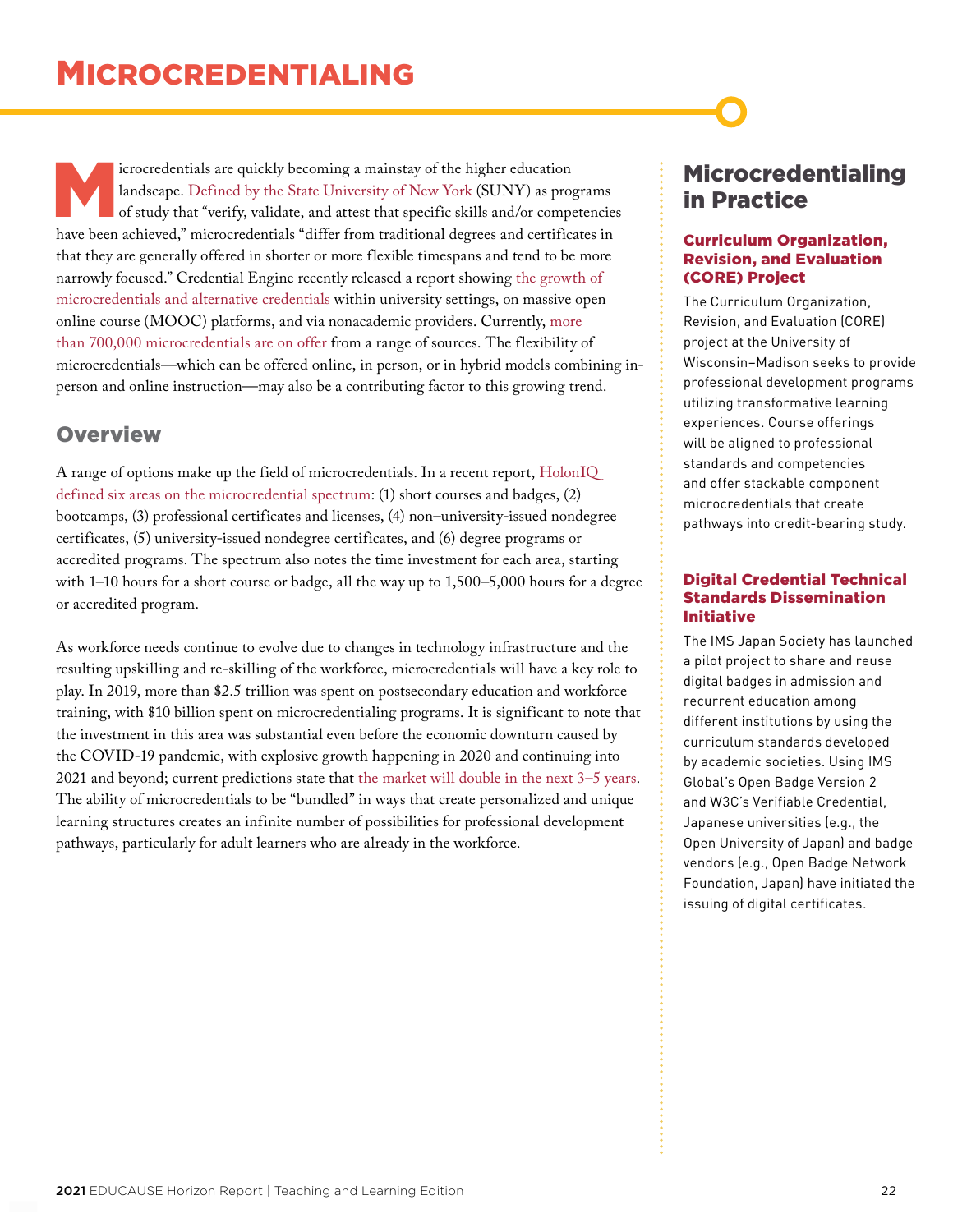## Relevance for Teaching and Learning

The growth of microcredentials has caused many institutions to rethink their curriculum development processes, the relationships between their credit and noncredit programs, and the ways in which they are serving an increasingly diverse audience of learners. As the microcredential landscape has matured, it has also caused significant changes in nomenclature. For example, the "credegree," [a term coined by Brandon Busteed](https://www.forbes.com/sites/brandonbusteed/2019/03/11/why-college-will-soon-be-about-credegrees-and-co-ops/?sh=8bc99d731595) in a 2019 *Forbes* article, is "a program where a student graduates with both a traditional bachelor degree and some sort of industry-recognized skill or credential—hence the combination of credential and degree in the name." Recently, [Education Design Lab also defined the "micro-pathway,"](https://eddesignlab.org/wp-content/uploads/2020/08/EDL_MicropathwaysExplained.pdf) or when "two or more stackable credentials that can be packaged as a validated market signal connecting learners to employment in high growth careers." It is clear that traditional higher education degree models are being questioned, adjusted, and evolved to meet the changing needs of contemporary learners and the industries in which they are preparing to work.

An additional challenge for institutions of higher education is the increasing competition in the microcredential landscape from vendors and larger companies such as Google, which recently announced Career Certificates, focused on project management, data analysis, and UX design. Already, the question is being raised about how this form of microcredentialing, which can be completed for as low as \$240 through the Coursera platform, will disrupt the college degree. [Google Career Certificates provide an example of the shift](https://www.inc.com/justin-bariso/google-plan-disrupt-college-degree-university-higher-education-certificate-project-management-data-analyst.html) in focus from degrees to skills attainment and the different investments in time and finances that are required for each.

For many institutions, the growth of microcredentials will necessarily bring about a new architecture, infrastructure, and workflow for the development and implementation of programs and other forms of credentialing. The recent development of a [Comprehensive](https://www.imsglobal.org/activity/comprehensive-learner-record) [Learner Record \(CLR\) specification by IMS Global](https://www.imsglobal.org/activity/comprehensive-learner-record), in partnership with a range of higher education vendors and institutional stakeholders, is one signal of the changes ahead. CLRs are "a new generation of secure and verifiable learning and employment records supporting all nature of academic and workplace recognition and achievements including courses, competencies and skills and employer-based achievements and milestones." With a stamp of approval from the American Association of Collegiate Registrars and Admissions Officers, the CLR specification looks to become a mainstay in the higher education landscape in the coming years, with adoption already happening at institutions such as the University of Maryland University College, which served as a pilot site for the new specification.

#### [Diversified by Design:](https://portal.cca.edu/learning/learning-resources/lrc-coach-training-program/) [Microcredentialing Peer](https://portal.cca.edu/learning/learning-resources/lrc-coach-training-program/) [Mentors and Tutors](https://portal.cca.edu/learning/learning-resources/lrc-coach-training-program/)

The Learning Resource Center (LRC) at the California College of the Arts is a combined writing center and academic tutoring center, staffed almost entirely by undergraduate and graduate work-study students dispersed over two physical campuses. The institution has launched an allonline training program that uses microcredentialing to provide training for the LRC's mentors and coaches. The credentials, designed in part by the coaches themselves, enable the LRC to tie training to specific learning outcomes while enabling the LRC coaches to demonstrate growing expertise.

#### [The European Consortium](https://www.eciu.org/for-learners/about)  [of Innovative Universities](https://www.eciu.org/for-learners/about) [\(ECIU\)](https://www.eciu.org/for-learners/about)

The ECIU is creating learning opportunities about urgent and relevant societal topics aligned with United Nations' [sustainable development](https://sdgs.un.org/goals) [goals](https://sdgs.un.org/goals) (SDGs). To this end, they have created a comprehensive suite of microlearning opportunities across their many participating institutions. Over 70 micromodules support a diverse range of challenges articulated in UN Sustainable Development Goal 11—to make cities and human settlements inclusive, safe, resilient, and sustainable—and completion of each module contributes to a verified microcredential.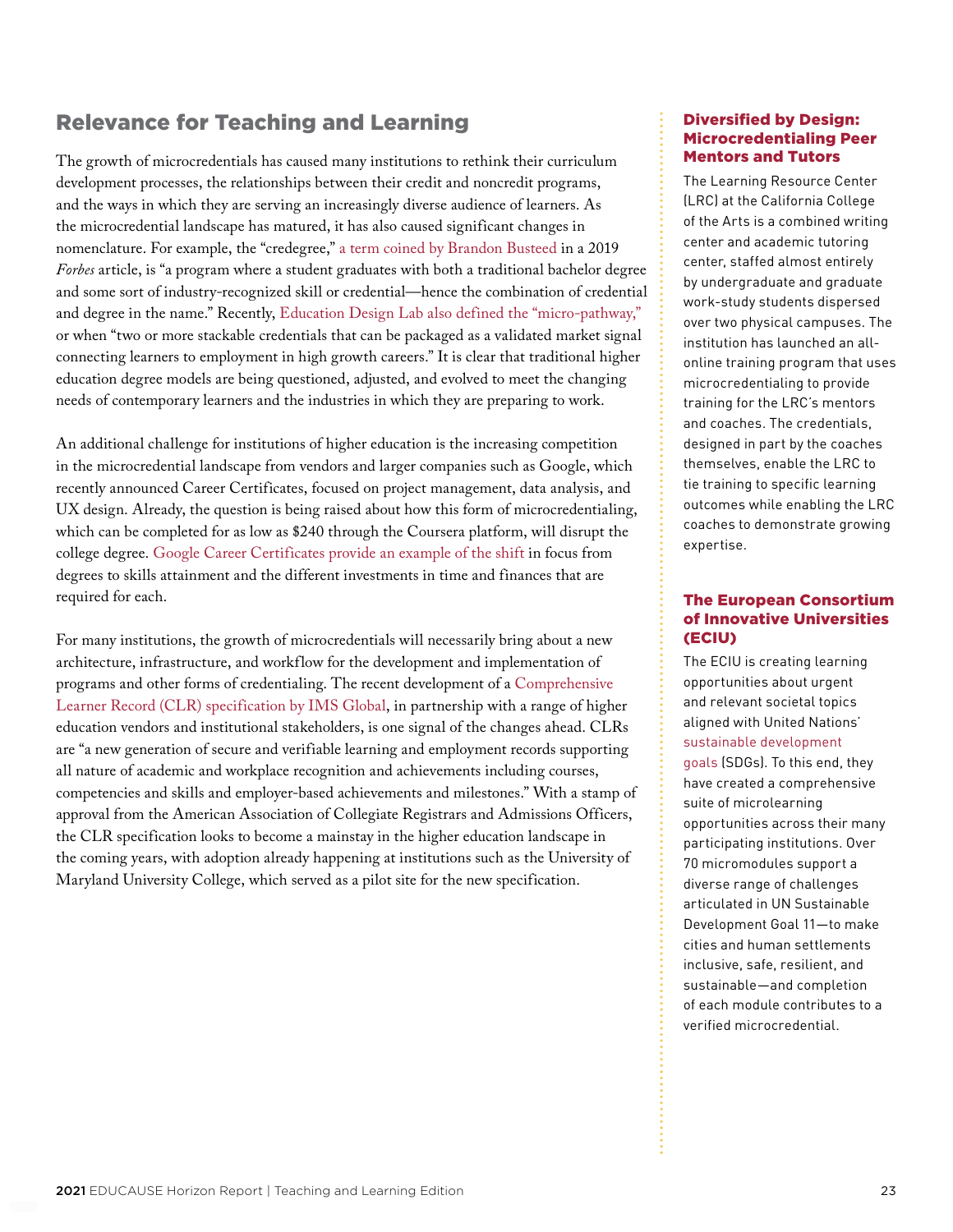

In addition to an evolution of institutional structure for microcredentials, there will also be a need to upskill and re-skill current higher education instructors and staff, as well as potentially to create new positions to support the evolving needs of what [Deloitte](https://www2.deloitte.com/us/en/insights/industry/public-sector/post-pandemic-hybrid-learning.html) [recently called a "hybrid campus" model](https://www2.deloitte.com/us/en/insights/industry/public-sector/post-pandemic-hybrid-learning.html). A fundamental element of this model is the development of flexible academic programs that can be packaged and bundled to meet the needs of current and future learners who are preparing for workforce needs that may not have been defined yet. As higher education institutions map the trajectory of their response to workforce needs, it is clear that microcredentials have the potential to become a foundational element for future strategic planning.

#### [Game-Based Courses for](http://viz.arch.tamu.edu/)  [Core Curriculum Classes](http://viz.arch.tamu.edu/)

Students can find it challenging to complete all their course requirements in a timely way. A game-based course is centered around an academic game that has been purposefully designed and developed to help students master the required content and knowledge found in a textbook. Texas A&M University has begun offering a new series of short, online, game-based courses in order to help students meet their degree requirements. The courses can be taken at any time.

#### [Using the Comprehensive](https://gwp.umbc.edu/) [Learning Record \(CLR\)](https://gwp.umbc.edu/)

The Greater Washington Partnership (GWP) connects the largest employers in the Richmond-to-Baltimore region with colleges and universities to meet the skills needed by these employers, especially with regard to technology skills. The GWP has given member institutions the right to issue digital microcredentials to students who have shown they have the knowledge, skills, and abilities associated with the different requirements. These requirements, or competencies, were developed in partnership with the institutions.

## Further Reading

#### **Deloitte** "[The Hybrid Campus"](https://www2.deloitte.com/us/en/insights/industry/public-sector/post-pandemic-hybrid-learning.html)

#### HolonIQ

[Micro & Alternative Credentials.](https://www.holoniq.com/notes/micro-and-alternative-credentials.-size-shape-and-scenarios-part-1) [Size, Shape and Scenarios—Part 1](https://www.holoniq.com/notes/micro-and-alternative-credentials.-size-shape-and-scenarios-part-1)

#### The EvoLLLution

["Leveraging Credential Innovation to Drive](https://evolllution.com/programming/credentials/leveraging-credential-innovation-to-drive-meaningful-pathways-to-degrees-and-careers/) [Meaningful Pathways to Degrees and Careers"](https://evolllution.com/programming/credentials/leveraging-credential-innovation-to-drive-meaningful-pathways-to-degrees-and-careers/)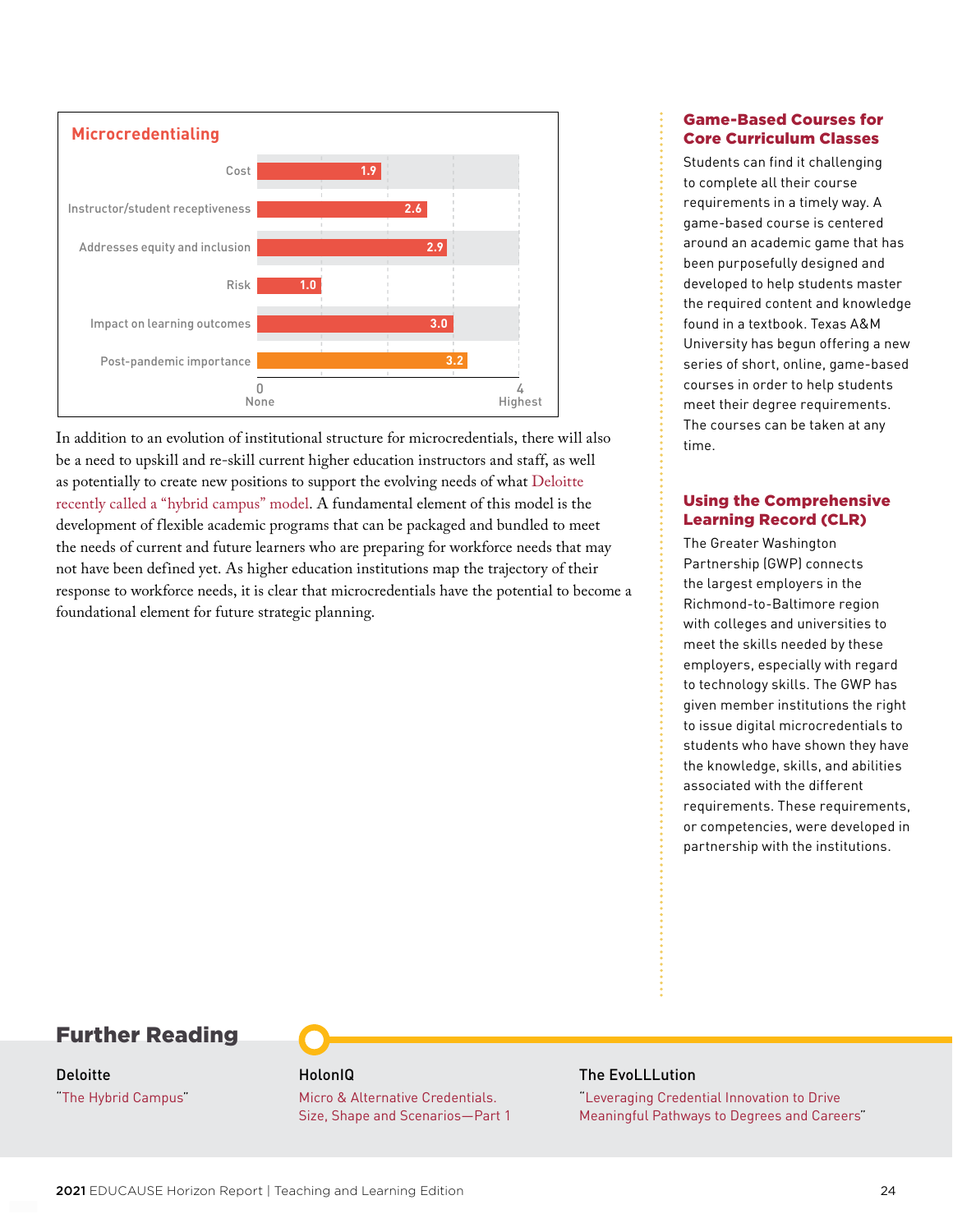## <span id="page-24-0"></span>OPEN EDUCATIONAL RESOURCES

The global pandemic threw into stark relief the growing importance of open<br>educational resources (OER)—in particular, resources that are "born digita<br>that are freely available for students to access from anywhere and from educational resources (OER)—in particular, resources that are "born digital" and that are freely available for students to access from anywhere and from any device. Unexpectedly displaced from campus, many students abandoned their physical textbooks in residence halls as courses rapidly shifted online. Some faculty struggled to find [flexible](https://www.emerald.com/insight/content/doi/10.1108/JME-04-2020-0027/full/html) [alternative materials to support this transition.](https://www.emerald.com/insight/content/doi/10.1108/JME-04-2020-0027/full/html)

David Wiley, founder of Lumen Learning, defines [OER](http://opencontent.org/definition/) as any copyrightable work that is either in the public domain or licensed in a manner that provides everyone with free and perpetual permission to engage in the [5R activities: retain, reuse, revise, remix, and](https://courses.lumenlearning.com/pathways/chapter/reading-the-5rs-of-oer/) [redistribute.](https://courses.lumenlearning.com/pathways/chapter/reading-the-5rs-of-oer/)

Affordable textbooks and resource options are gradually gaining traction. In numerous states, student government associations have [enthusiastically promoted the adoption](https://www.kansan.com/news/legislature-student-senate-work-to-decrease-textbook-prices/article_ce4dbc12-34af-11e9-a0d4-c7aee0023af3.html) of free or lowcost learning resources. Many of these efforts were already afoot well ahead of the pandemic, but it remains to be seen if the pandemic will [have any lasting impact on awareness and](https://www.insidehighered.com/digital-learning/article/2021/03/18/pandemic-didnt-speed-adoption-open-educational-resources-outlook)  [adoption](https://www.insidehighered.com/digital-learning/article/2021/03/18/pandemic-didnt-speed-adoption-open-educational-resources-outlook) once students begin returning to face-to-face instruction.

## **Overview**

The 2021 *Horizon Report* exemplar OER projects provide a vision for how far and wide the definition of "open content" now extends. Moving well beyond textbooks, many projects and resources submitted to this year's report now include cutting-edge, openly accessible content such as [Virtual Immersive Teaching and Learning \(VITaL\),](https://its.sdsu.edu/vital/) developed at San Diego State University. The rapid transition online necessitated that anatomy instructors find alternatives to using physical specimens, at which point the open virtual anatomy resources became immediately more relevant. SDSU is now developing an open platform to make these resources available to the 400,000+ students enrolled within the California State University System.

The University of British Columbia Emerging Media Lab developed [3D Metabolism](http://eml.ubc.ca/projects/3d-metabolism/), which provides data visualization of the metabolic network. Developers hope that this opensource platform will be adapted by other institutions and find broader utility in learning environments ranging from high schools to medical school training.

[Boston University's Learning Blocks](https://digital.bu.edu/bulb/) (BULB) is an open-source WordPress plugin that aids the creation of interactive OER. Instructors embed self-assessment questions directly into pages alongside text, audio, and video content. Students interact directly with questions in their browsers and receive instant feedback while working through lessons.

## OER in Practice

#### [Australian Politics and](https://sydneyuniversitypress.com.au/blogs/news/revolutionary-textbook-saves-students-thousands)  [Policy Open Textbook](https://sydneyuniversitypress.com.au/blogs/news/revolutionary-textbook-saves-students-thousands)

This customizable, open textbook provides holistic coverage of Australian politics and public policy for use in undergraduate and postgraduate courses. Close to 110 scholars have been involved in the project, including 70 universitybased and independent scholars from across Australia. The textbook is hosted on [Sydney Open Library](https://open.sydneyuniversitypress.com.au/).

#### [ENCORE+ — European](https://next-education.org/ongoing-projects/#encore)  [Network for Catalyzing](https://next-education.org/ongoing-projects/#encore)  [Open Resources in](https://next-education.org/ongoing-projects/#encore) [Education](https://next-education.org/ongoing-projects/#encore)

This project seeks to promote the adoption of OER in Europe by building a European OER ecosystem. Components of that ecosystem include a sustainable collaboration model, an OER quality framework (which includes a pilot program), and OER strategy guidelines for higher education and business.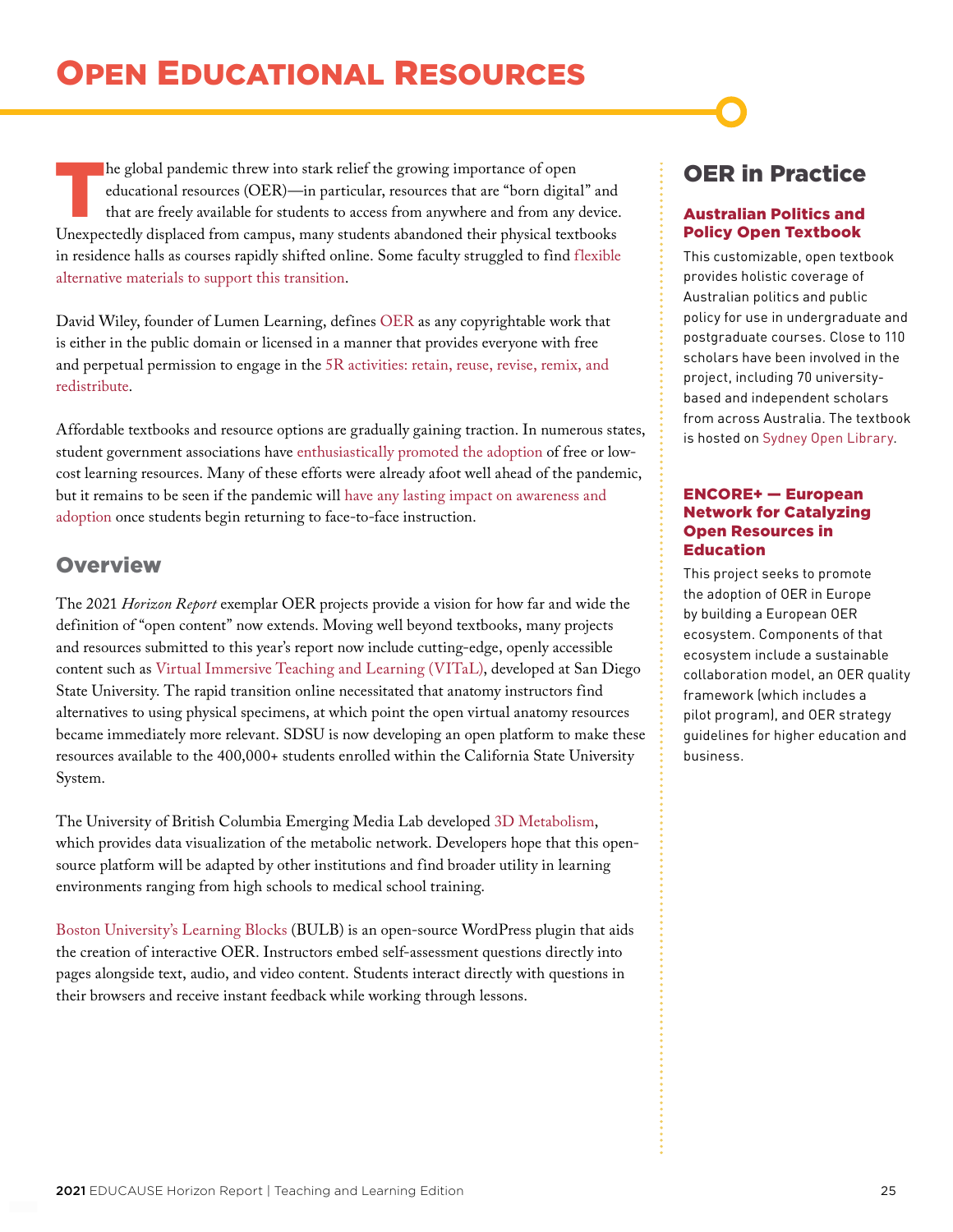The University of Calgary's [Endlessly Replayable Patient Cards](https://cards.ucalgary.ca/) are clinical problem scenarios that allow medical learners to practice diagnosis, investigation, and management. The cards are authored by clinical faculty and structured around key findings in cognitive psychology. The case templates contain variables allowing for replay, offering learners unlimited practice structured around the [Lietner Study Method.](https://jessewhelan.medium.com/using-the-leitner-system-to-improve-your-study-d5edafae7f0)

[The Tapestry Tool](https://tapestry-tool.com/) at the University of British Columbia was developed with input from more than 1,000 students, staff, and faculty. The tool is designed to allow users to integrate concepts presented in any of several mediums. Concepts are displayed as nodes that support videos, photos, documents, websites, and even interactive widgets.

The College of the Canyons [Zero Textbook Cost Initiative](https://www.canyons.edu/ztc) empowers students to act as OER Student Specialists who work alongside instructional designers, technologists, faculty, and librarians to develop materials. Student Specialists work to remove the faculty barriers to adopting or adapting content and assist in the redesign of materials from a student perspective.

#### Finally, the [University of North Carolina System Course Enhancement and OER](https://www.northcarolina.edu/unc-system-course-collection-libraries/)

[Collections](https://www.northcarolina.edu/unc-system-course-collection-libraries/) provides a curated repository of high-demand course resources and materials that are offered across the UNC System. The university enlisted more than 70 subjectmatter experts who worked in discipline-specific teams to design and develop content.

Various data suggest that on average, [students spend roughly \\$600 per year on textbooks.](https://eliterate.us/how-much-do-college-students-actually-pay-for-textbooks/) Cost savings aside, the improvements in retention and student outcomes resulting from these efforts can be significant. The adoption of OER amid the pandemic has led to [increased unit enrollment and increased credit hour production.](https://www.league.org/learning-abstracts/oer-increased-unit-enrollment-and-student-outcomes-help-students-and-colleges) While the results of the quasi-experimental study are limited, there appear to be statistically significant results that support these outcomes.

#### [Open Education at the](https://open.ed.ac.uk/)  [University of Edinburgh](https://open.ed.ac.uk/)

The university's strategic support for OER enabled it to rapidly develop and offer an open course for clinical staff supporting COVID-19 critical care patients. Supported by the university's Wikimedian in Residence, staff and students have created hundreds of Wikipedia entries that redress gender imbalance, center marginalized voices, diversify and decolonize the curriculum, and uncover hidden histories.

#### [Open Education Austria](https://www.openeducation.at/willkommen/) [Advanced](https://www.openeducation.at/willkommen/)

This collaboration of Austrian higher education institutions seeks to define and implement an overall concept for the sustainable anchoring of OER and open educational practices at Austrian universities. Aspects of the program include a national OER certification body, services for instructors developing OER, and an expansion of technical infrastructure for OER.

#### [The Affordable Learning](https://affordablelearning.osu.edu/) [Exchange \(ALX\)](https://affordablelearning.osu.edu/)

This is an effort to widen the use of OER across all six of the Ohio State campuses. The initiative provides services including support for adopting, adapting, and creating OER. Frequently, support for course redesign and pedagogical transformation to support student learning is available as well. To date, the program has funded 114 projects in 5 years and produced more than 200 open books.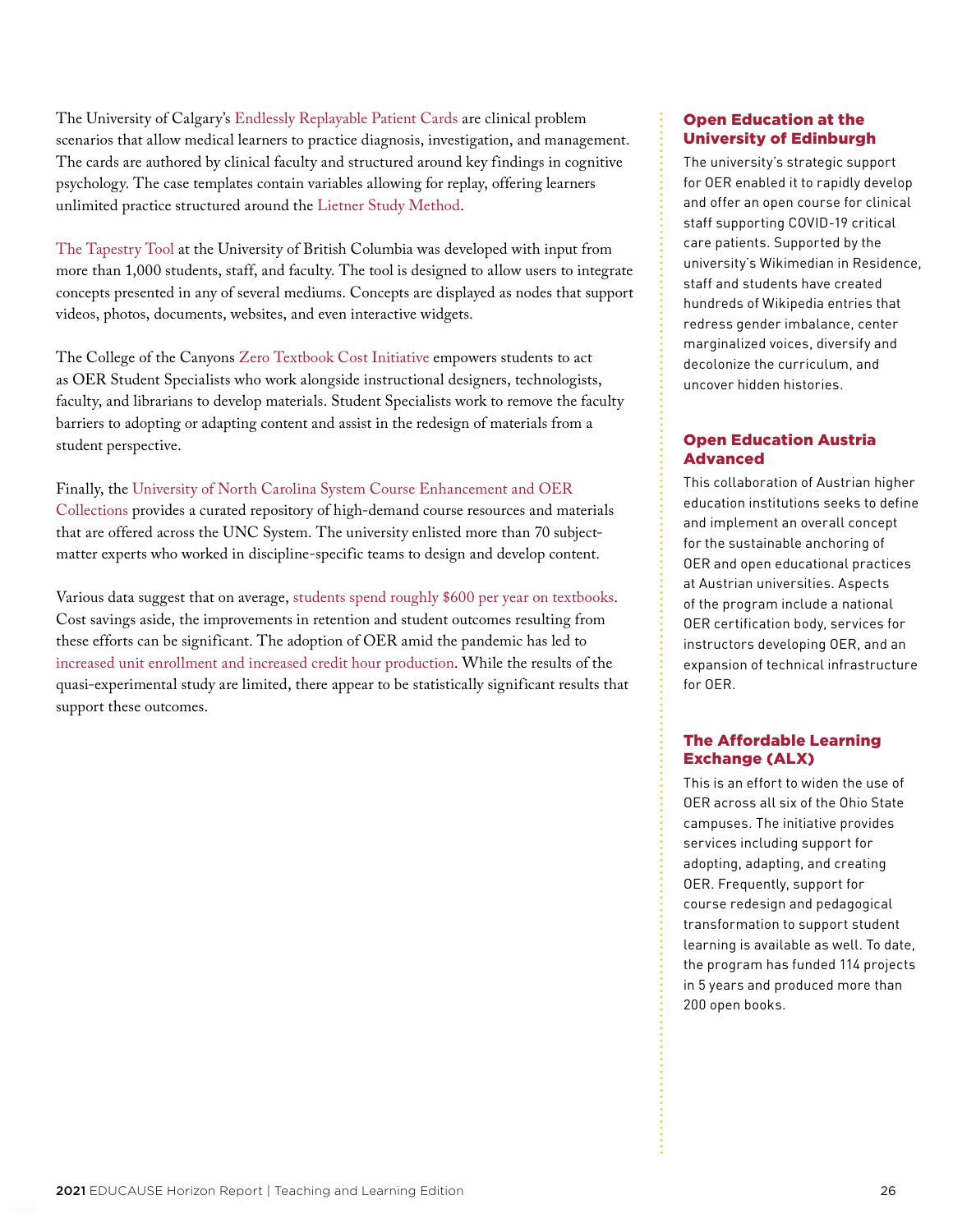## Relevance for Teaching and Learning



One of the most relevant advantages of OER is [increased societal equity](https://www.frontiersin.org/articles/10.3389/feduc.2019.00152/full) for students. Many students do not have equitable access to learning resources, primarily because of the cost, which disproportionally affects marginalized students, who are more likely to bear the expenses of their education on their own. OER also helps keep content current because it is often hosted online, where it can be updated quickly. OER can also empower instructors and students by promoting learning experiences that are specifically aligned to curriculum standards. Students can contribute by developing their own resources independently or in [collaboration with their instructor.](https://pm4id.org/) Finally, OER saves money. Commercialized OER resources, in contrast, are sometimes rebranded with additional fees—these are often referred to as [openwrapped and openwashed](https://news.elearninginside.com/open-openwashing-half-truths-openness/) content.

Despite the urgency of the pandemic, however, adoption rates among faculty remain flat. [Digital Texts in the Time of COVID](https://www.bayviewanalytics.com/reports/digitaltextsinthetimeofcovid.pdf) found that 70% of faculty still retained textbooks as a course requirement and 87% reported using the same textbooks as previous terms. In fact, the level of adoption of OER as a required course material did not increase in 2020, marking the first time that growth in awareness was not coupled with growth in adoption. Much of the reason for this lethargic adoption is predicated on the surge in commercial vendor options, such as [inclusive access](https://www.insidehighered.com/news/2017/11/07/inclusive-access-takes-model-college-textbook-sales), which provide faculty the same imprints in alternative, lower-priced formats.

#### [The Code of Best Practices](https://www.wcl.american.edu/impact/initiatives-programs/pijip/impact/best-practices-in-fair-use/best-practices-in-fair-use-for-open-educational-resources/)  [in Fair Use for Open](https://www.wcl.american.edu/impact/initiatives-programs/pijip/impact/best-practices-in-fair-use/best-practices-in-fair-use-for-open-educational-resources/)  [Educational Resources](https://www.wcl.american.edu/impact/initiatives-programs/pijip/impact/best-practices-in-fair-use/best-practices-in-fair-use-for-open-educational-resources/)

This code is a tool for educators, librarians, and authors to evaluate common professional scenarios in which fair use can enable them to incorporate inserts, including those protected by copyright, to create OER. Supported by the American University Washington College of Law, it is the product of a crosssection of OER professionals and has been reviewed by seven leading legal experts across Canada and the United States.

## Further Reading

EDUCAUSE [Open Educational Resources \(OER\)](https://library.educause.edu/topics/teaching-and-learning/open-educational-resources-oer)

US Department of Education [Open Education](https://tech.ed.gov/open/)

#### UNESCO Institute

[Guidance on Open Educational Practices](https://iite.unesco.org/publications/guidance-on-open-educational-practices-during-covid-19-pandemic/) [during COVID-19 Pandemic](https://iite.unesco.org/publications/guidance-on-open-educational-practices-during-covid-19-pandemic/)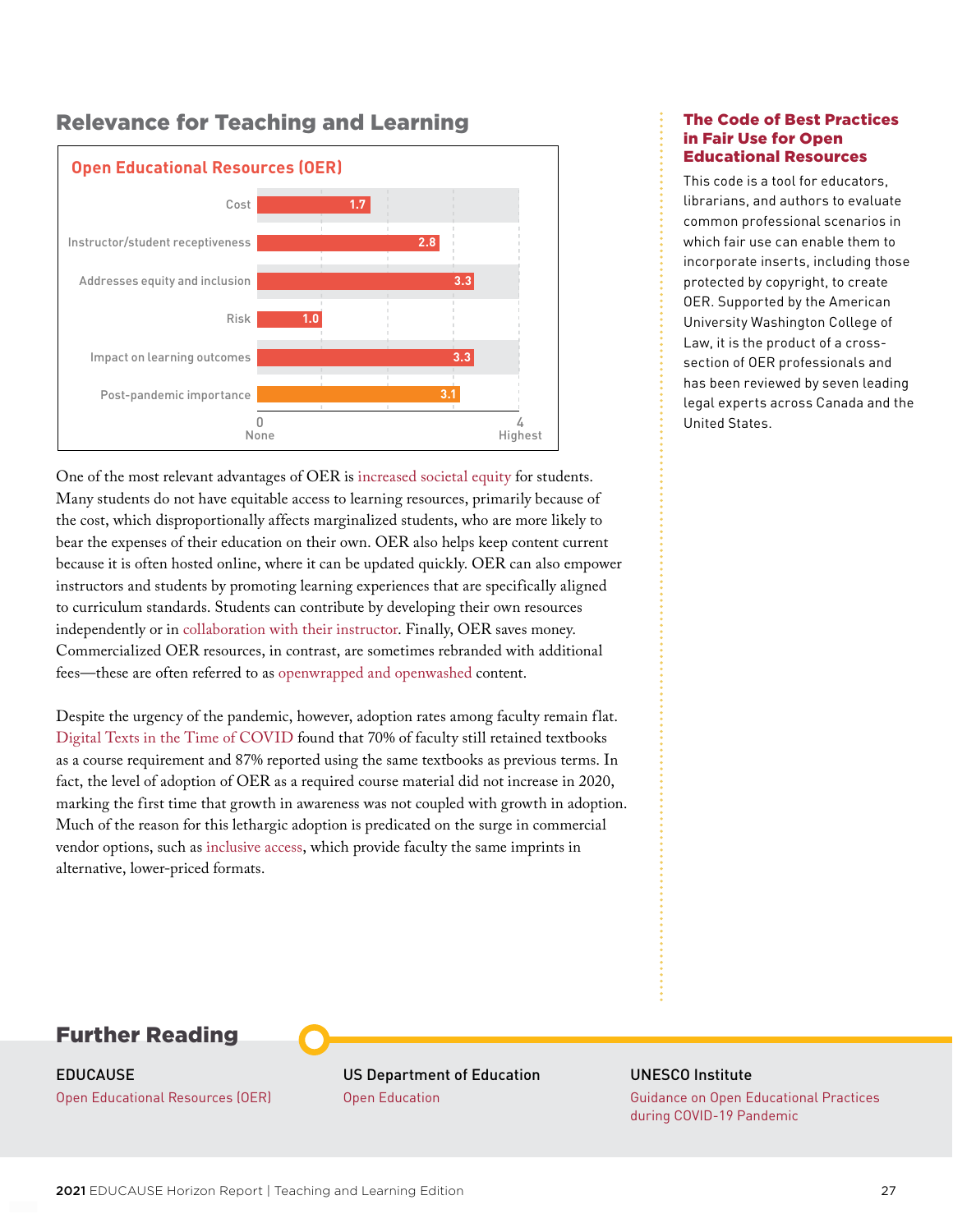<span id="page-27-0"></span>The number of exemplar projects submitted for the 2021 *Horizon Report* in the category of quality online learning is both impressive and extensive. This category did not exist in last year's report yet garnered 63 outstan of quality online learning is both impressive and extensive. This category did not exist in last year's report yet garnered 63 outstanding submissions. Most of this activity was attributable to the pandemic, which resulted in many instructional service units being marshaled in new and important ways as courses rapidly pivoted online. However, the mechanics of delivery—that is, how to use the tools—was only part of the challenge. More importantly, strategies for how to effectively teach online and how to design quality courses were often promoted. To meet this challenge, colleges and universities brought to bear a variety of strategies, including templates, self-directed courses, consultation, resource hubs, and more.

A side effect of this shift was demotivation, frustration, and stress [among the staff](https://www.chronicle.com/article/the-staff-are-not-ok), [the](https://www.fierceeducation.com/administration/faculty-burnout-virtual-teaching-taking-its-toll-as-covid-rages) [faculty,](https://www.fierceeducation.com/administration/faculty-burnout-virtual-teaching-taking-its-toll-as-covid-rages) and [even the students](https://cen.acs.org/education/undergraduate-education/Pandemic-stress-toll-s-taking/99/i2). While the exemplars are wonderful examples of creativity and enterprising ingenuity, there was a human toll as well. It proved difficult to suddenly on-ramp thousands of faculty overnight.

## **Overview**

Early in the crisis several institutions began developing portals/hubs that included a variety of resources and teaching strategies. These were normally selections of finely curated materials intended to help faculty make the rapid pivot from traditional to online instruction. Among the finest examples of these was Indiana University's faculty-facing [Keep Teaching](https://keepteaching.iu.edu/) and its companion student-facing [Keep Learning.](https://keeplearning.iu.edu/) Staff proactively developed the resources of the site, allowing them to quickly revise and redeploy it to meet the needs of faculty. The site's structure and content were borrowed by dozens of colleges and universities across the US and abroad.

The pandemic required new pedagogical approaches for faculty to rethink content delivery, engagement activities, and authentic application and assessment. An outcome for Western Sydney University was the [Online Engagement and Teaching Hub](https://lf.westernsydney.edu.au/engage/), which provided faculty and designers with a curated suite of teaching strategies, recommended technologies aligned to evidence-based learning theories, and exemplars showcasing practices of peers in the university. Regardless of where an instructor was in the online continuum, the hub provided practical resources, the opportunity to connect with a community of practitioners, and a mechanism to enhance the scholarship of their teaching practice.

## Quality Online Learning in Practice

#### [Bloom Restaurant](https://conestogalearnings.wixsite.com/teaching-bloom)  [Orientation Digital](https://conestogalearnings.wixsite.com/teaching-bloom) [Learning Simulation](https://conestogalearnings.wixsite.com/teaching-bloom)

With the pandemic, the culinary education team at the Conestoga College Institute of Technology and Advanced Learning faced the challenge of providing a meaningful learning experience at a distance. Their answer was a 13-module simulation, enabling students to experience a virtual orientation to a restaurant's kitchen. The animation and design were done entirely by Conestoga students. Initially designed to help pivot online, this simulation will be part of their culinary arts program going forward.

#### [Community Building](https://onehe.org/equity-unbound/) **[Resources from Equity](https://onehe.org/equity-unbound/)** [Unbound and OneHE](https://onehe.org/equity-unbound/)

This is a set of community-building resources for online teaching, launched in August 2020 in order to support people teaching fully online for the first time. It includes written instructions and usually also video demos of activities to do in synchronous or asynchronous classes, for introductions, warmups, or ongoing community building. It includes adaptations, templates, and other supporting information. OneHE is an international collaboration of learning designers and other education experts.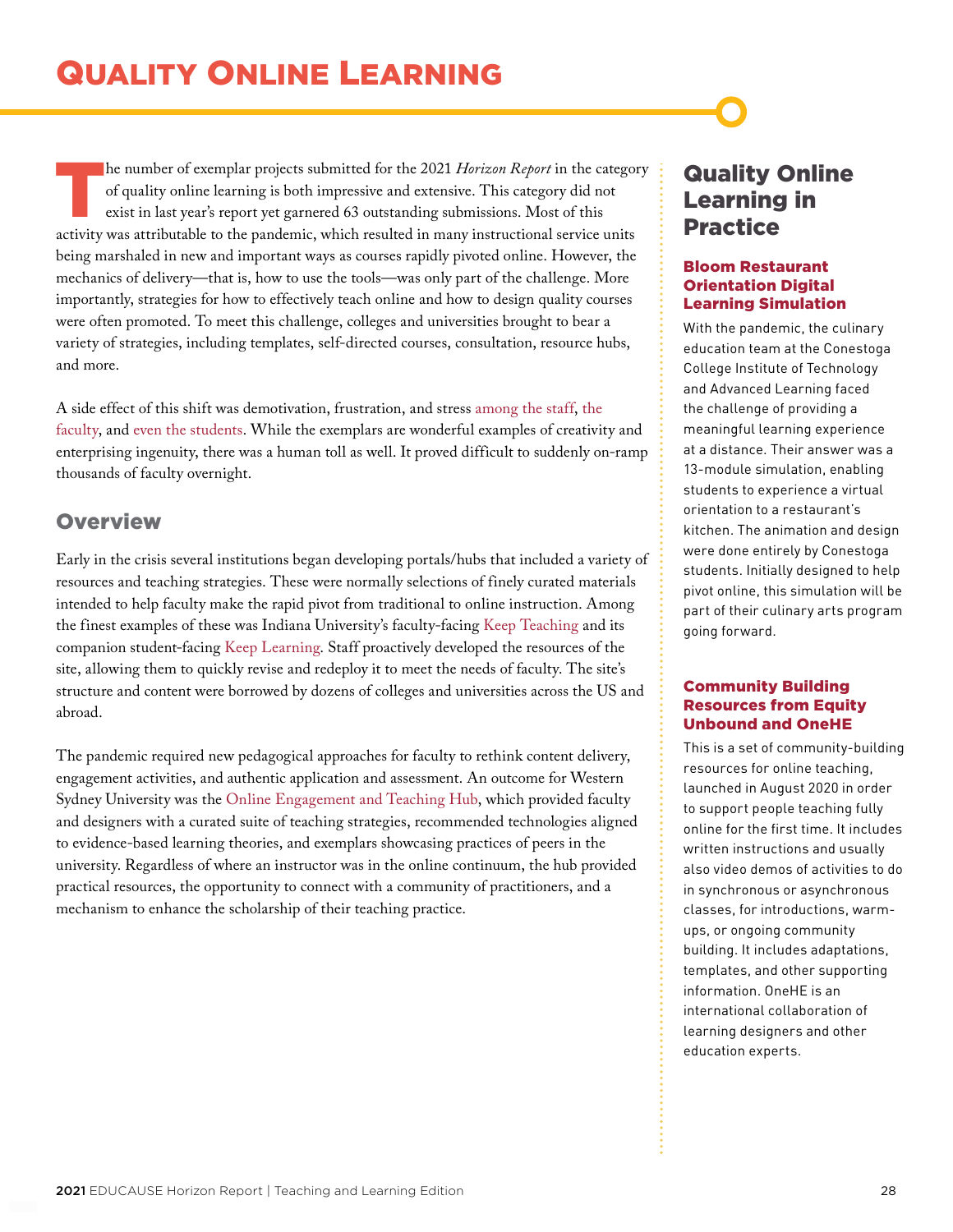Conestoga College in Ontario created a series of virtualized culinary lessons and learning experiences called [Bloom](https://conestogalearnings.wixsite.com/teaching-bloom) that replicate a real culinary school. With guidance from the Virtual and Augmented Reality Lab specialists, a 13-module digital learning simulation was developed to provide culinary students with a virtual orientation to the Bloom restaurant. Students interactively explore various stations and equipment in the kitchen, establish safety procedures, and further their learning to become a productive and skilled kitchen team member.

Auburn University created several high-quality simulated exhibits and labs to support the shift. The [Evolution Exhibit](https://auburn.instructure.com/courses/1303000/pages/virtual-museum), [Art Gallery,](https://auburn.instructure.com/courses/1303000/pages/virtual-art-gallery?module_item_id=18970208) [Lab Assessment](https://auburn.instructure.com/courses/1303000/pages/virtual-lab-assessment), [Microscope and Slide Viewer](https://auburn.instructure.com/courses/1303000/pages/virtual-microscope-and-slide-viewer), and [Exhibit Hall](https://auburn.instructure.com/courses/1303000/pages/virtual-exhibit-hall) are extraordinary examples of resources that were developed to support teaching and learning. Analogues to the on-ground versions, these simulations are designed to be as realistic and intuitive an experience as possible. Moreover, instructors can record annotated videos, allowing them to walk students through the content just as they would in a face-to-face setting.

The e-teaching organization Hochschulforum Digitalisierung and the Gesellschaft für Medien in der Wissenschaft, Germany, created the [Quickstarter Online-Lehre](https://www.e-teaching.org/praxis/themenspecials/quickstarter-online-lehre), a course to support and qualify lecturers with little or no experience in the use of digital media. The qualification consists of seven units that provide lecturers with an introduction and basic competencies for digitally supported teaching and learning. The second component focuses on lessons learned and the exchange of experiences. The recordings and accompanying materials are available as OER.

Finally, Bowdoin College's [Bowdoin Online Learning and Teaching](https://www.bowdoin.edu/bolt/index.html) (BOLT) was developed in response to the pivot from emergency instruction to an intentional, well-designed online instructional program. Communication consisted of askBOLT email to request support, a Teams Channel for faculty-to-faculty communication, and a website and workshop calendar. BOLT services included faculty consultations and weekly instructional design sessions, among other solutions.

Many faculty discovered that teaching online meant more than simply replicating the faceto-face experience through Zoom. Institutions that [coupled that shift to remote instruction](https://news.iu.edu/stories/2021/03/iu/inside/05-quality-matters-renewed-focus-covid-19-pandemic.html)  [with quality standards](https://news.iu.edu/stories/2021/03/iu/inside/05-quality-matters-renewed-focus-covid-19-pandemic.html) appeared to [yield higher student satisfaction](https://ieeexplore.ieee.org/abstract/document/9276630) than those that did not. Quality Matters, a leading quality assurance organization, [pooled a series of resources](https://www.qualitymatters.org/qa-resources/resource-center/articles-resources/covid-19-remote-instruction) that noted the importance of designing courses using empirically validated quality assurance standards that improve the online learning experience. Quality Matters, OLC, and other similar standards ensure that faculty are prepared to teach online and that their courses meet certain quality assurances.

#### [Hiking with Canvas: Virtual](https://canvas.chapman.edu/courses/27009)  [Summer Training Sessions](https://canvas.chapman.edu/courses/27009) [for Faculty during Shelter](https://canvas.chapman.edu/courses/27009)[in-Place](https://canvas.chapman.edu/courses/27009)

Due to COVID-19 and the need to rapidly train faculty for teaching in a remote environment using the Canvas LMS, Chapman University designed three types of summer intensive course design training sessions, called "hikes," to deepen instructors' understanding of how educational technologies could support their online teaching and provide a rich student-learning experience. Feedback was enthusiastic about the usefulness of these trainings, which are publicly shared and can be repurposed by other campuses.

#### [Self-Service Resources](https://citt.ufl.edu/articles/faculty-self-service-resources.html) [for Course Design and](https://citt.ufl.edu/articles/faculty-self-service-resources.html)  [Accessibility](https://citt.ufl.edu/articles/faculty-self-service-resources.html)

To promote quality online teaching and learning, the University of Florida's Center for Instructional Technology & Training designed a set of self-service resources, intended for faculty and advisors, to provide guidance in course design, digital accessibility, online advising, and edtech implementation. Faculty can review a number of modules and course templates, which include consideration for learner paths and prompt faculty to provide information to create a welcoming and inclusive online course.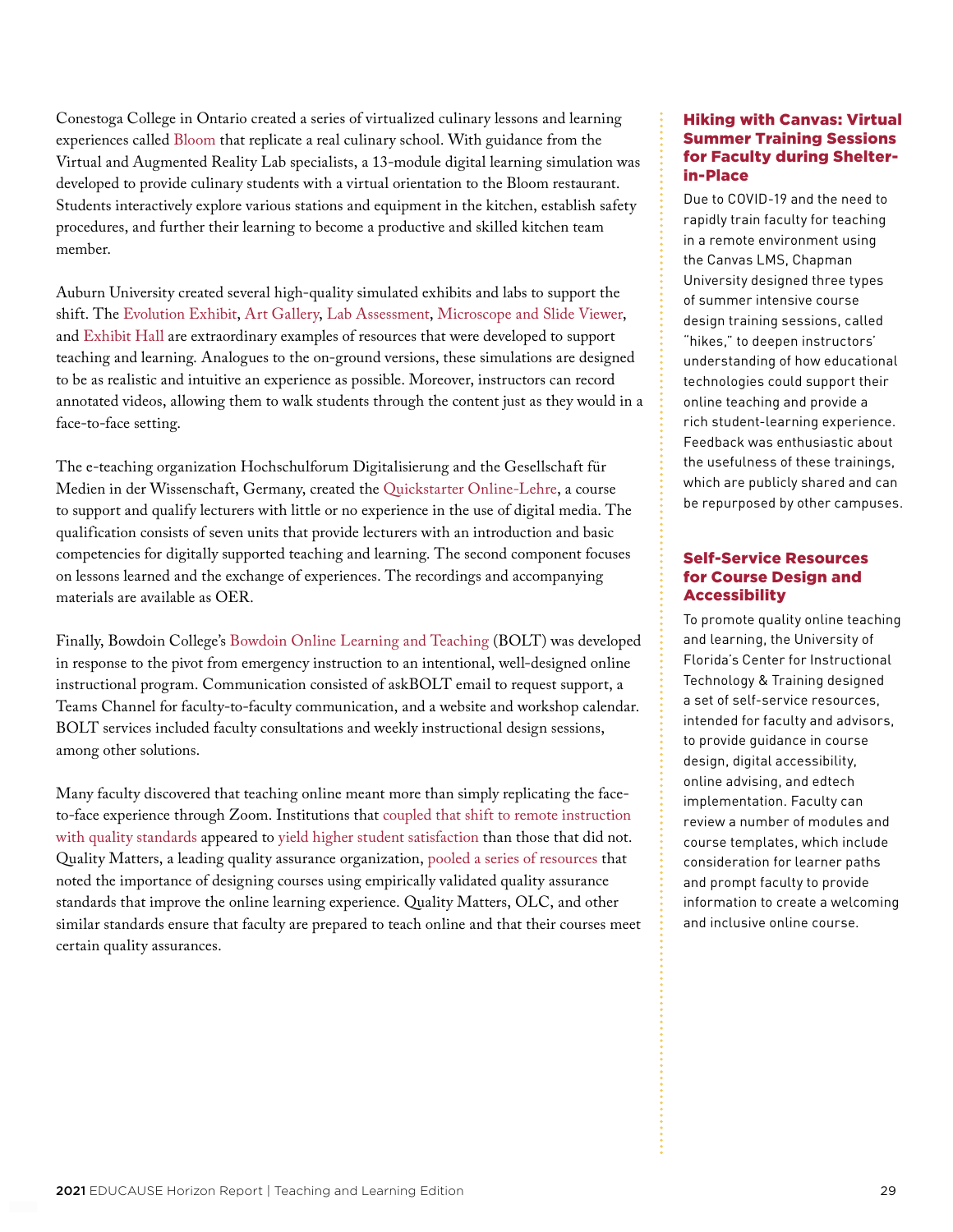

### Relevance for Teaching and Learning

The term "quality" as it relates to digital teaching and learning is one that often spurs fervent debate, given that definitions vary so widely. While several books and articles have been authored on the topic, [Tony Bates observes](https://opentextbc.ca/teachinginadigitalage/chapter/11-1-what-do-we-mean-by-quality-when-teaching-in-a-digital-age/) that it is "the relationship between quality assurance processes and learning outcomes, and 'quality assurance fit for purpose': meeting the goals of education in a digital age." The recent pandemic served as something of an inflection point for what quality entails as institutions grappled with the conversion of thousands of courses from traditional to digital formats in a very compressed time frame. Emergency online instruction was often conflated with quality online digital learning, which is far more deliberate, purposeful, and well conceived. As a result, [several](https://news.iu.edu/stories/2021/03/iu/inside/05-quality-matters-renewed-focus-covid-19-pandemic.html) [institutions have renewed their focus](https://news.iu.edu/stories/2021/03/iu/inside/05-quality-matters-renewed-focus-covid-19-pandemic.html) on quality assurance and have begun a more deliberate transformational process that ensures the instructional content is student centered, aligned with programmatic learning outcomes, accessible to all learners, and effectively designed and delivered.

#### [Technology Enhanced and](https://commerce.nwu.ac.za/telit-sa/home) [Innovative Teaching and](https://commerce.nwu.ac.za/telit-sa/home) [Learning with Technology](https://commerce.nwu.ac.za/telit-sa/home)

In response to a nationwide lockdown necessitated by the pandemic, the Faculty of Economic and Management Sciences (F-EMS) at North-West University in New Zealand conducted a survey of students and staff to learn about the experience of the shift to remote teaching and learning. The survey enabled F-EMS to construct a set of important competencies and implement a set of intervention strategies.

#### [Virtual Exhibit Hall](https://aub.ie/VEH)

Auburn University's Virtual Exhibit Hall is a simulated space in which students and professors can learn and interact with academic content and with one another. Presenters can upload either audio or video explanations for the work being displayed, and there is the option to include a synchronous Zoom session for presenters and visitors to interact in real time. After the virtual exhibit hall experience, students will feel more comfortable in a live academic poster hall because they will know what to expect, both as a presenter and as an audience member.

## Further Reading

#### EDUCAUSE

"[5 Tips for Moving from Remote](https://er.educause.edu/blogs/2020/5/5-tips-for-moving-from-remote-instruction-to-quality-online-learning)  [Instruction to Quality Online Learning"](https://er.educause.edu/blogs/2020/5/5-tips-for-moving-from-remote-instruction-to-quality-online-learning)

#### The EvoLLLution

"[Remote in a Time of Pandemic: Six](https://evolllution.com/revenue-streams/distance_online_learning/remote-in-a-time-of-pandemic-six-considerations-as-we-adapt-to-covid-19/)  [Considerations As We Adapt to COVID-19"](https://evolllution.com/revenue-streams/distance_online_learning/remote-in-a-time-of-pandemic-six-considerations-as-we-adapt-to-covid-19/)

#### IEEE Spectrum

"[How Online Learning Kept Higher Ed](https://spectrum.ieee.org/tech-talk/at-work/education/how-online-learning-kept-higher-ed-open-during-the-coronavirus-crisis)  [Open during the Coronavirus Crisis"](https://spectrum.ieee.org/tech-talk/at-work/education/how-online-learning-kept-higher-ed-open-during-the-coronavirus-crisis)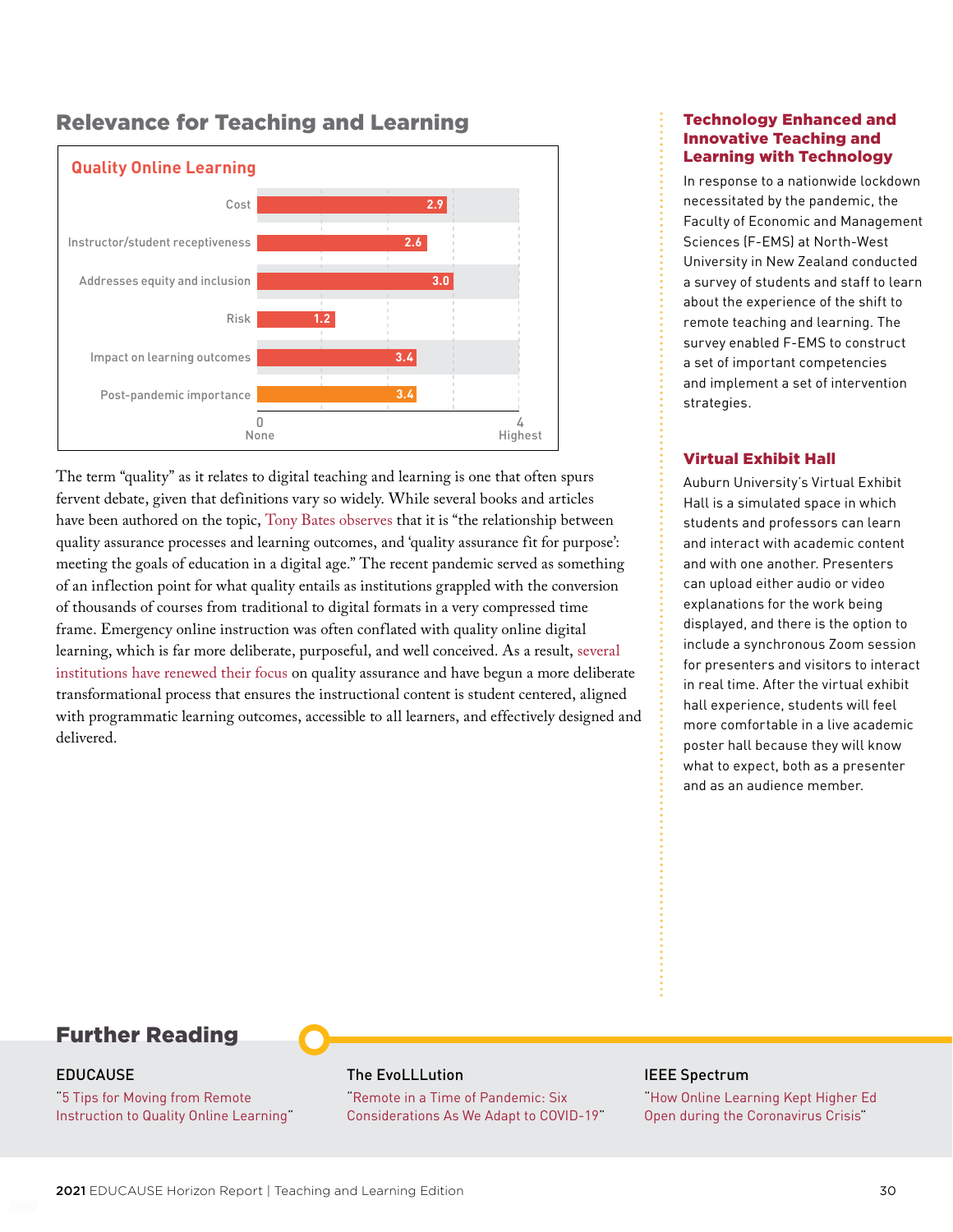## <span id="page-30-0"></span>SCENARIOS

Since the release of the previous *Horizon Report*, the trauma of a global pandemic has fundamentally changed the way in which higher education functions. The impact of an emergency move global pandemic has fundamentally changed the way in which to remote work, teaching, and learning, followed by an academic year of mostly online or hybrid education, continues to be felt. And the implications of these events will continue to shape higher education for years to come. Despite the constraints of events, trends, and technological developments that are beyond their control, higher education leaders still have the capacity to exert agency over the future of their institutions. While the three broad options of [restoring what was, embracing a post](https://www.educause.edu/research-and-publications/research/top-10-it-issues-technologies-and-trends/2021)[pandemic evolution, and initiating a comprehensive transformation](https://www.educause.edu/research-and-publications/research/top-10-it-issues-technologies-and-trends/2021) can provide strategic direction, the futures of higher education (and individual institutions) are dependent on decisions made today and on a host of factors beyond their control.

Clearly, plans that enable us to navigate diverse futures are more robust than plans that are cemented to a single version of the future. In this section we are using a tool from the Institute for the Future: envisioning alternative futures. By doing so, we can be more imaginative in our planning and equip ourselves with the flexibility we need to encounter what does eventually occur. This section of the *Horizon Report* is a creative but systematic exercise in anticipating alternative futures for higher education.

We provide four such scenarios. Each is written from an imaginary viewpoint in the year 2031, reflecting on the course of higher education through the decade beginning in 2021. We are using the institute's four scenario archetypes or generic shapes of change. The first is growth, a scenario that takes current trajectories into a future in which higher education largely flourishes but leaves some of its issues inadequately addressed. The second is constraint, in which higher education continues but with a diminished role. Third is collapse, a scenario in which higher education is beset by rapid breakdowns and forces of change outside its control. Finally, in the transformation scenario, higher education establishes a successful new paradigm for itself.

We have taken this "all four points of the compass" approach to provide distinct future alternatives. These archetypal scenarios will enable you to anticipate a variety of possible futures in your planning for what might come our way.

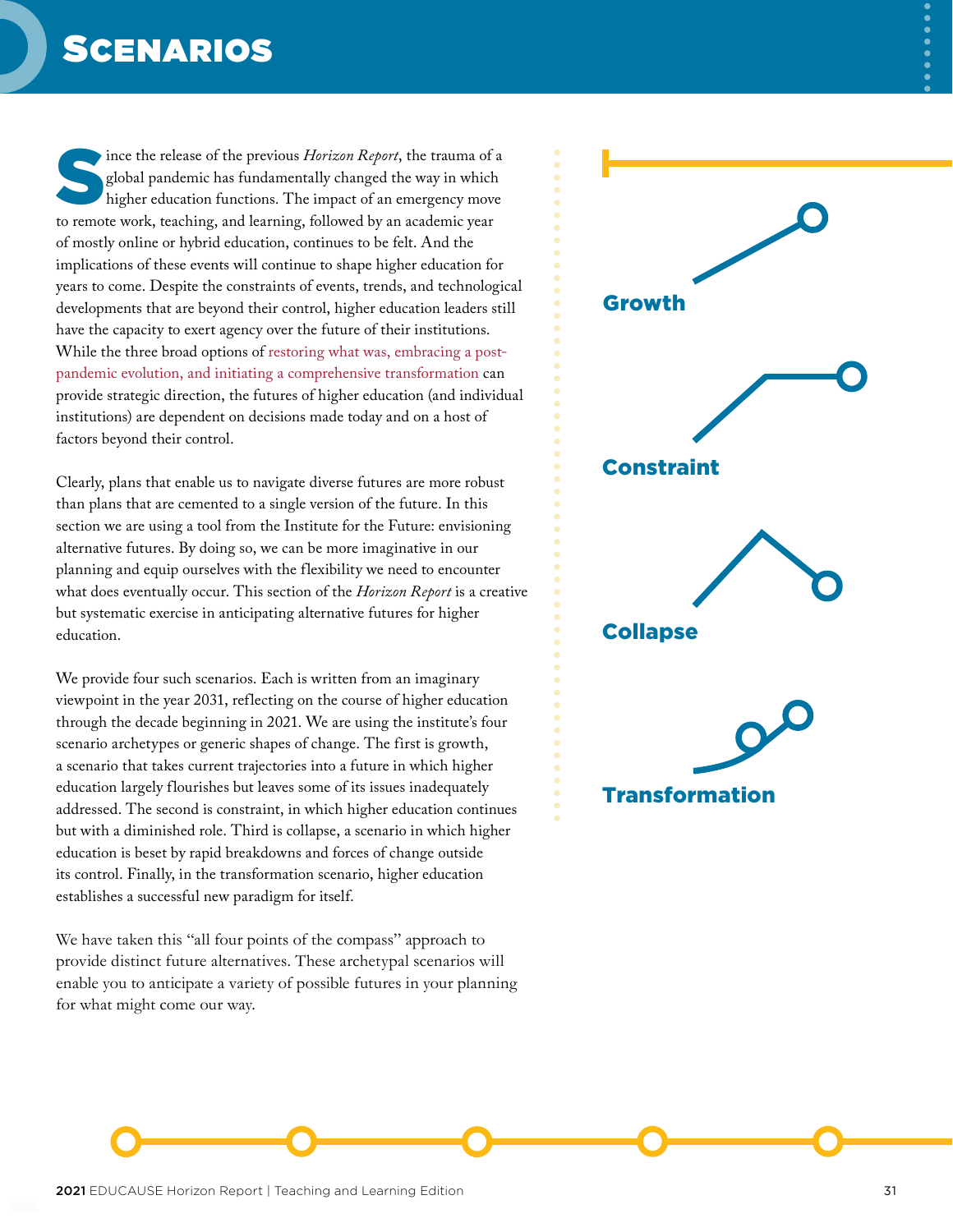<span id="page-31-0"></span>

en years after vaccinations brought COVID-19 under control, the long-term impacts of the pandemic are coming into focus. As online courses became accepted and monetized, the appetite for them grew, enabling the emergency shifts to remote work and learning to become a permanent part of an evolved landscape. Faculty development programs designed to facilitate transitions from face-to-face to online learning converted many faculty previously skeptical of online and hybrid learning into believers. Generational replacement hastened this trend as Boomers retired and Millennials and Gen Zers came to dominate the ranks of faculty and make tenure decisions.

Increased enthusiasm for online and hybrid learning models meant instructors were able to offer better learning experiences to students, which increased demand for courses with flexible schedules and blended learning environments. Soon the demand for programs to help instructors learn how to leverage learning technologies and cultivate richer learning experiences outpaced the supply of instructional designers and academic technologists. Most institutions opted to convert faculty development programs into self-service online modules that embody the best practices and designs of online and hybrid instruction. Some institutions staked a claim in this space by building revenue-generating online programs that cater to institutions lacking the resources to create or support their own programs at scale. The experiences for faculty in these programs deepened instructors' commitments to imparting the same experiences to their students, regardless of the formats in which their courses are delivered.

Rather than increasing the number of full-time tenure-track faculty, large public institutions doubled-down on the shortterm financial benefits of relying on lower-paid part-time and adjunct faculty who could deliver the largely modular courses needed to meet enrollment requirements. The number of instructional design and academic technologist staff grew modestly at first in order to build programs to support a model of online education that operated in parallel with the face-toface offerings to generate revenue. Institutions are still unable to guarantee students access to the devices and the internet access necessary to handle the demands of their coursework, to provide high-quality open educational resources to reduce the overall cost of a degree, and to ensure all students receive timely and comprehensive accommodations to their accessibility needs.

Institutions have not departed significantly from the tuitiondriven funding models that dominated the pre-pandemic landscape. In the face of growing xenophobia and nationalism, international student enrollments declined precipitously as many students feared for their safety; higher education responded by expanding their revenue streams through increases in offerings beyond traditional two-year, four-year, and graduate/ professional degrees to include a vast array of microcredential programs with inflated tuition and fees designed to make up for lost revenues. Doing this increased the number and type of students from around the world who can "return" without traveling abroad and created opportunities for lifelong learners of all ages and backgrounds to return to their studies whenever and for however long they choose. Although international enrollments increased significantly under this new model, the revenue gains were not sufficient to fully offset tuition hikes. Nevertheless, the rate of tuition increases continued to decline over the course of the decade.

The effects of global climate change have added to the permanence of the move to online and hybrid teaching models. Severe weather events and unpredictable weather conditions have reduced the capacity of some institutions to rethink their course delivery models. Offering more online and hybrid options also allowed institutions to discover cost savings by not having to meet students' housing and other physical needs. Some institutions developed sustainable forms of energy production, campus recycling and composting efforts, and green infrastructural development. Still others leveraged existing resources, including faculty expertise, to develop new research and academic programs, curricula, and credentials with a mission to mitigate the effects of climate change. These programs enroll students from all over the world in numbers that easily surpass the most popular traditional majors. Institutions have leveraged the experiences and lessons learned from the pandemic to make high-quality higher education an exportable commodity.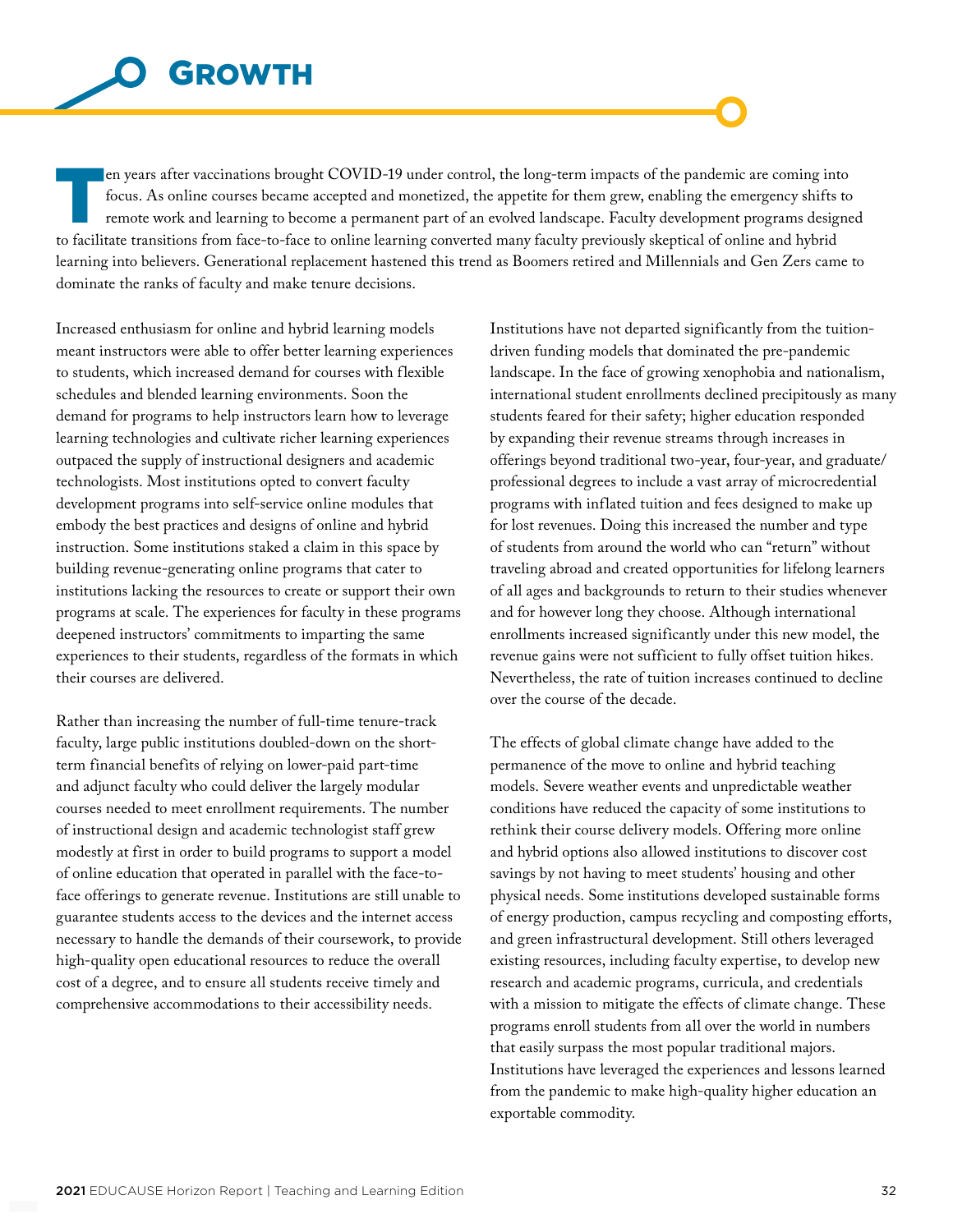<span id="page-32-0"></span>igher education emerged from the COVID-19 pandemic diminished. Large segments of prospective students migrated away from conventional institutions toward other opportunities for skills training and job placement, and college enrollments plummeted to historically low levels. This widespread financial strain tore a fault line through the foundations of higher education. The scarcity of students resulted in a bifurcation of higher education in which some institutions became more entrenched in traditional models of education for narrow populations of students while other institutions leaned into innovations and new education models that enabled efficiency and renewed commitments to equity.

For some institutions, the threat of closure drove them to seek stability by sustaining traditional models of postsecondary education, cornering the market on prestige and status. At these institutions, innovations in learning technology and design are regarded as threats to the core values and historical foundations of higher education and are perceived as "cheapening" degree attainment. Degree programs at these institutions tip toward those with perceived direct applications to industry, workforce, and socioeconomic status—business, science, law, medicine, computer science, and economics. Student demographics mirror markers of status and wealth in society at large, with enrollments disproportionately favoring white and upperclass student populations. These institutions strengthened their commitments to demonstrating value and ROI to their government and industry partners and investors, and they gain stability through robust and exclusive advancement and alumni programs and engagement.

Indeed, for these less progressive institutions, "doing more with less" means doing more for a select few and doing less for most others. Outdated and biased algorithms for "success" drive the distribution of student and financial resources, leaving little support for student populations without the financial, social, and/or digital capital required to gain entry into meaningful learning experiences and successes. Without the benefits of innovative learning technologies and course and program design, the stresses and burdens of this form of learning disproportionately impact nontraditional students, as these institutions fail to adequately understand and adapt to the domestic, professional, and economic demands these students encounter along their educational journey. The digital divide persists and in some places even widens as the onus of securing access to reliable devices and networks falls on the shoulders of students, with only minimal levels of support from their institutions.

Other, more progressive institutions were open to adapting and finding ways to operate more deliberately and efficiently and to offer education to larger numbers of students who have been closed off from traditional models of education. These institutions saw the financial crisis as a call to winnow and strengthen their commitment to a different set of core values, to the betterment of their communities and environments, and to sustainability, diversity, equity, and inclusion.

These institutions embraced alternative and innovative models for development and recruitment, as well as flexible, hybrid approaches to learning and degree attainment. Where they lost financial security that may have been gained through exclusive advancement and recruitment efforts, they stabilized through new eco-entrepreneurial investments, international collaborations, and social activism, fundraising, and capital. Enrollments at these institutions came to balance across student populations and demographics, and their carbon footprints set a new standard for "green education." Nontraditional students navigating domestic or professional demands are granted flexible arrangements for their learning experiences and degree completion. Aggressive budget restructurings provide complete overhauls of institutions' device loaner programs and network infrastructures, with the goal of providing "all students all access all the time." Online education programs at these institutions grew exponentially, with the stated purpose of providing more access to education for more student populations.

For these institutions, "doing more with less" means serving more students more effectively through fewer resources. They embrace efficiencies in course delivery and operations and explore innovations where they enable access to education for nontraditional students and institutional access to nontraditional sources of support and stability. Curriculum and degree programs at these institutions mirror their more relational and personal approaches to education, preserving and elevating the value of humanities and liberal arts education, taking holistic approaches to supporting the whole student.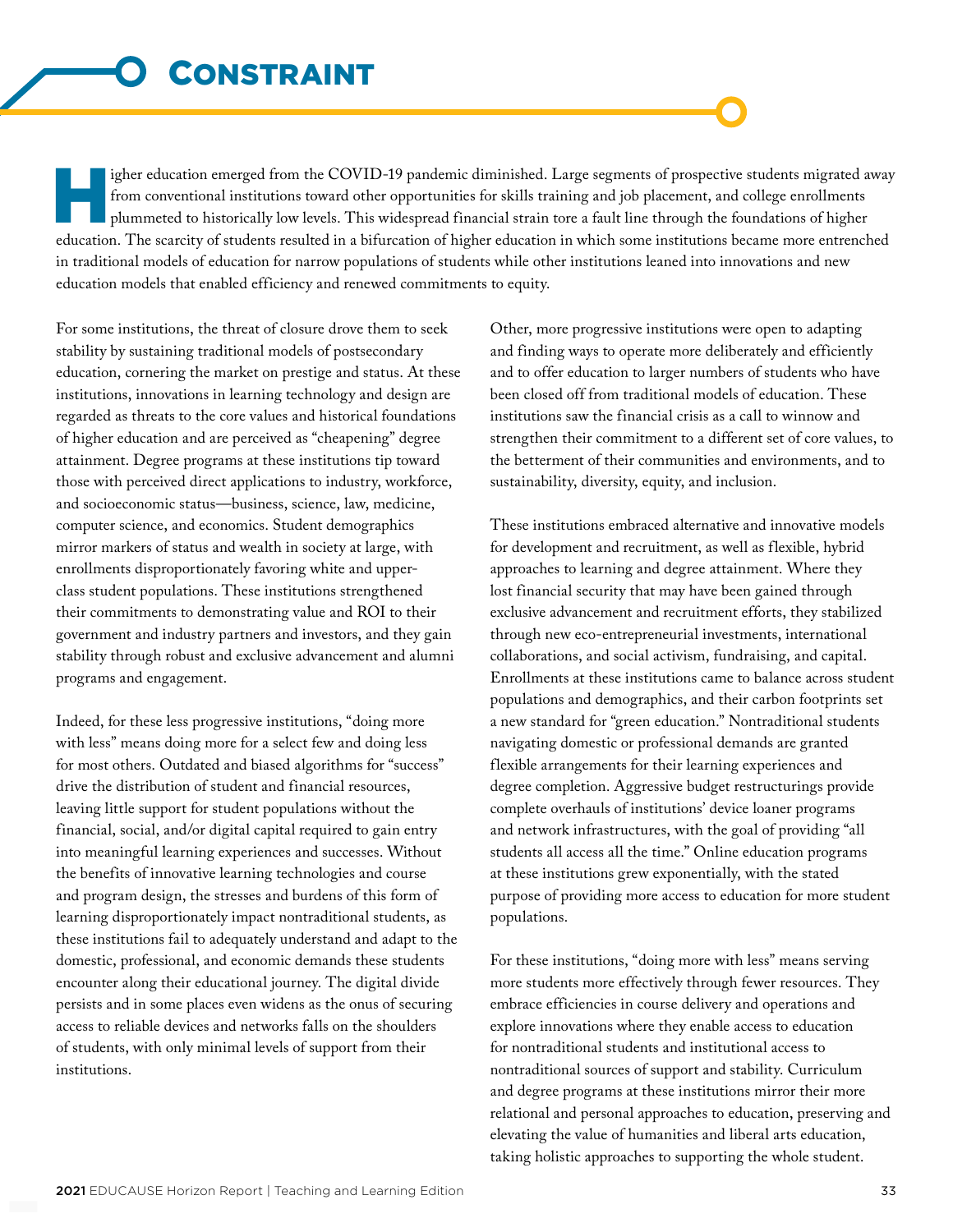

<span id="page-33-0"></span>The confluence of three major trends spelled the end of higher education as we knew it. First, the triumph of neoliberal economics over Keynesian models stripped the state of tools to respond to astronomical rates of unemployment and inflation, resulting in the collapse of the middle class and the last remnants of the modern welfare state. Second, without the will and capacity to help the victims of the environmental, infrastructural, and economic devastation brought about by climate change, concerns about physical and economic security began to take precedent over higher-order values of autonomy and self-expression. Finally, taking advantage of the economic and environmental turmoil, nationalists employed political violence and threats of political violence to undermine the liberal democratic order, advancing apartheid policies that created separate and unequal conditions.

Not only has state funding for public higher education institutions been all but eliminated, federal student aid programs have been replaced by aggressive voucher programs, resulting in a postsecondary version of charter schools in which small, private, nonprofit institutions organized around narrow political, economic, and religious belief systems thrive. Institutions that had become dependent on tuition-based operating budgets were unable to survive the sharp drop in student enrollment. Large state systems that survived shuttered many branch campuses and consolidated their resources with the flagship institutions. Only community colleges experienced any semblance of stability—they focused on providing affordable education to all, targeting local populations, and developing programs in partnership with local employers to develop high-demand skills.

The scope of academic research narrowed considerably. It now relies heavily on corporate funding and is not allowed to deviate significantly from the political and economic agendas of strident political parties' platforms that dominate legislatures around the world. Declines in work-related travel due to both funding and climate considerations have eroded the sense of community among academics, who no longer attend large disciplinary conferences in person to share ideas and to collaborate on research but instead hold online events organized around highly esoteric or commercially profitable topics. The effects on teaching and learning are only just now beginning to be felt.

A lack of sociopolitical interest in producing high-quality research means that many faculty are being replaced with individuals lacking in expertise but who are able and willing to leverage learning technologies to teach the largest number of courses and students as possible in the shortest amount of time. The importance placed on the value of efficiency means most students are receiving low-quality online instruction from un(der)qualified instructors with little or no faculty development or training in how to use instructional technologies; in some instances, institutions automate the instruction, relying on learning analytics and artificial intelligence to manage the student experience, conduct algorithmic assessments of learning, and surveil student behavior and environs with proctoring software.

The slouch of remote instruction to mediocrity has, in part, been exacerbated by the fact that most students cannot afford the devices and internet speeds needed to enroll in high-quality hybrid and online courses. The digital divide between the haves and have nots has increased with the collapse of the economy and the decay of the infrastructure required to support digital learning.

For many faculty, staff, and students, mental health issues brought on by the COVID-19 pandemic have worsened in the decade following. The confluence of social, economic, and political turmoil of the past few years have left many feeling vulnerable and lacking the ability to dedicate themselves fully to the work of teaching and learning. With students beset by fears of violence by fascist elements, concerns about severe weather events and environmental destruction, and anxiety about the future, most institutions have experienced lower graduation rates, longer time to degree, and uneven retention. Moreover, higher education institutions struggle to provide students with mental health support as funds for "nonessential" services have largely dried up.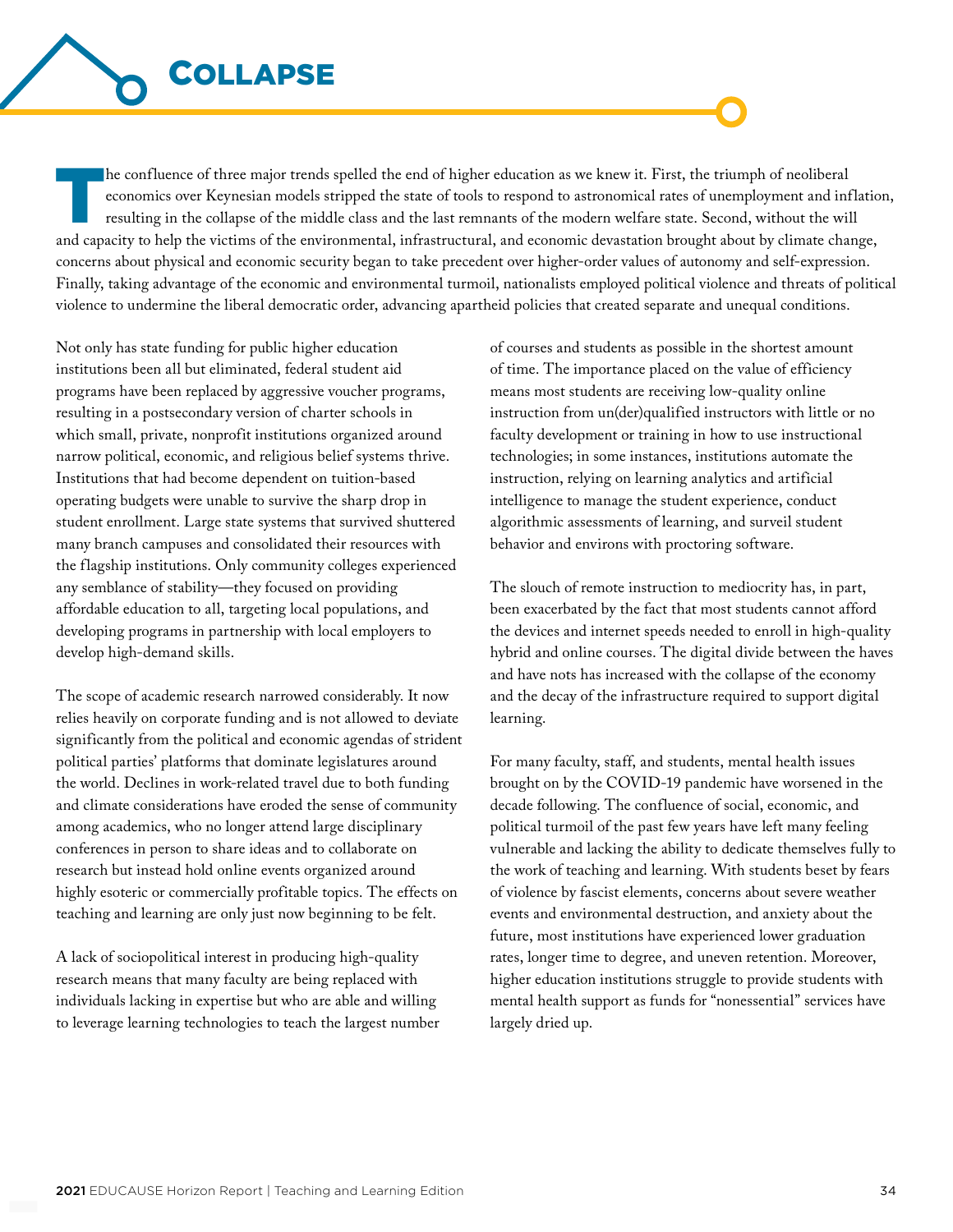<span id="page-34-0"></span>The migration to remote and online learning during the COVID-19 pandemic had lasting effects on students', institutions', and society's perceptions of higher education. Through the adoption of new learning technologies and hybrid learning models, it became widely accepted that anyone can and should be able to learn from anywhere. In our global cultural imagination, images of students sitting on the grassy lawns of in-person campuses were replaced by images of the "anyone anywhere" student—a single mother preparing school lunches for her kids, a first-generation student waiting for a bus after work—logging in to class from a laptop, tablet, or phone. With education increasingly available through new technologies and flexible models, issues of educational access among lower-income students were largely mitigated. Cultural acceptance of the right to an education for all people led to a groundswell of support for college debt forgiveness and free-tuition programs around the world.

Free education for "anyone anywhere" is subsidized through a number of means. Large portions of public funding are allocated for postsecondary tuition and technology support. Some industries in need of expanded labor pools or strengthened workforce pipelines established formal partnerships with institutions to provide needed skills training and certification programs, while other industries have invested in modular tuition packages for students, transferable between institutions offering specified courses or programs. Institutions with significant endowments have invested in costly learning technology and course model innovations that enable them to attract large pools of remote and/or hybrid students, and many of these innovations have been shared with the larger higher ed community. Smaller and under-resourced institutions have explored additional solutions such as cross-institution consortia, adoption of OER, and grant funding in order to stabilize. For-profit education largely ceased to be a viable model for most institutions, aside from those offering niche programs, credentials, or learning experiences not recognized or supported within the normal tuition-funding channels.

It's a time of renewed interest and advancements in improving student mental health. Students are freer now than they've ever been to pursue studies based on their passions or aspirations, with cost of tuition and other barriers to access no longer a point of consideration. Pandemic experiences renewed institutions' focus on students' personal lives and needs, leading to widespread adoption of more humanized and relational forms of learning design. On the whole, students are better positioned to "fit" their education within the space of their personal lives and needs, eliminating traditional sources of student worry and stress. "Learn whenever you can, however you can" becomes institutions' mantra for course and degree completion and new "lifelong learning" programs, and most students' learning journeys are more winding than they are linear.

The industry of learning technology has blossomed into one characterized by big tech investments and headline-grabbing innovations. Advancements in areas such as AI and XR technology have rendered the postsecondary landscape nearly unrecognizable from its traditional roots. Bias-laden AI models have been replaced by more equitable models, and functions traditionally served by human faculty—grading, instruction, and even social interaction and advising—have been automated to varying degrees across institutions with varying levels of technological capability. Virtual environments for learning and research offer more imaginative and immersive experiences for students and instructors alike. Class sessions can take place on the surface of Jupiter, for example, or inside the human digestive system, or in the streets of 18th-century Paris. At some institutions, faculty and administrators are far more likely to interact with a student's avatar than face-to-face with that student.

Globally, the percentage of adults with a four-year college education has ballooned, contributing to unprecedented economic expansion and community growth in historically underdeveloped regions around the world. Postbaccalaureate degree attainment—master's degrees in particular—rises as well. An expansion of workforce segments with graduate-level degrees contributes to a heightened awareness of the inequities in access to higher-status, higher-paying sectors and levels of the workforce. Significant collectives of institutions around the world commit to combating these inequities and launching initiatives focused on supporting graduate program completion and higher-status job placements for women and racial/ethnic minorities.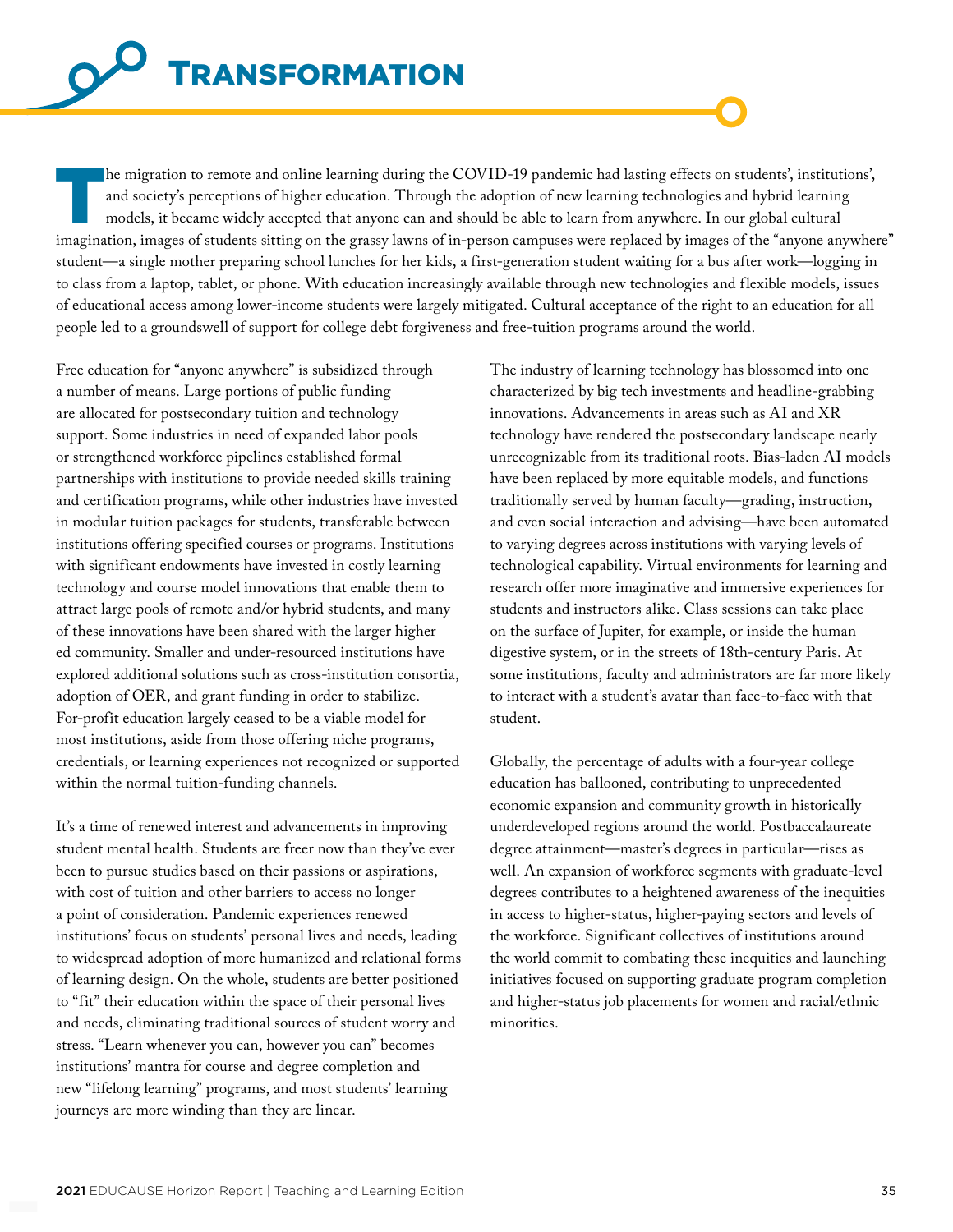has come to be known as implications essays. By doing so,

<span id="page-35-0"></span>IMPLICATIONS: WHAT DO WE DO NOW?

For 2021, we solicited five implications essays from our panelists. They focus on Australia (Mason), South Africa (Czerniewicz), Turkey (Bozkurt), and two segments of US higher education—associate's colleges (Crawford) and doctoral institutions (Mondelli). Research results, quite obviously, have little value by themselves; their value lies in being the basis for future plans and their implementation. The title of this section of the *Horizon Report* says it all: Given the 2021 results, what should we do? What plans should we make? We asked these panelists to consider the results of the work of the 2021 panel and to map these results, together with their own deep expertise, onto a specific institutional context, either by nationality or institutional type.

Indeed, what is striking after a careful read of these essays is the degree of similarity across higher education. As you read these brief essays, you may find yourself remarking, "Those are my issues too." Issues such as collaboration and flexibility, addressing the inequalities glaringly exposed by the pandemic, open learning ecologies and new pedagogical blends, and the ever-present issue of funding are ones that cross national boundaries and bridge institutional types. At a time in which there is so much division, these essays can serve to remind us how much we, in higher education, have in common.

These essays bring forward important ideas for the support of the two primary constituencies for teaching and learning professionals: faculty and students. These ideas boil down to competencies and flexibility. Due to lost learning and other challenges that all students have faced, faculty will need a wider range of competencies and students will need as much flexibility as their institutions can provide.

If the pandemic has done one thing it has brought into relief how interconnected we are globally. The *Horizon Report*, in light of the new methodology adopted last year, eschews the role of prophet and instead seeks to be a resource that sparks and catalyzes planning and forward thinking. These essays can remind us that such planning need not happen in isolation, that the larger higher education community can build on the experience of neighbors and colleagues.

## [Australian Higher Education](#page-36-0)

- [South African Higher Education](#page-38-0)
- [Turkish Higher Education](#page-40-0)
- [US Community Colleges](#page-42-0)
- [US Public Doctoral Institutions](#page-44-0)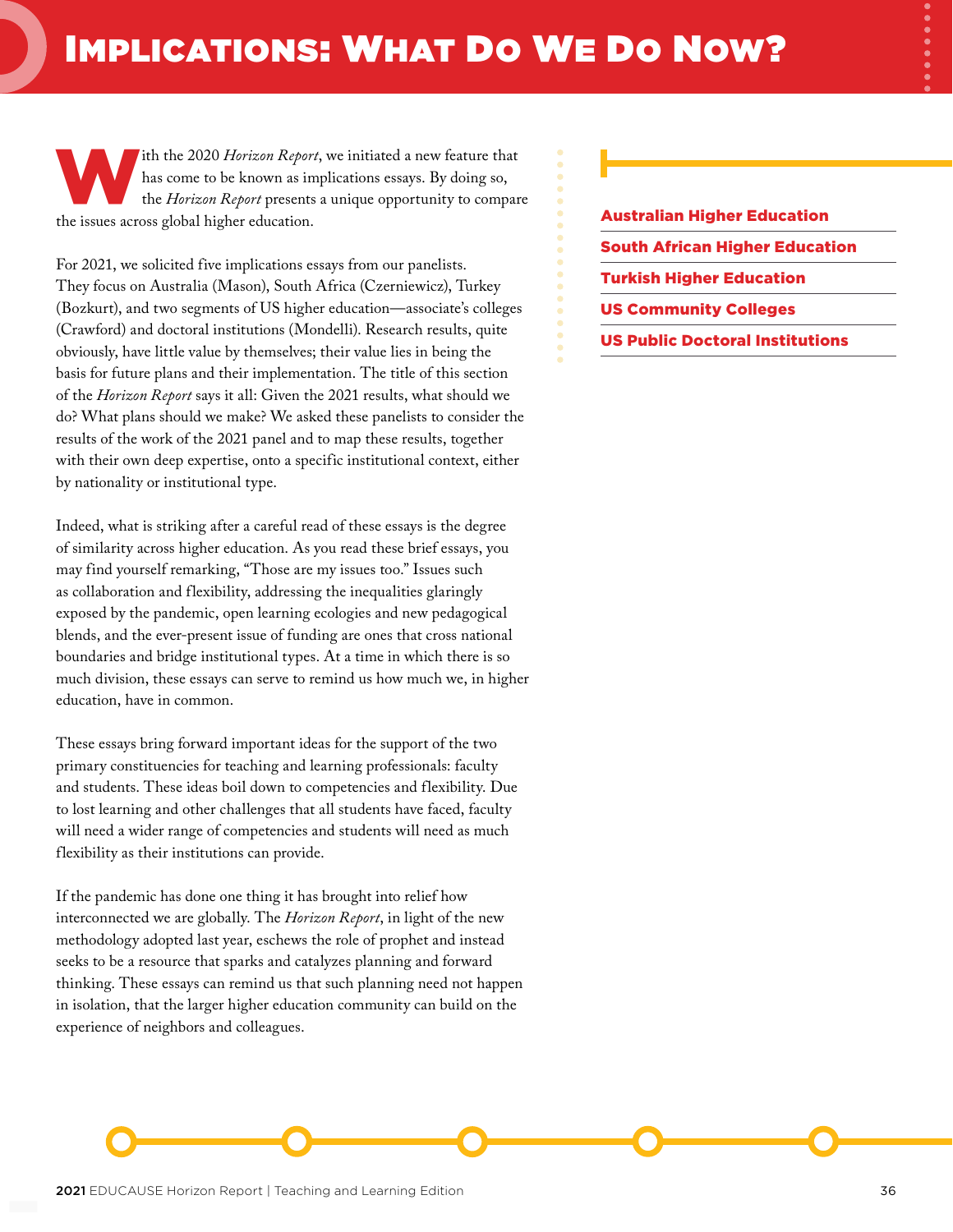## <span id="page-36-0"></span>AUSTRALIAN HIGHER EDUCATION

**Jon Mason,** Senior Lecturer in Education, Charles Darwin University

Is ike technology adoption,<br>
"rethinking" has been a commo:<br>
feature of change in Australian "rethinking" has been a common higher education ever since Diana Laurillard's seminal work [Rethinking](https://www.routledge.com/Rethinking-University-Teaching-A-Conversational-Framework-for-the-Effective/Laurillard/p/book/9780415256797) [University Teaching](https://www.routledge.com/Rethinking-University-Teaching-A-Conversational-Framework-for-the-Effective/Laurillard/p/book/9780415256797) was published in 1993. Since then, recognition of the role of teaching (especially with digital technologies) has only increased. The context of change has been turbulent,

exposing numerous stresses in the higher education sector triggered by corporatization and diminishing public sector funding, highlighting issues including free speech, academic autonomy, and casualization of the workforce (temporary or sessional contracts). During the pandemic, new political tensions have emerged concerning the financial reliance on the international student market, fear of international interference in our systems of governance, and public funding for research. The scale of disruption caused by the pandemic masks the accelerated digital disruption that had become all so normal. It has also been a catalyst for government to challenge [big tech social](https://www.aph.gov.au/Parliamentary_Business/Bills_Legislation/Bills_Search_Results/Result?bId=r6652)  [media business models](https://www.aph.gov.au/Parliamentary_Business/Bills_Legislation/Bills_Search_Results/Result?bId=r6652). Rethinking is now wider in scope as the sector recovers from the economic impact with an imperative to recalibrate and position for renewal. With consistently high world rankings and a reputation for digital adoption, the 43 Australian universities send a strong signal of quality education and "new world" opportunity aligned with contemporary needs. So, how might they respond to findings in the *Horizon Report*?

Although the technologies identified in the *Horizon Report*  are all expected, given the exposure of such themes in the media, the background context of the pandemic should not be underestimated. Current [reports](https://www.aph.gov.au/Parliamentary_Business/Bills_Legislation/Bills_Search_Results/Result?bId=r6652) indicate that 2021 saw a 99% decrease in international student numbers. So, might the next era of online education shift the balance between offshore and onshore offerings? Agile institutions may already have a strategy in place. It is also the case that most institutions already make competitive use of the digital environment and are guided by a regulatory environment focused on quality, so additional attention on the quality of online teaching is to be expected.

Arguably, the technologies to closely watch are artificial intelligence, microcredentials, and the next generation of learning analytics.

The scale of disruption caused by the pandemic masks the accelerated digital disruption that had become all so normal.

Artificial intelligence brings new opportunities and challenges, though it is not new, nor are the "looming futures" associated with it. What's new is the widespread attention now present across many industry sectors. While innovations look to deliver new efficiencies and business models, the opaque nature of AI extends the "black box" problem of algorithms already underpinning mainstream internet

services. The bottom line will be about attention to ethics and institutional accountability. Key questions concerning privacy, ethics, bias, and equity all need addressing, and there's a case for "ethics by design," similar to the recent prominence of "privacy by design." The CSIRO [Artificial Intelligence Roadmap](https://data61.csiro.au/en/Our-Research/Our-Work/AI-Roadmap) provides such ethical guidelines. For educators on the front line, the implications of AI impact the social nature of learning where development of new literacies will be required. There is a strong case for an observatory to be established that interfaces with the regulatory authorities.

Microcredentials are also not new—digital badges are a decade old. Perhaps what is now emerging is a democratized ecosystem of credentialing in which both employers and industry are increasingly becoming producers of credentials rather than just consumers. This represents a new competitive domain for colleges and universities, much more so than MOOCs have been. From the perspective of the learner (that all-important market entity), microcredentials are all about selfdirected, customized, career-relevant learning, with an inherent shift of focus on achievable milestones in the shorter term rather than reliance on capstone credentials. Currently, the latter still matter, and higher education institutions are creating models in which many microcredentials will have a second purpose as stackable parts of a larger qualification, though this may not adequately respond to diminishing employer/student confidence in qualifications as a pathway to employment. In this context, microcredentials provide an innovative design pathway to keeping course offerings contemporary. This technology also offers opportunities for institutions to streamline recognition of prior learning (RPL) and work integrated learning (WIL) protocols. A [recent review](https://www.ncsehe.edu.au/aqf-review-2019/) of the Australian Qualifications Framework already provides guidelines for credit recognition in this space.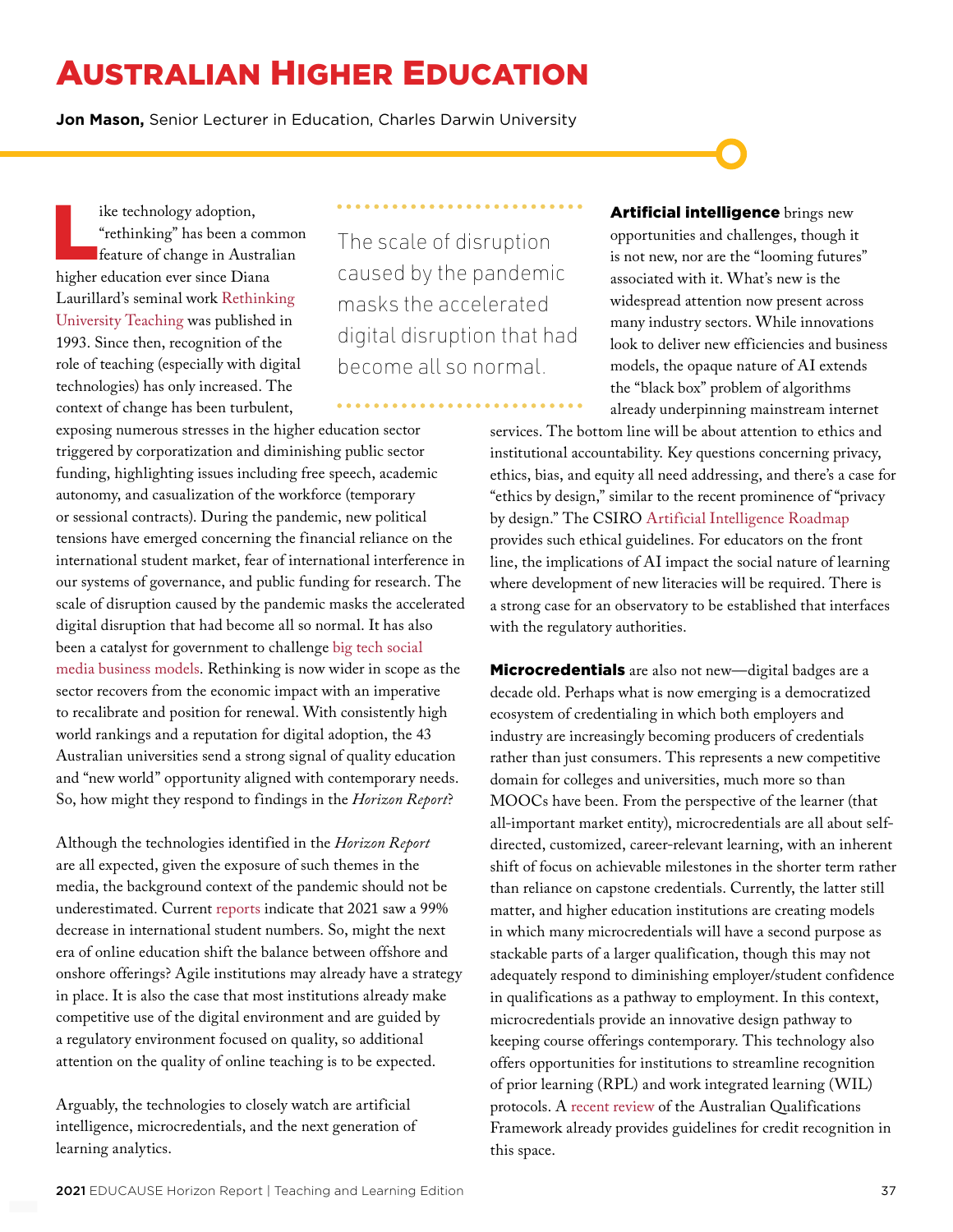Learning analytics has rapidly matured and is poised for a next generation. It now makes more sense to talk about the broader ecosystem of data analytics informing all practices in higher education. Responding to this is the industry-led [Measurementality](https://standards.ieee.org/events/measurementality/index.html) initiative of the IEEE Standards Association focused on "what counts in the algorithmic age." Connecting both artificial intelligence and learning analytics is the underlying proliferation of data and questions concerning its origins and destinations. Privacy laws concerning data protection have had a significant impact in recent years and highlight the growing role of data literacy and data governance. In terms of informed consent, fault lines are already stark in the systems and protocols supporting research and teaching. The ubiquity of data, what qualifies as open data, and what qualifies as proprietary data should be a primary concern in ongoing development of learning analytics that might be designed to enrich student learning as much as inform educators.

The bottom line for Australian higher education should be all about a renewal mindset. Digital transformation continues, but a pandemic has intervened. Responding to the technologies and trends while recalibrating systems for optimizing opportunity encapsulates the moment. An example includes realizing it is employers who ultimately determine the continuous journey of employability, not colleges and universities.

### Author Bio

Jon Mason is a senior lecturer in education at Charles Darwin University, Australia, where he pursues interdisciplinary research focused on human engagement with and within digital environments. Sensemaking and the role of question development in learning are also key interests. Prior to embarking on an academic career in the past decade, he worked at the nexus of government services, knowledge management, and education while engaging in international standardization for over two decades.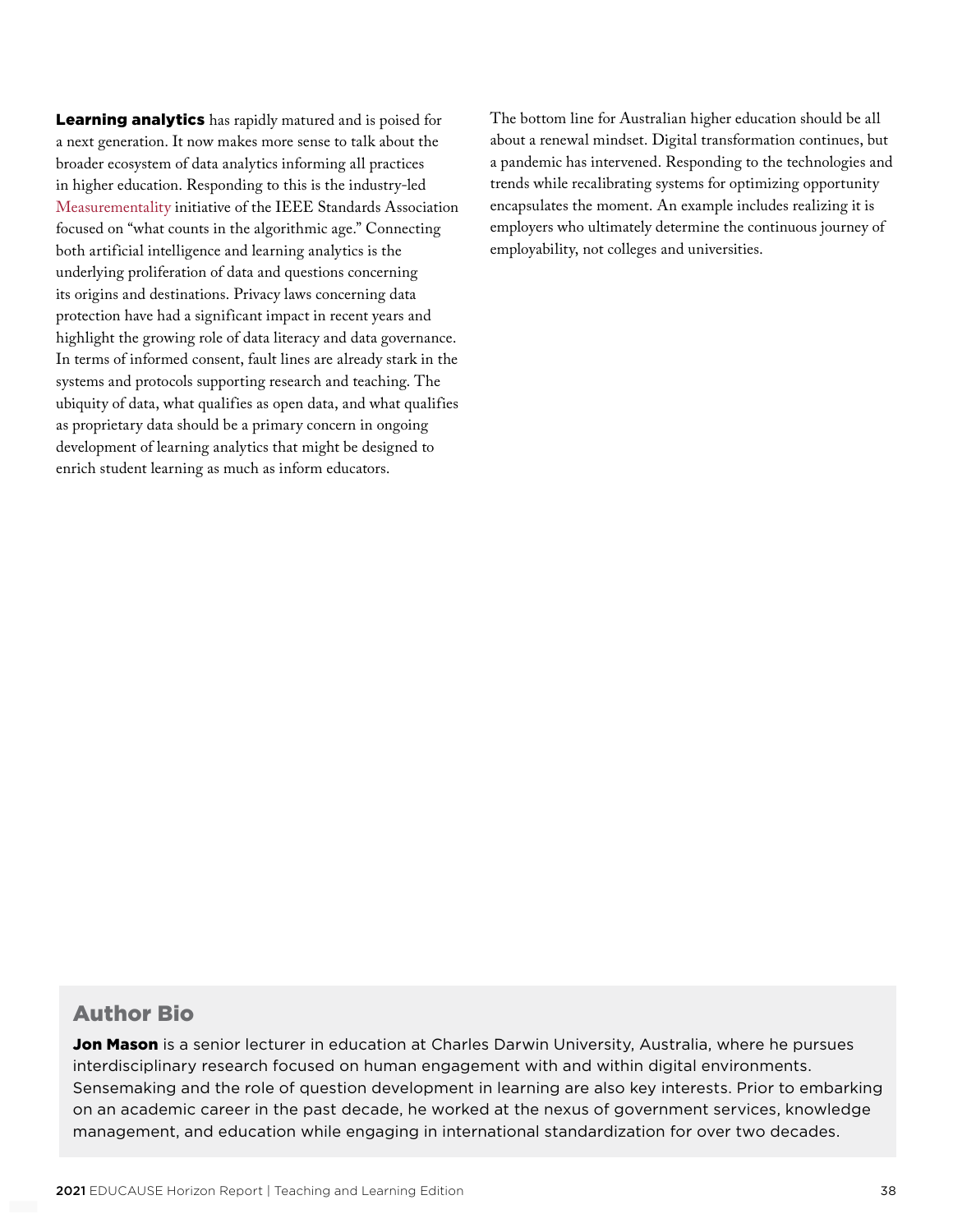## <span id="page-38-0"></span>SOUTH AFRICAN HIGHER EDUCATION

**Laura Czerniewicz,** Professor, University of Cape Town

long with climate change,<br>
inequality is the scourge of<br>
our era. As one of the most inequality is the scourge of unequal countries in the world, South Africa provides an exemplar of how higher education reflects and responds to this social pandemic.

South Africa has 26 public universities, which enroll most of the student population, as well as

more than 100 (and growing) private universities, which enroll about 15% of the country's university students. Of the more than one million students, about a third are distance education students, largely at the sole distance education university. The post-apartheid dispensation has made strides in addressing past inequalities—through policies, funding levers, and mergers—and the demographics of the student population have now changed. Nevertheless, inequities continue: [on numerous](https://www.dhet.gov.za/SiteAssets/Post-School%20Education%20and%20Training%20Monitor%20Report_March%202019.pdf)  [measures](https://www.dhet.gov.za/SiteAssets/Post-School%20Education%20and%20Training%20Monitor%20Report_March%202019.pdf), white students reap more benefits in and from higher education than do black students.

Funding has been a [critical issue;](https://www.universityworldnews.com/post.php?story=20210318090703152) state funding has been repeatedly cut (dramatically in 2021), while [student debt](https://www.universityworldnews.com/post.php?story=20210318090703152) is large and growing. Although the poorest students receive support through NSFAS (National Student Financial Aid Scheme), financial challenges have been severe for the "missing middle," those who can neither afford to pay nor access state support. Students have responded through regular protests, fueled by a [promise](https://www.gov.za/speeches/presidency-response-heher-commission-inquiry-higher-education-and-training-16-dec-2017-0000) (which economists have deemed impossible) from the previous president for free education.

The COVID-19 pandemic exposed less visible inequalities in the student population when students were expected to study from home, as indeed it also did among academics and professional staff. An across-the-board "online pivot" was impossible, and a [quarter](https://gola.education/wp-content/uploads/2021/02/Students-Acces-to-and-use-of-Learning-Materials-South-Africa-DHET-Survey-Report-2020.pdf) of students did not have modules move online. While most students had some kind of device, this hardware was extremely uneven in capability. [Internet access](https://researchictafrica.net/publication/state-of-ict-in-south-africa/) in general is not widespread; only 11% of households have internet access, constrained also by rural/urban connectivity divides and lack of electricity. The [cost](https://researchictafrica.net/publication/after-access-2018-a-demand-side-view-of-mobile-internet-from-10-african-countries/) of data is high. Yet the elite have access and resources comparable to what elites have elsewhere.

Even in the richest countries, the plight of vulnerable students and those with barriers to learning has been foregrounded.

Although the state [mandated](https://www.gov.za/sites/default/files/gcis_document/202003/43164gon-417.pdf) that cell phone companies provide "zero rated" (free) access to educational websites during 2020, this offering comes with terms and conditions.

As elsewhere, the pandemic made visible the critical role played by on-campus facilities and resources, including computer laboratories, Wi-Fi, and residences. TENET (Tertiary

Education & Research Network of South Africa) provides uncongested bandwidth to all public universities in the country, with every main campus connected to bandwidth of at least 10 Gbps. Nevertheless, real differences remain between rural and urban, as well as between main and sub campuses.

The issues identified in the 2021 *Horizon Report*—AI, microcredentials, learning analytics, open educational resources (OER), blended teaching, and quality online learning—are neither unexpected nor new in South Africa. AI is considered by a [Presidential Report](https://thegrandgeeks.africa/2020/11/13/final-report-the-presidential-commission-on-4ir/) to be "the bedrock technology" of the Fourth Industrial Revolution (4IR) leading to coding being taught in schools. Some scholars contest 4IR by arguing that the profound national digital divide should first be resolved, that such tech-centric approaches exacerbate inequalities, and that critical literacies are being neglected.

The use of AI techniques for teaching and learning is still in its early days, although there are interesting examples, especially in more privileged contexts. Learning analytics has been on higher education's agenda since 2014, largely through the [Siyaphumelela](https://siyaphumelela.org.za/) initiative to encourage the use of data analytics to enhance South African university student success. [OER](https://www.nba.co.za/understanding-impact-oer-achievements-and-challenges) are acknowledged in national and institutional policies. While there has been modest uptake, a constraint may be copyright legislation, whereby employers (i.e., universities) own the copyright for employees' works. Nevertheless, a 2020 [survey](https://gola.education/wp-content/uploads/2021/02/Students-Acces-to-and-use-of-Learning-Materials-South-Africa-DHET-Survey-Report-2020.pdf) found that almost a quarter of students had downloaded OER during the pandemic. As elsewhere in the world, the shift to emergency remote teaching, to physically distanced teaching, and to hybrid models has led to pedagogical changes that many argue should continue in order to improve the quality of the student learning experience.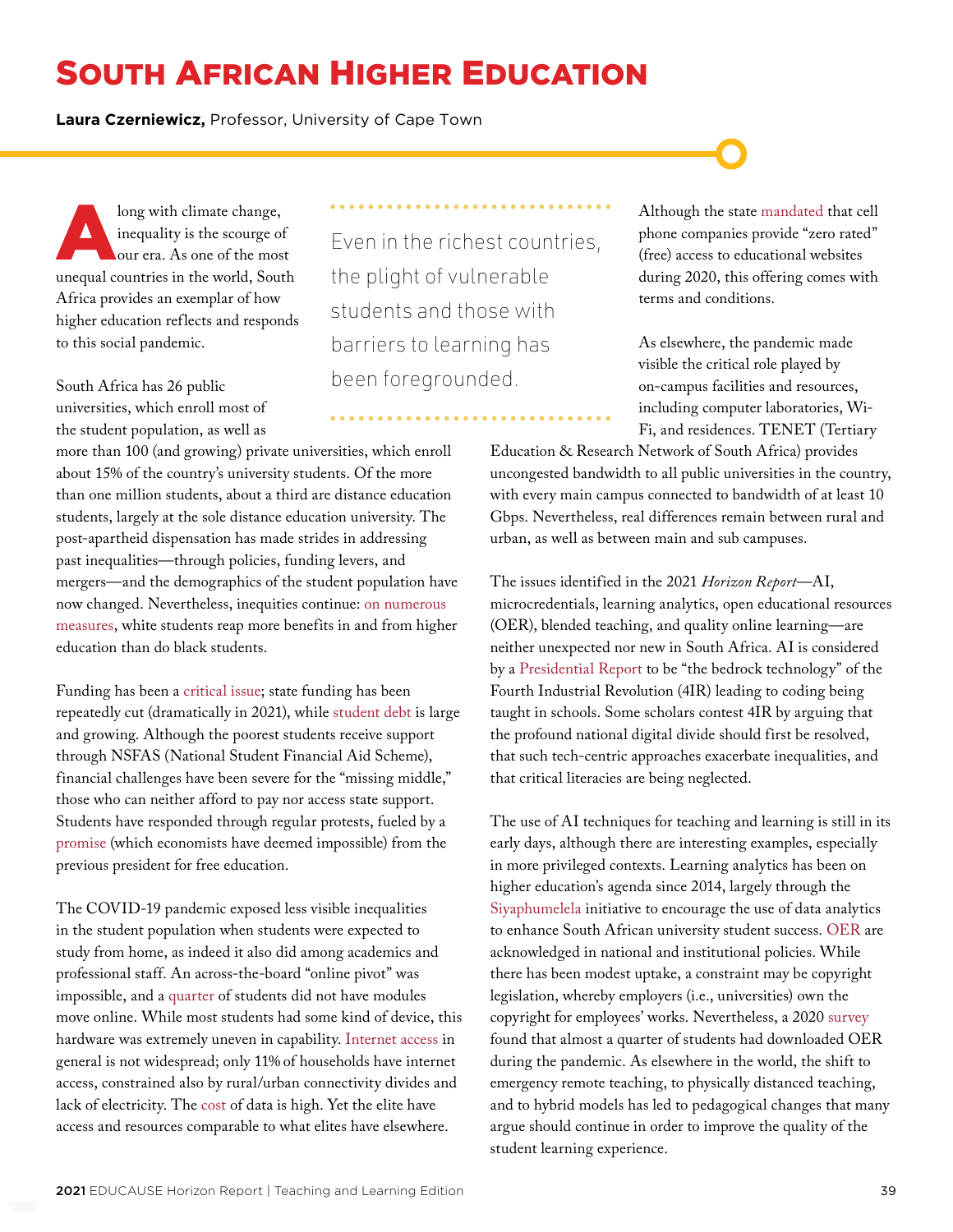The pandemic has undoubtedly made inequities visible in the higher education sector globally—by sending students home, universities have found it impossible to ignore the realities of students' vastly different circumstances. Even in the richest countries, the plight of vulnerable students and those with barriers to learning has been foregrounded. Ironically, given the depth of existing national inequality, South African educators may have been better prepared than other nations for designing remote experiences based on equity principles; sadly, this was not new.

Therefore, the question is, what do these trends mean for equity and inequality for higher education, especially for teaching and learning? Research, investigation, and experimentation need to consider the following issues:

- What are the risks of collecting and analyzing student data, especially for poor students, students with barriers to learning, and students from the peripheries? In what ways are they more vulnerable to exploitation?
- How can data practices in higher education be carried out in a manner that pays back to communities from which data is extracted?
- As data literacies become more complex, how can these be integrated into higher education curricula in culturally appropriate ways?
- Whose interests are being served by new models of teaching and learning provision? Are they, as some claim, simply creating a second—and lesser—tier of education for the less well-off?
- How can systems be designed so that stackable credentials serve the public good, rather than only narrowly addressing employers' needs?
- How can the broader social risks of algorithmic bias be mitigated in universities, given that AI is not yet widespread?
- Since OER have such obvious benefits for higher education in terms of adaptability and cost savings, why are they not more widely created and used? What are the enablers and constraints for their uptake?
- What is the role of private companies in emergent forms of blended and online learning? Given the speed at which new stakeholders have entered the higher education ecosystem, what have the risks been of these new relationships? How can less-well-resourced universities, in particular, ameliorate such risks?

Addressing these questions will take higher education a few steps closer to reaching several of the UN [sustainable](https://sdgs.un.org/goals) [development goals](https://sdgs.un.org/goals), especially quality education (4), decent work (8), infrastructure (9), and reduced inequalities (10). While South Africa has been the focus here, the implications are global in urgency.

## Author Bio

**Professor Laura Czerniewicz** plays a key strategic and scholarly role in higher education institutionally, nationally, and internationally in the areas of blended/online learning and open education. She has been the founding director of several teaching and learning structures, most recently the University of Cape Town's Centre for Innovation in Learning and Teaching. Her multiple roles in education have included academic, researcher, strategist, advocate, teacher, teacher trainer, and publisher. Threaded through all her work has been a focus on equity and digital inequality. Find her on Twitter [@czernie](https://twitter.com/czernie) and on [her blog](https://czernie.weebly.com/).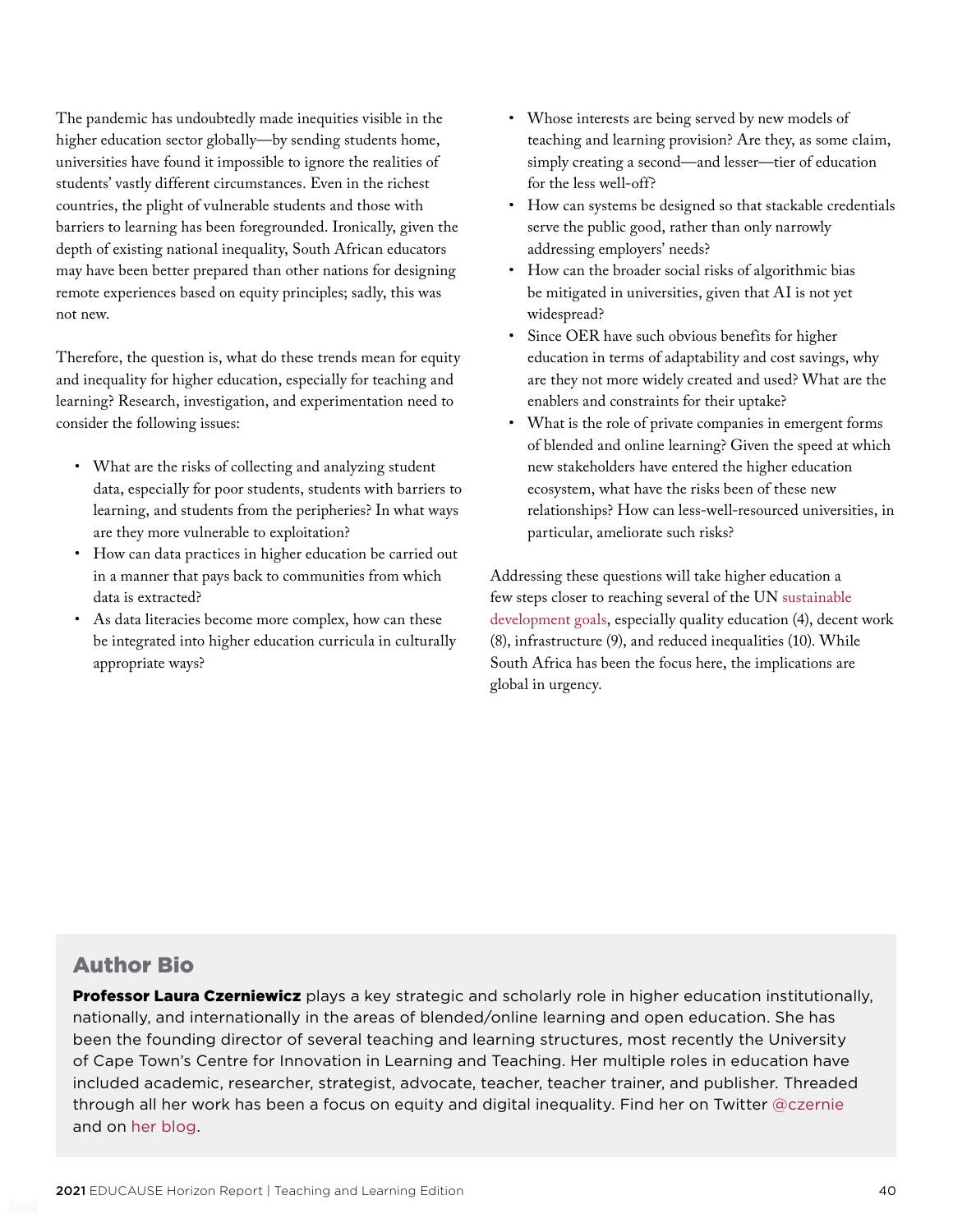## <span id="page-40-0"></span>TURKISH HIGHER EDUCATION

**Aras Bozkurt,** Associate Professor of Distance Education, Anadolu University

s of 2020, there are [207](https://istatistik.yok.gov.tr/)<br>universities in Turkey,<br>of which 129 are state [universities](https://istatistik.yok.gov.tr/) in Turkey, of which 129 are state universities and 78 are private universities. The population of the country is roughly 84 million, and approximately 10% of the overall population are students enrolled in higher education (HE) institutions. One of the interesting aspects of Turkish HE is that almost half of HE students are enrolled in open and distance learning (ODL) universities. Anadolu University,

Although openness in education has been a widely adopted approach to provide access and learning opportunities in Turkish higher education, its function in providing educational content has been neglected.

#### a [giga university](http://www.irrodl.org/index.php/irrodl/article/view/4086) that operates locally and globally and has approximately 3 million students, offers education to nearly half of all Turkish HE students.

Current Turkish HE policies are centered on fostering digital transformation and improving the digital competence of faculty members. The large number of HE students requires the use of open and flexible approaches and the establishment of adaptive systems to better deliver educational content and provide highquality education.

The main strengths of the Turkish HE system include the number of ODL institutions, the access to free education offered by publicly funded HE institutions, and the growing social demand to access HE. On the other hand, its weaknesses are rooted in centralized policy-making processes, overreliance on technology-centric solutions, and the lack of quality assurance in educational processes. Moreover, the high unemployment rates of graduates pose a major challenge and can trigger social tension, signaling the need for further reforms in strategic planning. In this context, implications derived from the 2021 *Horizon Report* are highly relevant to Turkish HE.

### **Digital** Transformation through Hard and Soft Technologies

Seeking solutions in the HE landscape through hard technologies (e.g., computers, machines) to address the "what" and through soft technologies (e.g., theories, models, frameworks) to address the "how" is essential, and there needs to be [a](https://jime.open.ac.uk/articles/10.5334/jime.570/) [balance between these two types of](https://jime.open.ac.uk/articles/10.5334/jime.570/) [technologies](https://jime.open.ac.uk/articles/10.5334/jime.570/). Developing such an

understanding is critical for Turkish HE, as the effective use of hard and soft technologies can be assured if they are integrated in a balanced way.

Although digital transformation is at the top of the HE agenda and is responsible for shaping many HE policies, the Achilles' heel of Turkish HE is the overreliance on solutions oriented toward hard technologies and minimal investment in soft technologies. For instance, recent emerging key technologies and practices in HE according to the 2021 *Horizon Report* include AI and learning analytics, which have attracted much attention. Yet how to fully benefit from these technologies to provide personalized and adaptive learning has not been clearly articulated. Additionally, the digital footprints, privacy concerns, surveillance, and ethics associated with these technologies pose secondary concerns. The tendency to invest in mostly hard technologies widens the digital divide and thereby raises issues about social justice, equality, and equity. In addition, since digital transformation is generally perceived and shaped around techno-centric views, questions arise concerning faculty development on issues such as digital competencies and skills.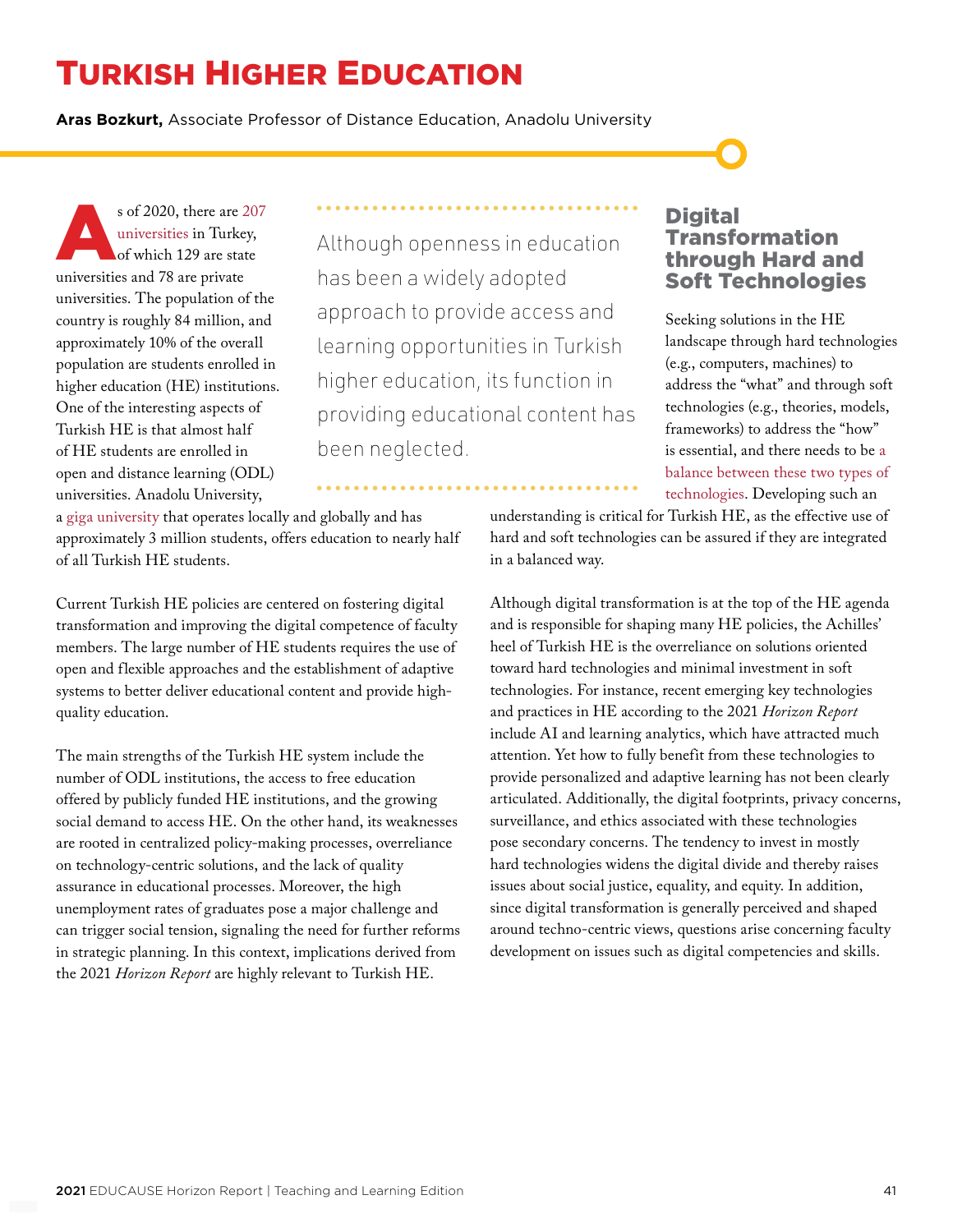## Providing Flexible Entry Points through Blended/Hybrid Modes of Education

The shift to online distance education, the widespread use of remote learning, and the increasing use of educational technologies in the global educational landscape have fueled the adoption of blended/hybrid modes of education, and implications emerging due to these developments are highly relevant for Turkish HE. These developments are needed to ensure the continuity of education in future crises, provide flexible entry points for students, make the HE system more resilient, and expand education beyond the campus walls. This suggests that reforms should be made in organizational structures and regulatory legislation. It also suggests, most notably, that curriculum should be redesigned and that students, faculty, and institutions should be equipped with digital competencies to improve capacity and maneuverability within the wider area of the digitalized educational landscape.

## Creating an Open Learning Ecology

Although openness in education has been a widely adopted approach to provide access and learning opportunities in Turkish HE, its function in providing educational content has been neglected. Although cultural motives highlight the value of openness and sharing in social life, the requisite awareness in practices is absent in the Turkish HE landscape, which further hinders the adaptation of open educational practices (OEP) and open educational resources (OER). One of Turkish HE's main challenges is to overcome the perception that "openly available" means poor quality.

Considering the high social demand for HE, creating an open learning ecology would reduce the burden on Turkish HE and promote lifelong, life-wide, and life-deep learning. This view implies that Turkish HE should encourage faculty to adopt OEP and OER in their educational practices and that existing good cases should be promoted. In this process, special focus should be given to ensuring that the practices are of high quality and to increasing awareness through culturally relevant approaches.

## Moving Forward

The 2021 *Horizon Report* and the current state of Turkish HE indicate that digital transformation is needed to empower Turkish HE, which has a massive number of students. One of the rationales for digital transformation is the need for a smooth transition to and effective implementation of blended/hybrid modes of education. However, this requires a balance between hard and soft technologies and placing priority on improving the digital competencies of faculty and the digital capabilities of HE institutions. There is also a need for creating an agenda that focuses on open learning ecologies, which would require raising awareness on OEP and OER by prioritizing local needs.

## Author Bio

Aras Bozkurt is a researcher and faculty member in the Department of Distance Education, Open Education Faculty, at Anadolu University, Turkey. He holds MA and PhD degrees in distance education. Bozkurt conducts empirical studies on distance education, open and distance learning, and online learning, to which he applies various critical theories, such as connectivism, rhizomatic learning, and heutagogy. He is also interested in emerging research paradigms, including social network analysis, sentiment analysis, and data mining. He shares his views on his Twitter feed [@arasbozkurt.](https://twitter.com/arasbozkurt)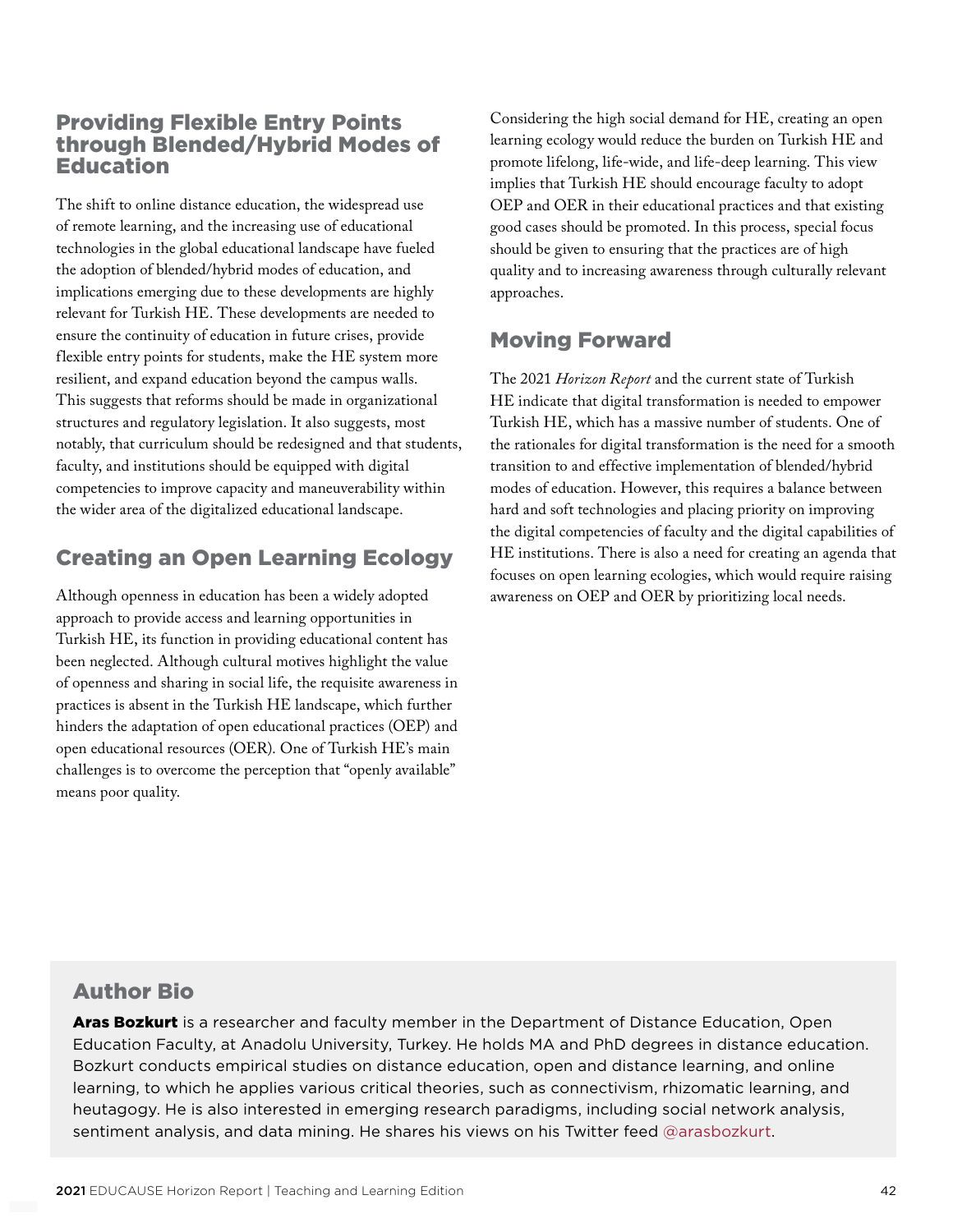## <span id="page-42-0"></span>US COMMUNITY COLLEGES

**Steven Crawford,** District Director for the Maricopa Center for Learning and Innovation, Maricopa Community Colleges

[tilizing a variety of datasets](https://www.aacc.nche.edu/wp-content/uploads/2021/03/AACC_2021_FastFacts.pdf) from the past five years, the American Association of Community Colleges reported that there are currently 1,044 community colleges in the United States and that in the 2018–19 academic year they awarded 878,900 associate degrees, 619,711 certificates, and 20,700 baccalaureate degrees. Among community college students, 44% are white, 27% are Hispanic, and 13% are black. Although the majority of students are under the age of 22, 36% of our students are between the ages of 22 and 39.

Some students will need to have a classroom experience to be successful, but others will need the flexibility of participating part-time in a classroom experience to continue working while pursuing their education.

When developing blended learning courses, some programs may opt to reduce seat time and schedule all of the face-to-face sessions of their courses in a single day to allow students to have more flexibility in their work schedules, with the remaining workload being conducted online, whereas other programs may opt to offer some courses in synchronous online formats. However, because one of the greatest barriers to the adoption of blended and online learning is the digital divide, we must also support universal broadband efforts.

Other important demographics show that 29% of the students are first-generation college students, 15% are single parents, 20% have disabilities, 57% are women, 65% of the students are taking courses part-time, and 62% of our full-time students work. Community colleges were experiencing a decline in enrollment even before the pandemic, and the National Student Clearinghouse Research Center indicated that [community](https://nscresearchcenter.org/wp-content/uploads/CTEE_Report_Fall_2020.pdf)  [colleges experienced a 10.1% decline](https://nscresearchcenter.org/wp-content/uploads/CTEE_Report_Fall_2020.pdf) in enrollment nationwide this past fall.

## Flexible Learning Opportunities for Students

Community colleges must provide more flexible options for our students as we shift from remote teaching to quality online learning and increase the use of blended/hybrid modes/teaching models. Although many faculty and students want to return to the classroom, others want to maintain the flexibility offered by online and blended learning courses. Colleges need to expand their learning modalities to meet the students where they are. Some students will need to have a classroom experience to be successful, but others will need the flexibility of participating part-time in a classroom experience to continue working while pursuing their education.

## Flexible Learning through Microcredentials

Community colleges should adopt a microcredentialing program for flexible faculty development as they begin investing in similar programs for their students. Doing so could assist faculty in developing an understanding of these types of programs, as some of our industry partners are beginning to request programs based on microcredentials—often referred to as badging—as a way to clearly articulate the skills that our graduates possess.

As institutions begin to explore these types of programs, they can begin by transforming their faculty development programs. Most measures of faculty development programs focus on whether a faculty member attended a workshop, without any evidence that the concepts were learned or implemented in the faculty members' teaching practice. Badges should be awarded for the implementation of learned skills, not attendance. This allows for multiple pathways of professional development—such as prior knowledge, attending workshops and conferences, or being mentored—to be included in a portfolio of work that demonstrates their ability to meet specified competencies.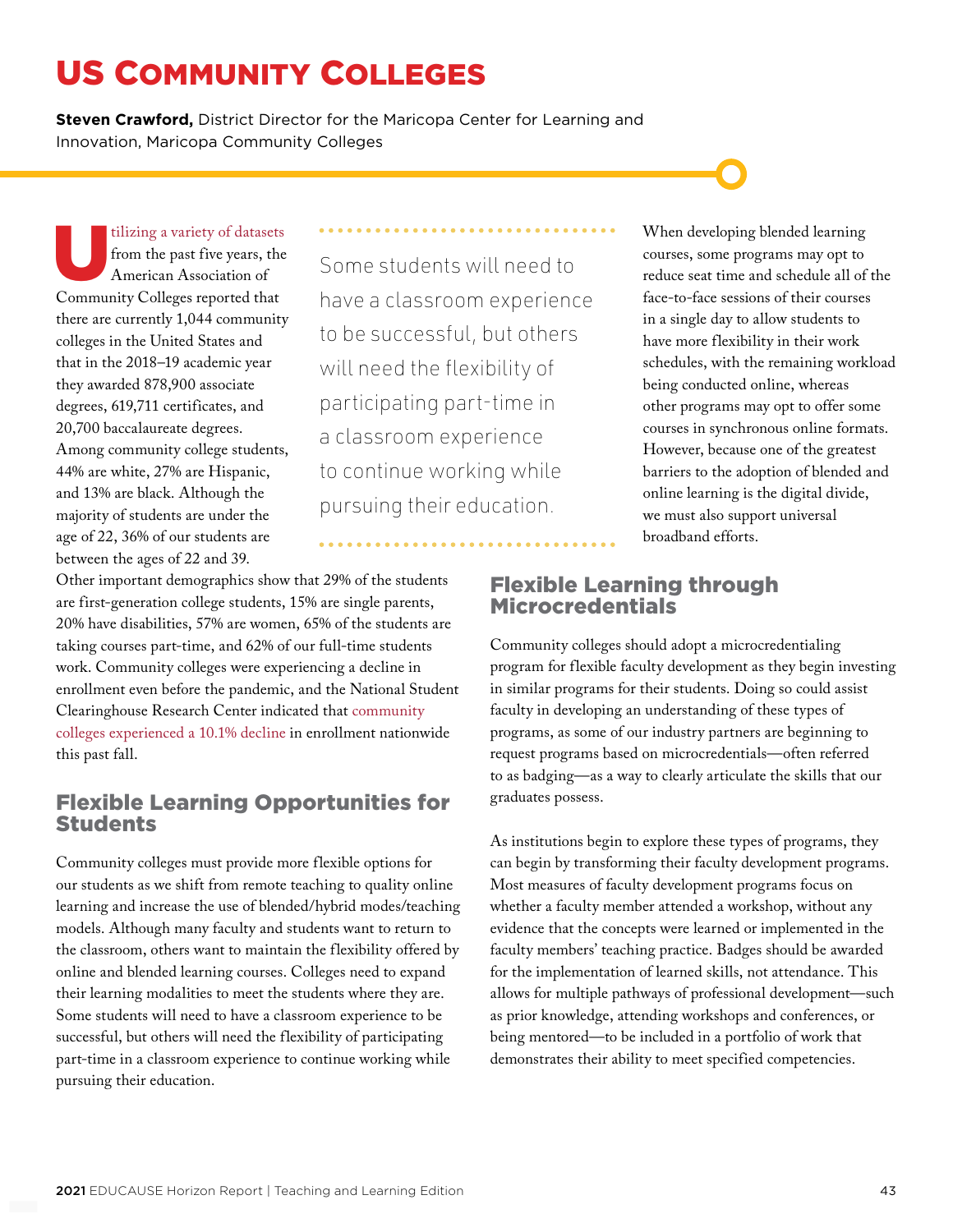Programs that are implemented to improve the quality of online programs and expand blended learning programs also have some overlaps in skills; therefore, a microcredentialing program can help prevent faculty who participate in these programs from taking workshops that contain duplicative content. Although all faculty would benefit from a microcredentialing program, adjunct faculty may especially benefit because some come to our institutions with teaching experiences in a K–12 system or other institutions of higher education.

### Flexibility of Open Educational Resources

Open educational resources (OER) provide faculty the ability to customize learning resources that can assist in closing the gaps created by systemic racism and implicit bias found in traditional resources. While OER has been touted as a way to provide free or low-cost learning materials, the greatest benefit is the flexibility they provide faculty to meet their students' needs.

Because most textbooks are developed for a national audience, they overlook the student populations and events of our communities. But faculty who utilize open resources can include images that are culturally representative of their students and use local examples to supplement the learning materials to provide meaningful context.

Faculty and instructional designers who develop OER are adding an emphasis on reusable assessments. These reusable assignments can provide value beyond the classroom because they provide students an opportunity to develop materials that can be used as future OER, thus allowing faculty to continue to develop learning materials that reflect their students while adding further value to the learning experience.

## Final Thoughts

If there is a single concept that community college faculty, staff, and leadership should take away from the 2021 *Horizon Report*, it is *flexibility*. The recent enrollment declines are likely to continue, and our student population will continue to diversify. To help our students achieve their goals, we will need to offer courses and programs in a more diversified way that assists in reducing the barriers our students are facing.

## Author Bio

**Steven Crawford** is the District Director at the Maricopa Center for Learning and Innovation at Maricopa Community Colleges. He has been involved in higher education for over 25 years at multiple institutions as a technologist, instructional designer, and adjunct faculty. Crawford has authored several articles and chapters on flipped teaching and blended learning. He is also a Quality Matters Facilitator and Master Reviewer.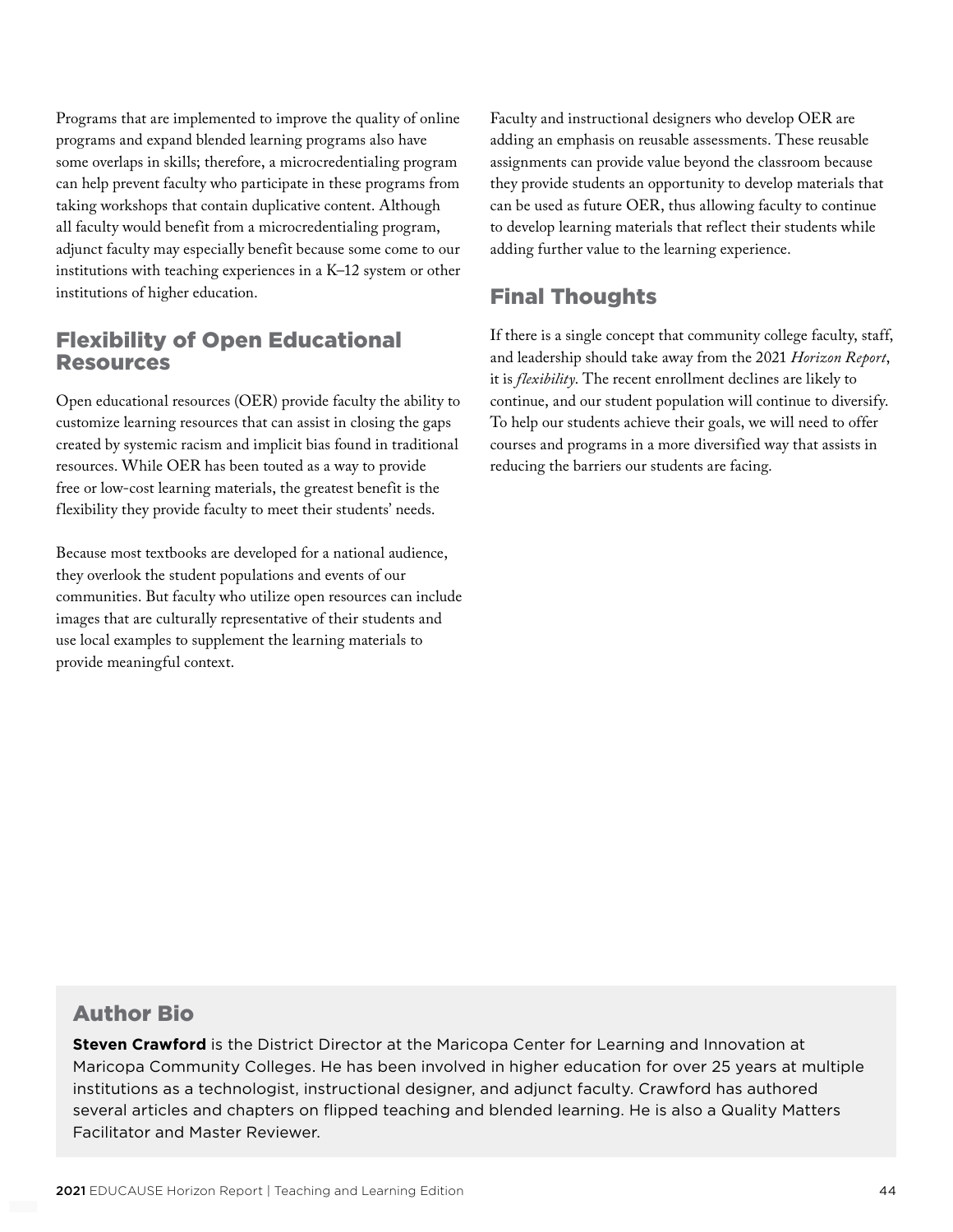## <span id="page-44-0"></span>US PUBLIC DOCTORAL INSTITUTIONS

**Victoria L. Mondelli**, Founding Director, Teaching for Learning Center, University of Missouri

iven that each US state has<br>at least one public research<br>university and that these at least one public research university and that these institutions serve approximately [four million students annually,](https://www.amacad.org/) the teaching and learning implications of the 2021 *Horizon Report* are far reaching for this segment of higher education. Recent budget strains due to decreased enrollments and diminished state budgets are forcing institutions

Now is an opportune time to reimagine reward systems toward a shared strategic priority: success for all learners.

Centers of teaching and learning (CTLs) at US publics rarely enjoy the same bench depth as their counterparts in the private sector. Yet faculty support has never been more critical. Publics need one another, and Cornell University and the University of Michigan are modelling how to lead in this space. They offer high-quality open courses to faculty and other educators for [teaching](https://www.edx.org/course/teaching-learning-in-the-diverse-classroom)  [and learning in the diverse classroom](https://www.edx.org/course/teaching-learning-in-the-diverse-classroom) and [resilient design](https://www.coursera.org/learn/resilient-teaching-through-times-of-crisis?utm_source=umich&utm_medium=institutions&utm_campaign=michigan-online&utm_term=Resilient+Teaching+Through+Times+of+Crisis+and+Change&utm_content=website), respectively. Other open PD

to reexamine the teaching and learning endeavor vis-à-vis the research endeavor. US publics are at a crossroads as they contend with the need to leverage technology both to realize efficiencies across the enterprise and to raise the quality of the student experience. Our chief challenges pertain to how we evolve existing networks so that professional development for educators is deemed essential (rather than nice to have) and how we redesign (often) calcified faculty reward structures to incentivize widescale teaching and learning improvements.

## Collaboration for Organized Openness

For US publics prioritizing high-quality (read *evidence-based and inclusive*) teaching and learning environments, it is vital to band together or else come up short in meeting urgent needs. For this under-resourced segment of higher education, the costs and sophistication of the six key technologies and practices identified in the *Horizon Report* necessitate more intensive collaboration with other institutions across public and private terrain. Further, networks combining these institutions with nonprofits and social justice–minded corporate partners leverage talents and resources to meet the moment, which demands history's most flexible, humane, next-generation student experience. The old method of offering a faculty stipend to a few open ed fellows won't move the needle. Instead, US publics need high-quality curated open educational development assets to achieve widescale change with faculty and instructors as they become proficient wielders of ed tech to (re-)make equitable and engaging learning.

resources exist, such as the Every Learner Everywhere [coaching](https://www.everylearnereverywhere.org/expert-network/#:~:text=The%20Every%20Learner%20Everywhere%20Expert,face%2Dto%2Dface%20instruction%20to) [service](https://www.everylearnereverywhere.org/expert-network/#:~:text=The%20Every%20Learner%20Everywhere%20Expert,face%2Dto%2Dface%20instruction%20to) for the advancement of equity and inclusion in blended and online learning environments. Oftentimes, it is a scavenger hunt to uncover these much-needed aids, yet the burden of the hunt could be mitigated with a clearinghouse for this purpose.

Mindset is another hurdle. The prevailing ethos of competitiveness between US public doctoral institutions is starting to shift with new collaborative/open behaviors taking root thanks to relatively new requirements for openness from grantmaking entities such as the NSF and large private foundations. With organizational prowess and extraordinary reach, US publics can bring their collective wherewithal forward and unlock a cooperative orientation offering substantial mutual benefits. Collaboratives such as research–practitioner partnerships and multi-institutional community groups provide additional models for how to meet daunting shared goals.

## Evaluation and Reward Structures

Now is an opportune time to reimagine reward systems toward a shared strategic priority: success for all learners. Without recalibrated reward systems to give ample credit for the adoption of inclusive, effective teaching practices, faculty/ instructors receive a void that signals that the investment of effort to improve teaching is not a high priority. Research productivity is meticulously measured and "counts" for tenure and promotion processes and contract renewal. However, despite the vociferous student success rhetoric proliferating on almost all campuses, the adoption of evidence-based and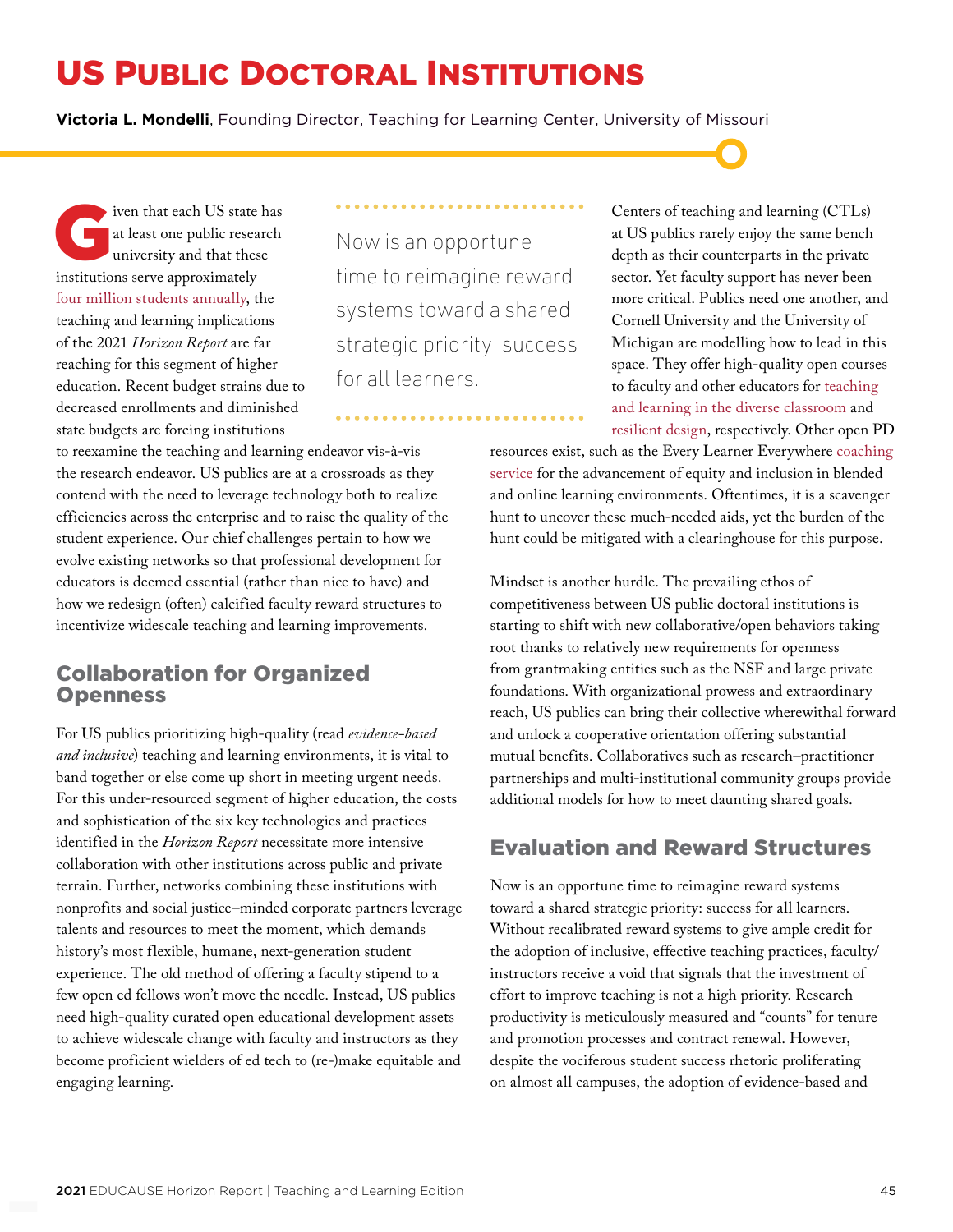inclusive teaching and learning practices has an uneven and still trailing presence in the successful dossier. Unless colleges and universities erect measurement and reward systems that offer more credit to educators for investing in teaching, any meaningful expectations for educators to grow proficiency and achieve mastery with the identified key technology tools and practices are dashed. It becomes prudent, now, for this sector of higher education to check for the alignment of expectations with rewards so that there is systemic encouragement of evidence-based and inclusive approaches.

Faculty members applying for tenure or promotion at doctoral institutions need not convince anyone that research matters that's the dominant paradigm. Persuasion that there is room to invest in teaching quality has been the harder sell. The Association of American Universities (composed of 65 leading research institutions) is helping members rethink evaluation frameworks to advance teaching as a high priority, on par with research. AAU's ongoing conferences and the living [matrix of](https://www.aau.edu/sites/default/files/AAU-Files/STEM-Education-Initiative/P&T-Matrix.pdf)  [campus strategies](https://www.aau.edu/sites/default/files/AAU-Files/STEM-Education-Initiative/P&T-Matrix.pdf) offer resources and access to a community of scholar-practitioners. Locally, cooperation between administrators and faculty governance is the lynchpin to bend and evolve an evaluation system to serve the two masters: teaching and research.

Higher education evaluation systems need to rest on the truth that *effective* teaching is necessarily *inclusive* teaching. Through development opportunities, educators grow in awareness and successfully implement a variety of structures for diverse learners. As this teaching expertise is acknowledged and rewarded, it is sustained. Trauma-informed pedagogies, pedagogies of care, universal design for learning—these and other humane approaches need scaling. Administrators and faculty governance bodies may conduct analyses of the existing reward structures. Together, they have the shared authority to enact systemic change at this impactful level.

Colleges and universities strained to pivot in 2020. Going forward, US public doctoral institutions have an opportunity to build on the substantial work that was accomplished during the pivot. Emerging from the pandemic with a heightened awareness of shared suffering and shared strengths, we are poised to increase instructor effectiveness and student academic success. The enhancement of collaborative networks for open development resources and practices, and efforts for revised institutional evaluation systems, are but two ways to strengthen this sector so that students and society will be well served.

#### Author Bio

Currently, Victoria L. Mondelli serves as Founding Director of the University of Missouri's Teaching for Learning Center. She leads strategic teaching initiatives that intentionally build a sense of belonging for all learners through structured active learning and transparent assessment. She supports innovative curriculum and creative teaching practices, offering design expertise to those interested in infusing play and games into the learning environment. Twitter handle: [@torimondelli](https://twitter.com/torimondelli)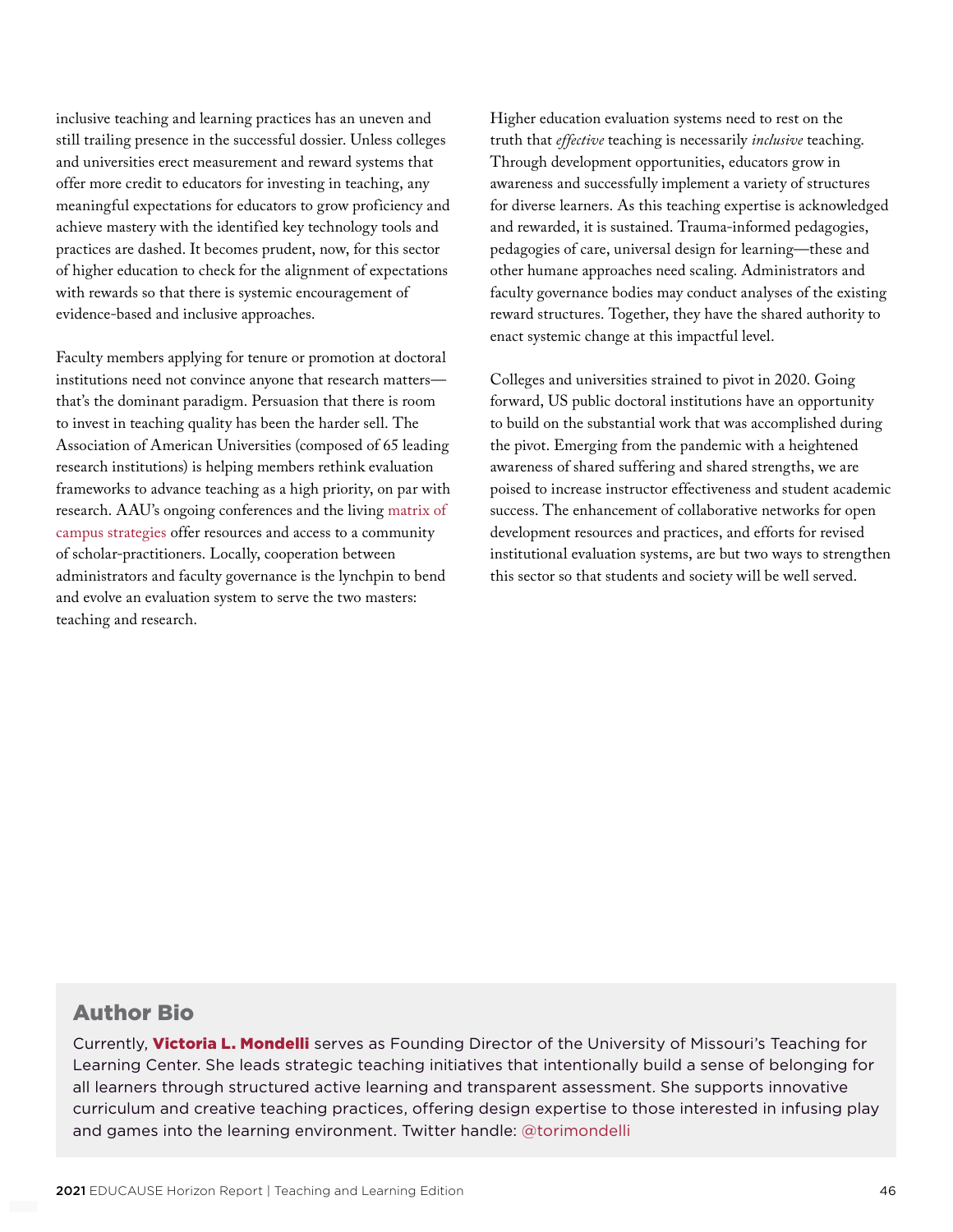<span id="page-46-0"></span>The *Horizon Report* methodology is grounded in the perspectives and knowledge of an expert panel of practitioners and thought leaders from around the world perspectives and knowledge of an expert panel of who represent the higher education, teaching and learning, and technology industries. This year's group included returning and first-time Horizon panelists, all sought out for their unique viewpoints, as well as their contributions and leadership within their respective domains. The panel represents a balance of global contexts, with members contributing from North America, Europe, Asia, Australia, and Africa. We also sought balances in gender, ethnicity, and institutional size and type. Dependent as the *Horizon Report* is on the voices of its panel, every effort was made to ensure those voices were diverse and that each could uniquely enrich the group's work.

Expert panel research followed a modified Delphi process, in addition to adapting important elements from the Institute for the Future (IFTF) foresight methodology. Following the Delphi process, our expert panelists were tasked with responding to and discussing a series of open-ended prompts, as well as participating in subsequent rounds of consensus voting (see sidebar "Panel Questions"), all focused on identifying the trends, technologies, and practices that will be most important for shaping the future of postsecondary teaching and learning. Ideas for important trends, technologies, and practices emerged directly from the expert panelists and were voted on by the panel. EDUCAUSE staff provided group facilitation and technical support but minimal influence on the content of the panel's inputs and discussions. This was done to protect the core intent of the Delphi process—that an organized group of experts themselves discuss and converge on a set of forecasts for the future, on the basis of their own expertise and knowledge.

The framing of the questions and voting across each round of panel input was adapted from IFTF's foresight methodology and drew upon the IFTF trends framework and process for collecting "signals" and "impacts" for trends. Ensuring an expansive view across all the many factors influencing the future of higher education, the IFTF "STEEP" trends framework enabled our panel to focus on Social, Technological, Economic, Environmental, and Political trends. This effectively broadened the panel's input and discussions beyond the walls of higher education to more explicitly call attention to the larger contexts within which teaching and learning takes place. These larger trends—and the current evidence and anticipated impacts of these trends—served as the grounds on which the panel built its discussions on the emerging technologies and practices influencing postsecondary teaching and learning.

As they provided their inputs and engaged one another in discussion, panelists were encouraged to share news articles, research, and other materials that would help reinforce their inputs and provide evidence for their particular viewpoints on current and future trends. In addition to enriching the panel's discussions and supporting the panel's voting and consensus processes, these materials were collected by EDUCAUSE staff for use as evidence and further reading in the writing of this report. In the Delphi and IFTF methodologies, these collected materials also serve the purpose of ensuring that the panel's future forecasts are sufficiently grounded in "real" data and trends.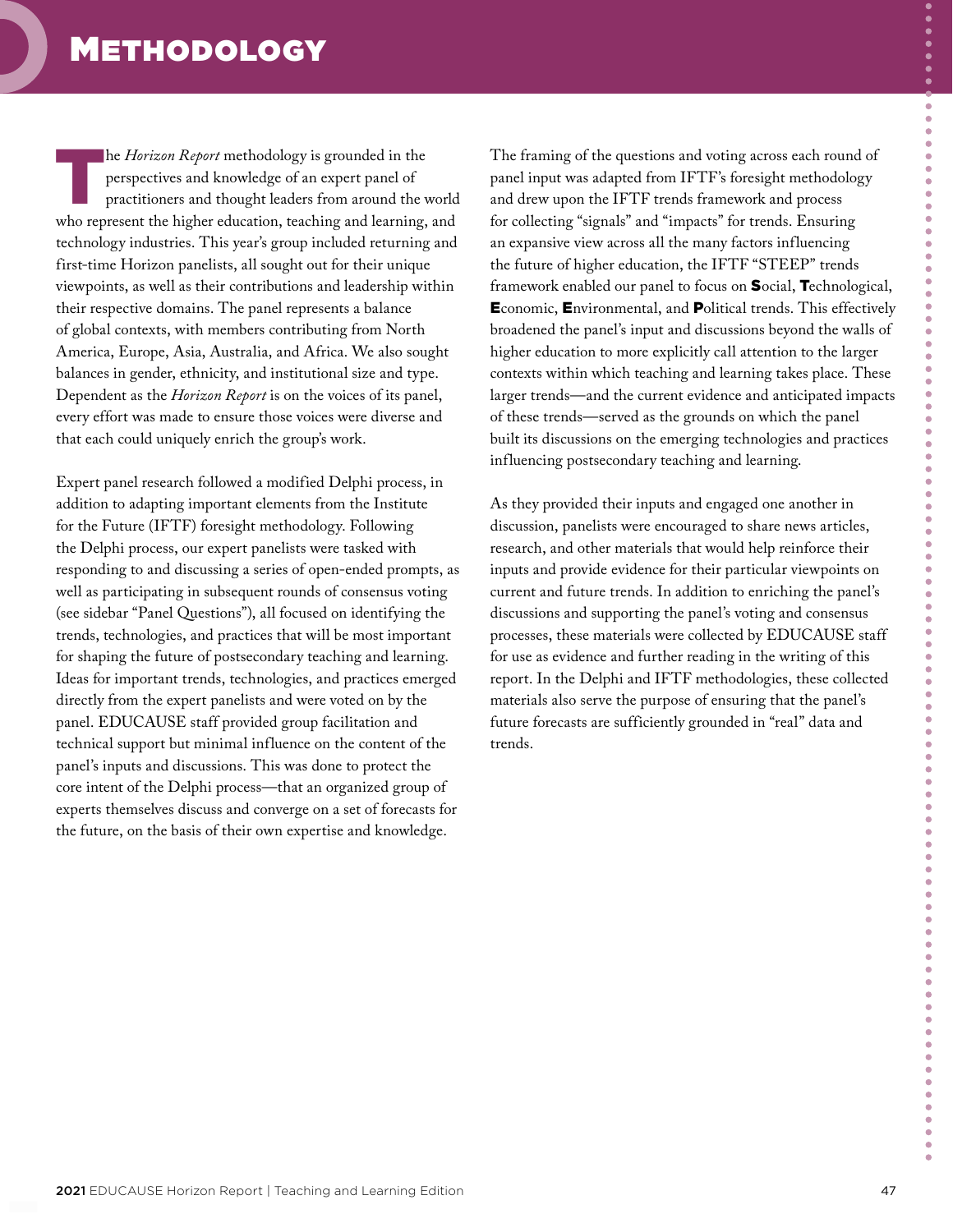## Panel Questions

The following questions were designed to elicit an open range of responses from the expert panel and then to narrow those responses to a consensus through rank-order voting. Voting on trends was done separately for each of the five STEEP trend categories: social, technological, economic, educational, and political.

## STEEP Trends

#### Round 1 (for each STEEP trend category):

Please use the following format to catalog each of your Trends and Signals in your discussion post: (1) Trend; (2) Signal/evidence of this trend; and (3) Impact on the future of teaching and learning in higher education.

#### Round 2 (for each STEEP trend category):

The list below summarizes the trends provided by this year's Horizon panel. From this list, please select the top ten (10) trends you believe will have the most influence on the future of higher education teaching and learning.

#### Round 3 (for each STEEP trend category):

The list below summarizes the top ten (10) trends provided by this year's Horizon panel. From this list, please select the top three (3) trends you believe will have the most influence on the future of higher education teaching and learning.

## Key Technologies and Practices

Round 1: For this round of information gathering, we're interested in hearing from you about those key technologies and practices that you believe will have a significant impact on the future of teaching and learning in higher education There are no right or wrong answers—use your imagination, be bold, and don't feel limited by what you think others on the Horizon panel may or may not have included in their responses. We want your voice reflected in these responses!

Round 2: Please select the top 12 techs and practices you believe will be most impactful for the future of global higher education teaching and learning.

**Round 3:** Panelists were asked to respond to the following questions about each of the top six techs and practices, with the latter six questions used as ratings on important dimensions of interest:

- Do you anticipate the adoption of <tech/practice> will require new kinds of literacies on the part of learners and instructors?
- How useful will <tech/practice> be in helping institutions address issues of equity and inclusion in teaching and learning practice?
- Thinking about the evidence currently available, how would you rate the potential of <tech/practice> to have a significant and positive impact on learning outcomes?
- Thinking about potential negative effects that could result from this tech or practice, how would you rate the risk involved in adopting <tech/practice>?
- Overall, how receptive would you say learners and instructors would be to adopting <tech/practice>?
- Relative to institution size and budget, how much institutional spending do you anticipate would be required to adopt <tech/practice> across the curriculum?
- How important do you think <tech/practice> will be for institutions seeking to establish more flexible approaches to teaching and learning as we begin to emerge from the pandemic?

 $\bullet$  $\bullet$  $\bullet$  $\bullet$  $\bullet$  $\bullet$  $\bullet$ 

 $\bullet$  $\bullet$  $\bullet$  $\ddot{\bullet}$  $\bullet$  $\bullet$  $\bullet$  $\bullet$  $\bullet$  $\bullet$  $\bullet$  $\ddot{\bullet}$  $\bullet$  $\bullet$  $\bullet$  $\bullet$  $\bullet$  $\bullet$  $\bullet$  $\bullet$  $\bullet$ 

 $\bullet$  $\bullet$  $\bullet$  $\ddot{\bullet}$  $\bullet$  $\bullet$  $\bullet$  $\bullet$  $\bullet$  $\bullet$  $\bullet$  $\bullet$  $\bullet$  $\bullet$  $\bullet$ 

> ó  $\bullet$ Ŏ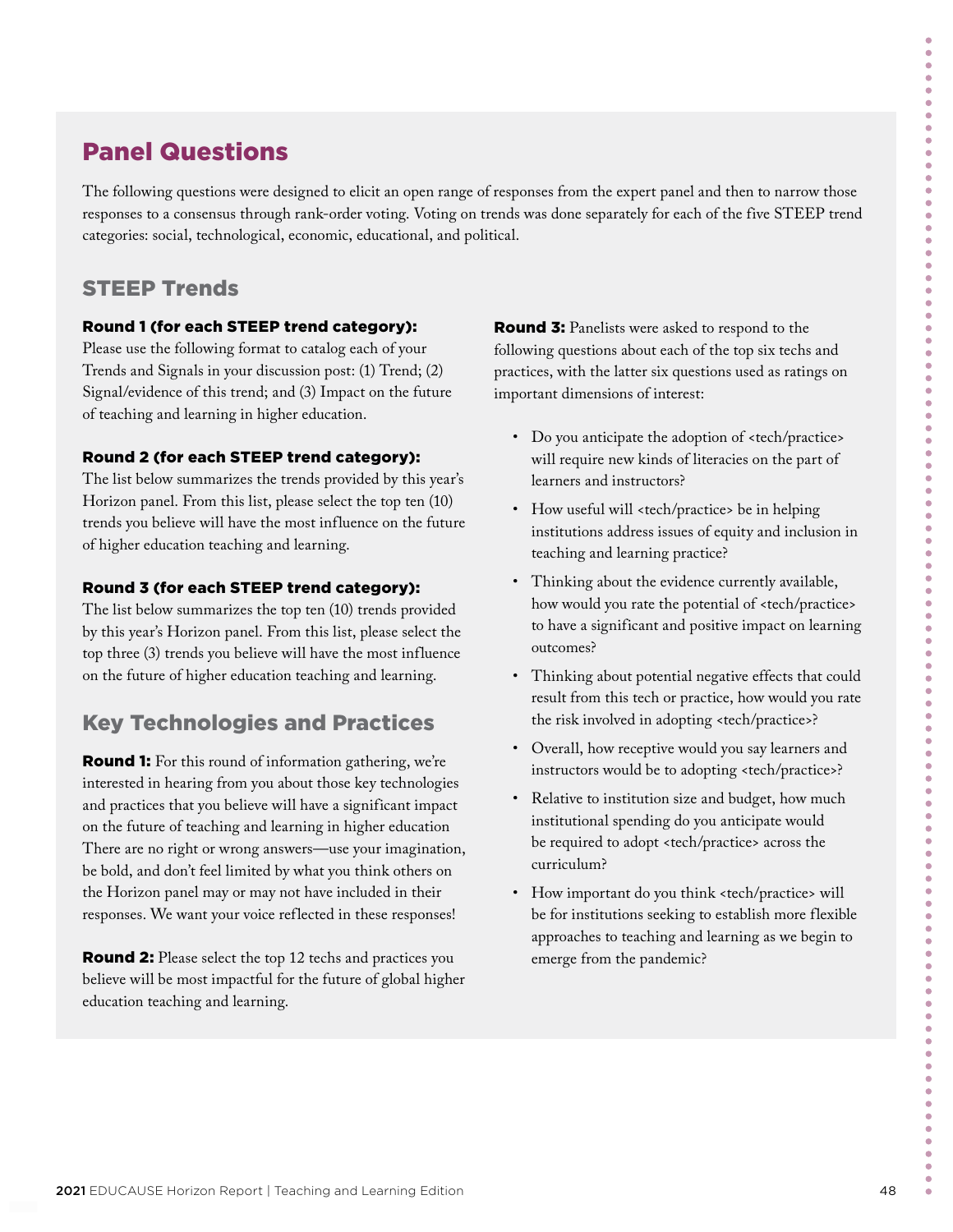## <span id="page-48-0"></span>EXPERT PANEL ROSTER

**Kathe Pelletier** Director of the Teaching and Learning Program EDUCAUSE

**Malcolm Brown** Consultant EDUCAUSE

**D. Christopher Brooks** Director of Research EDUCAUSE

**Mark McCormack** Senior Director of Analytics and Research EDUCAUSE

**Jamie Reeves** Product and Portfolio Senior Manager, Communities and Research EDUCAUSE

**Nichole Arbino** Program Manager, Student Success **EDUCAUSE** 

**Susan Grajek** Vice President, Communities and Research EDUCAUSE

**Bryan Alexander** Senior Scholar Bryan Alexander Consulting, LLC

**Maha Al-Freih** Assistant Professor of Instructional Design & Technology Princess Nourah bint Abdulrahman University

**Kumiko Aoki** Professor The Open University of Japan

**John Augeri** Program Director/Researcher Ile-de-France Digital University

**Maha Bali** Associate Professor of Practice American University in Cairo

**Helga Bechmann** Project Manager Campus Innovation Multimedia Kontor Hamburg

**Kamel Belhamel** Professor of Chemistry University of Bejaia, Algeria

**Jean-Pierre Berthet** Chief Digital Officer, Institute for Skills & Innovation Sciences Po

**Gwen Bird** Dean of Libraries Simon Fraser University

**Christien Bok** Innovation Manager SURF

**Aras Bozkurt** Associate Professor of Distance Education Anadolu University

**Jonathan Brennan** Chief Information Officer Hudson Valley Community College

**Marwin Britto** Associate Dean, University Library California State University–Dominguez Hills

**Cheryl Brown** Associate Professor & Co-Director of Digital Education Futures Lab University of Canterbury

**Stephanie Bulger** Vice Chancellor, Instructional Services San Diego Community College District

**Chun-Yen Chang** Chair Professor and Director of Science Education Center National Taiwan Normal University

**Feng-Kuang Chiang** Distinguished Professor and Director, Department of Educational Technology Shanghai Normal University

**Deborah Cooke** Instructional Designer Western Governors University

**Steven Crawford** District Director, Maricopa Center for Learning and Innovation Maricopa Community Colleges

**Laura Czerniewicz** Professor, Centre for Innovation in Learning and Teaching, Centre for Higher Education Development University of Cape Town

 $\bullet$  $\bullet$  $\bullet$  $\ddot{\bullet}$  $\bullet$ 

 $\bullet$  $\bullet$  $\bullet$  $\bullet$  $\bullet$  $\bullet$ 

 $\bullet$  $\bullet$  $\bullet$  $\bullet$  $\ddot{\bullet}$ 

**POPULATION** 

 $\bullet$  $\bullet$  $\bullet$  $\bullet$  $\bullet$ 

 $\bullet$  $\bullet$  $\bullet$  $\bullet$  $\bullet$ 

**POPULATION** 

 $\bullet$  $\bullet$  $\bullet$  $\bullet$ 

--------

 $\bullet$  $\bullet$  $\bullet$  $\bullet$  $\bullet$  $\bullet$  $\ddot{\bullet}$  $\ddot{\bullet}$  $\bullet$  $\bullet$  $\bullet$  $\bullet$  $\bullet$  $\bullet$ 

**Julie Delello** Director of the Center for Excellence in Teaching and Learning The University of Texas at Tyler

**Paul Desmarais** Instructional Design Manager American University in Cairo

**Silvester Draaijer** Program Manager, VU Network for Teaching and Learning Vrije Universiteit Amsterdam

**Martin Ebner** Director, Department of Educational Technology & Adjunct Prof. of Media Informatics Graz University of Technology

**Kevin Gannon** Director, Center for Excellence in Teaching and Learning & Professor of History Grand View University

**David Gibson** UNESCO Chair on Data Science in Higher Education Learning & Teaching Curtin University

**Rob Gibson** Director, Learning Technologies Emporia State University

**Terry Greene** eLearning Designer Trent University

**Carlos Guevara** Director, Office of Educational Technology and Center for Teaching & Learning Hostos Community College–CUNY

**Jenni Hayman** Chair, Teaching and Learning Cambrian College

**Chris Hutt** Project Director, Advising Success Network NACADA